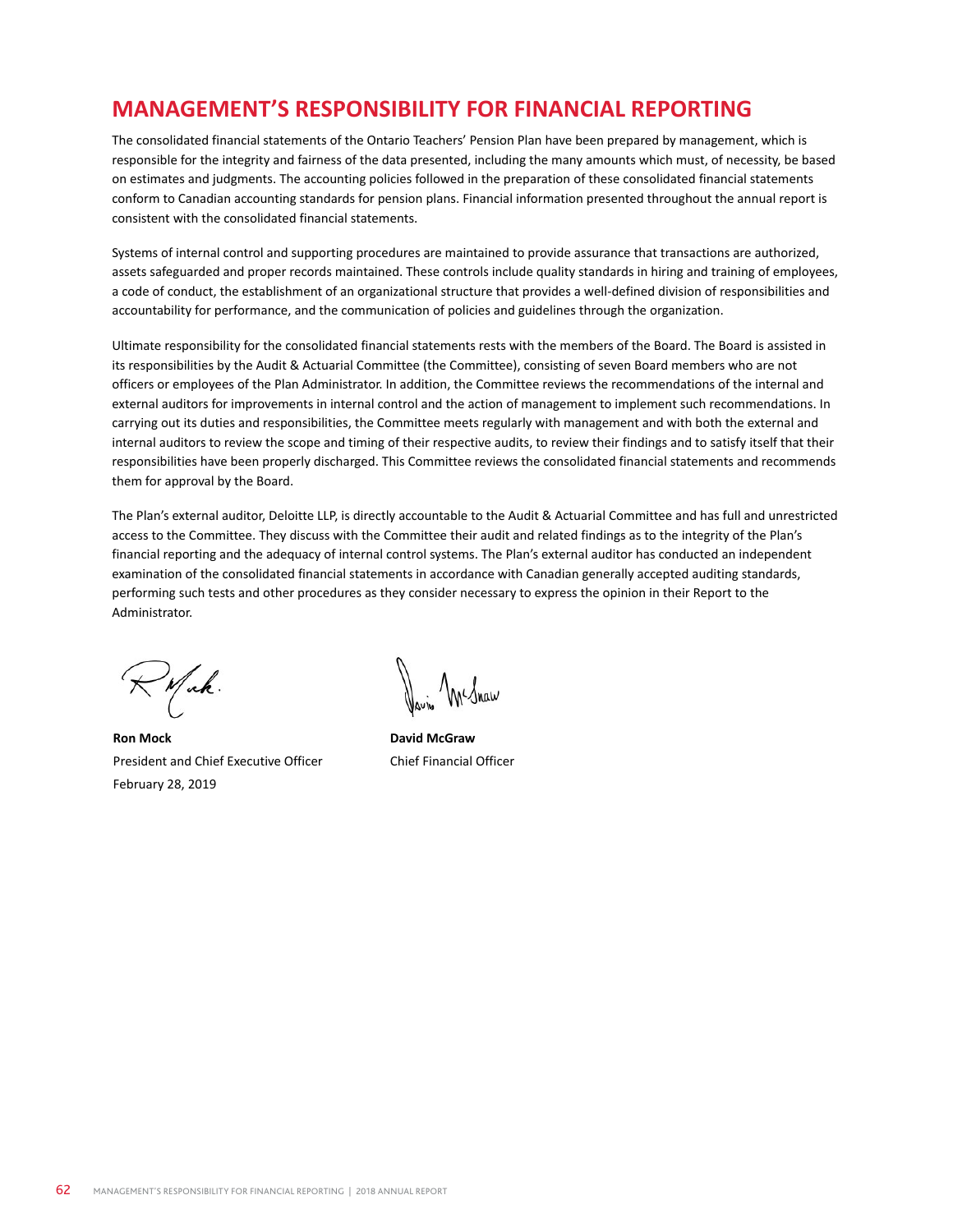# **INDEPENDENT AUDITOR'S REPORT**

To the Administrator of

Ontario Teachers' Pension Plan Board:

## **OPINION**

We have audited the consolidated financial statements of Ontario Teachers' Pension Plan Board (the "Plan"), which comprise the consolidated statement of financial position as at December 31, 2018, and the consolidated statements of changes in net assets available for benefits, changes in accrued pension benefits, and changes in deficit for the year then ended, and notes to the consolidated financial statements, including a summary of significant accounting policies (collectively referred to as the "financial statements").

In our opinion, the accompanying financial statements present fairly, in all material respects, the financial position of the Plan as at December 31, 2018, and the changes in its net assets available for benefits and changes in its accrued pension benefits for the year then ended in accordance with Canadian accounting standards for pension plans.

## **BASIS FOR OPINION**

We conducted our audit in accordance with Canadian generally accepted auditing standards ("Canadian GAAS"). Our responsibilities under those standards are further described in the *Auditor's Responsibilities for the Audit of the Financial Statements* section of our report. We are independent of the Plan in accordance with the ethical requirements that are relevant to our audit of the financial statements in Canada, and we have fulfilled our other ethical responsibilities in accordance with these requirements. We believe that the audit evidence we have obtained is sufficient and appropriate to provide a basis for our opinion.

# **RESPONSIBILITIES OF MANAGEMENT AND THOSE CHARGED WITH GOVERNANCE FOR THE FINANCIAL STATEMENTS**

Management is responsible for the preparation and fair presentation of the financial statements in accordance with Canadian accounting standards for pension plans, and for such internal control as management determines is necessary to enable the preparation of financial statements that are free from material misstatement, whether due to fraud or error.

In preparing the financial statements, management is responsible for assessing the Plan's ability to continue as a going concern, disclosing, as applicable, matters related to going concern and using the going concern basis of accounting unless management either intends to liquidate the Plan or to cease operations, or has no realistic alternative but to do so.

Those charged with governance are responsible for overseeing the Plan's financial reporting process.

## **AUDITOR'S RESPONSIBILITIES FOR THE AUDIT OF THE FINANCIAL STATEMENTS**

Our objectives are to obtain reasonable assurance about whether the financial statements as a whole are free from material misstatement, whether due to fraud or error, and to issue an auditor's report that includes our opinion. Reasonable assurance is a high level of assurance, but is not a guarantee that an audit conducted in accordance with Canadian GAAS will always detect a material misstatement when it exists. Misstatements can arise from fraud or error and are considered material if, individually or in the aggregate, they could reasonably be expected to influence the economic decisions of users taken on the basis of these financial statements.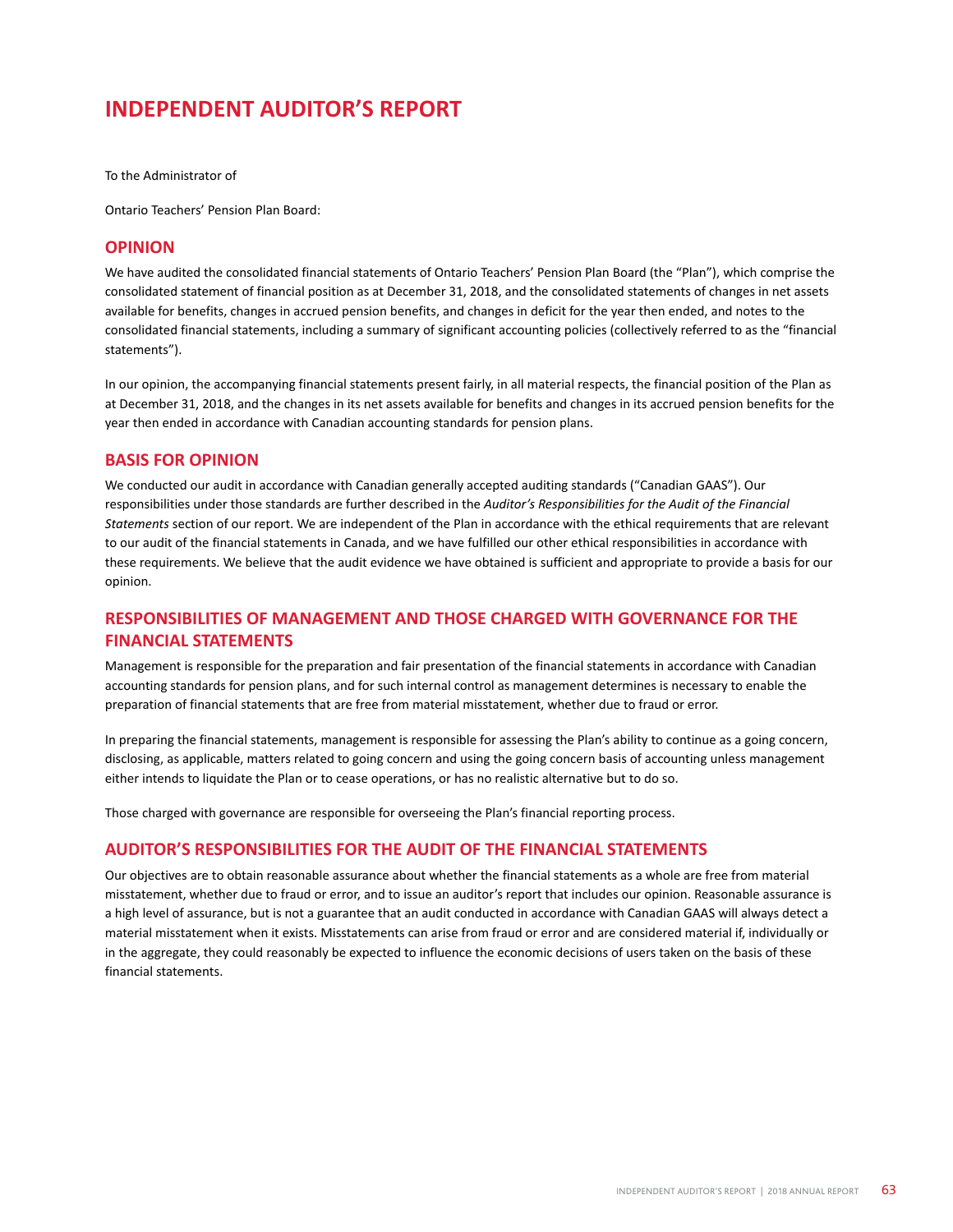As part of an audit in accordance with Canadian GAAS, we exercise professional judgment and maintain professional skepticism throughout the audit. We also:

- Identify and assess the risks of material misstatement of the financial statements, whether due to fraud or error, design and perform audit procedures responsive to those risks, and obtain audit evidence that is sufficient and appropriate to provide a basis for our opinion. The risk of not detecting a material misstatement resulting from fraud is higher than for one resulting from error, as fraud may involve collusion, forgery, intentional omissions, misrepresentations, or the override of internal control.
- Obtain an understanding of internal control relevant to the audit in order to design audit procedures that are appropriate in the circumstances, but not for the purpose of expressing an opinion on the effectiveness of the Plan's internal control.
- Evaluate the appropriateness of accounting policies used and the reasonableness of accounting estimates and related disclosures made by management.
- Conclude on the appropriateness of management's use of the going concern basis of accounting and, based on the audit evidence obtained, whether a material uncertainty exists related to events or conditions that may cast significant doubt on the Plan's ability to continue as a going concern. If we conclude that a material uncertainty exists, we are required to draw attention in our auditor's report to the related disclosures in the financial statements or, if such disclosures are inadequate, to modify our opinion. Our conclusions are based on the audit evidence obtained up to the date of our auditor's report. However, future events or conditions may cause the Plan to cease to continue as a going concern.
- Evaluate the overall presentation, structure and content of the financial statements, including the disclosures, and whether the financial statements represent the underlying transactions and events in a manner that achieves fair presentation.
- Obtain sufficient appropriate audit evidence regarding the financial information of the entities or business activities within the Plan to express an opinion on the financial statements. We are responsible for the direction, supervision and performance of the group audit. We remain solely responsible for our audit opinion.

We communicate with those charged with governance regarding, among other matters, the planned scope and timing of the audit and significant audit findings, including any significant deficiencies in internal control that we identify during our audit.

Deboitte LUP.

**Chartered Professional Accountants** Licensed Public Accountants Toronto, Ontario February 28, 2019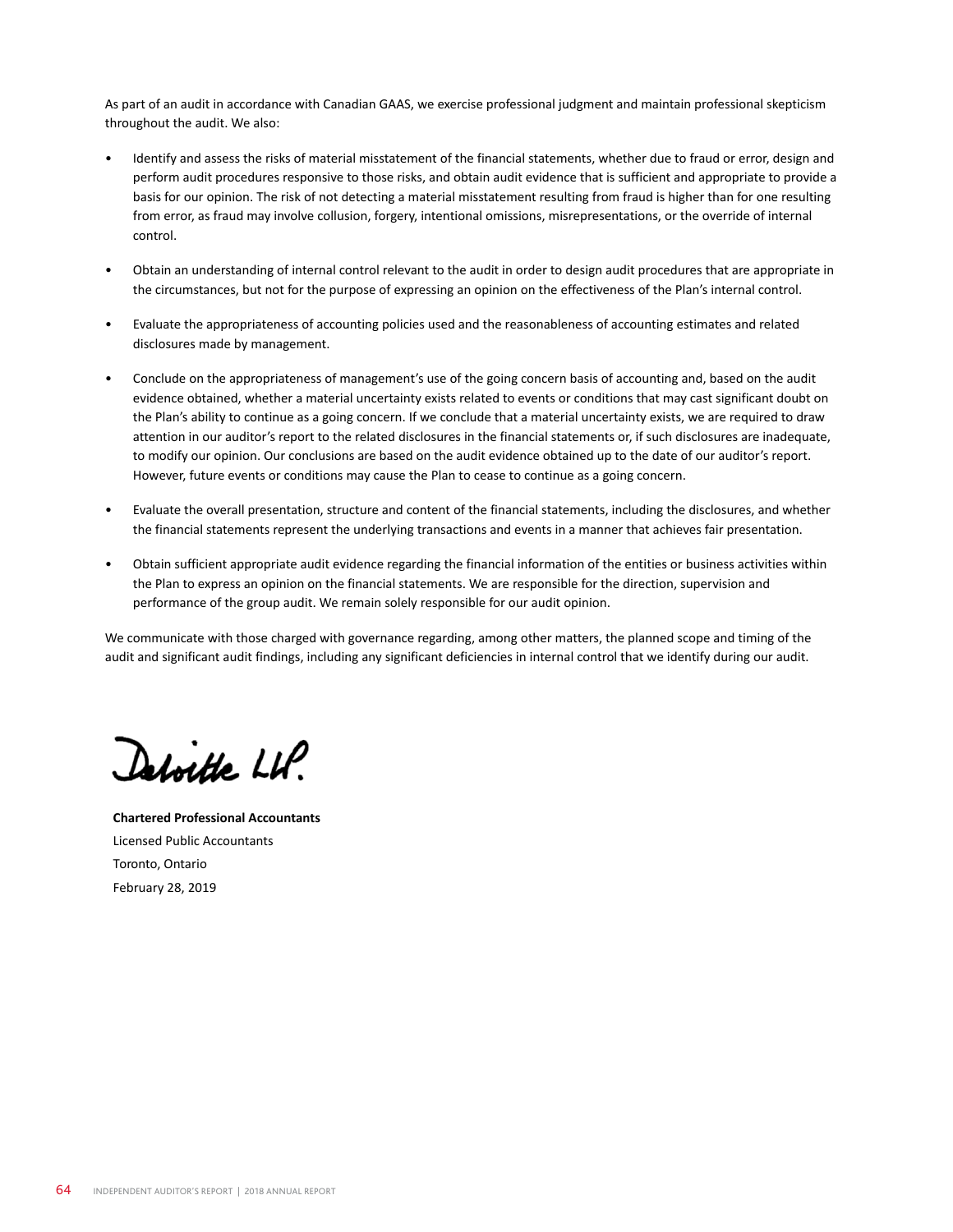# **ACTUARIES' OPINION**

Mercer (Canada) Limited was retained by the Ontario Teachers' Pension Plan Board (the Board) to perform an actuarial valuation of the going concern liabilities of the Ontario Teachers' Pension Plan (the Plan) as at December 31, 2018, for inclusion in the Plan's consolidated financial statements. As part of the valuation, we examined the Plan's recent experience with respect to the non-economic assumptions and presented our findings to the Board.

The valuation of the Plan's actuarial liabilities was based on:

- membership data provided by the Ontario Teachers' Pension Plan Board as at August 31, 2018;
- methods prescribed by Section 4600 of the Chartered Professional Accountants Canada Handbook for pension plan financial statements;
- real and nominal interest rates on long-term bonds at the end of 2018;
- assumptions about future events (for example, future rates of inflation and future retirement rates) which have been communicated to us as the Board's best estimate of these events; and
- information obtained from the Ontario Ministry of Labour and other published data, where applicable, on wage rate changes.

The objective of the consolidated financial statements is to fairly present the financial position of the Plan on December 31, 2018, as a going concern. This is different from the funding valuation (the actuarial valuation required by the Pension Benefits Act (Ontario)), which establishes a prudent level for future contributions.

While the actuarial assumptions used to estimate liabilities for the Plan's consolidated financial statements represent the Board's best estimate of future events and market conditions at the end of 2018, and while in our opinion these assumptions are reasonable, the Plan's future experience will inevitably differ, perhaps significantly, from the actuarial assumptions. Any differences between the actuarial assumptions and future experience will emerge as gains or losses in future valuations, and will affect the financial position of the Plan at that time.

We have tested the data for reasonableness and consistency, and we believe it to be sufficient and reliable for the purposes of the valuation. We also believe that the methods employed in the valuation are appropriate for the purposes of the valuation, and that the assumptions used in the valuation are in accordance with accepted actuarial practice. Our opinions have been given, and our valuation has been performed, in accordance with accepted actuarial practice in Canada.

Scott Cla

Scott Clausen, F.C.I.A., F.S.A. Lise Houle, F.C.I.A., F.S.A. February 28, 2019

Jes Hale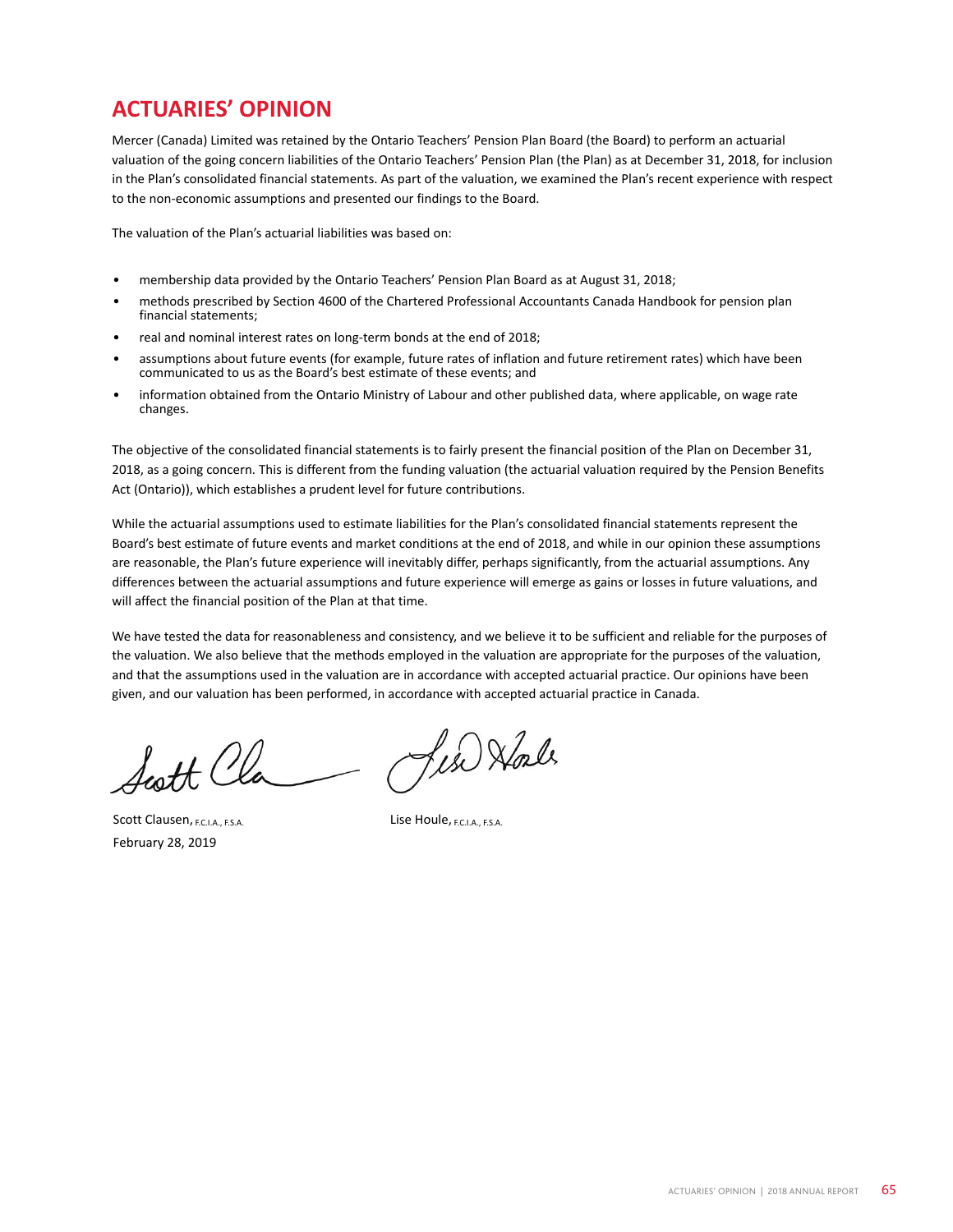# **CONSOLIDATED STATEMENTS OF FINANCIAL POSITION**

| As at December 31 (Canadian \$ millions)         | 2018          | 2017          |
|--------------------------------------------------|---------------|---------------|
| Net assets available for benefits                |               |               |
| <b>ASSETS</b>                                    |               |               |
| Cash                                             | \$<br>534     | \$<br>515     |
| Receivable from the Province of Ontario (note 3) | 3,224         | 3,314         |
| Receivable from brokers                          | 189           | 1,001         |
| Investments (note 2)                             | 256,891       | 257,123       |
| Premises and equipment                           | 63            | 65            |
|                                                  | 260,901       | 262,018       |
| <b>LIABILITIES</b>                               |               |               |
| Accounts payable and accrued liabilities         | 458           | 420           |
| Due to brokers                                   | 22            | 349           |
| Investment-related liabilities (note 2)          | 69,309        | 71,771        |
|                                                  | 69,789        | 72,540        |
| Net assets available for benefits                | \$<br>191,112 | \$<br>189,478 |
| Accrued pension benefits and deficit             |               |               |
| Accrued pension benefits (note 4)                | \$<br>192,281 | \$<br>204,322 |
| <b>Deficit</b>                                   | (1, 169)      | (14, 844)     |
| Accrued pension benefits and deficit             | \$<br>191,112 | \$<br>189,478 |

On behalf of the Plan administrator:

SR MCCIRK

2 ONeil

Chair **Board Member**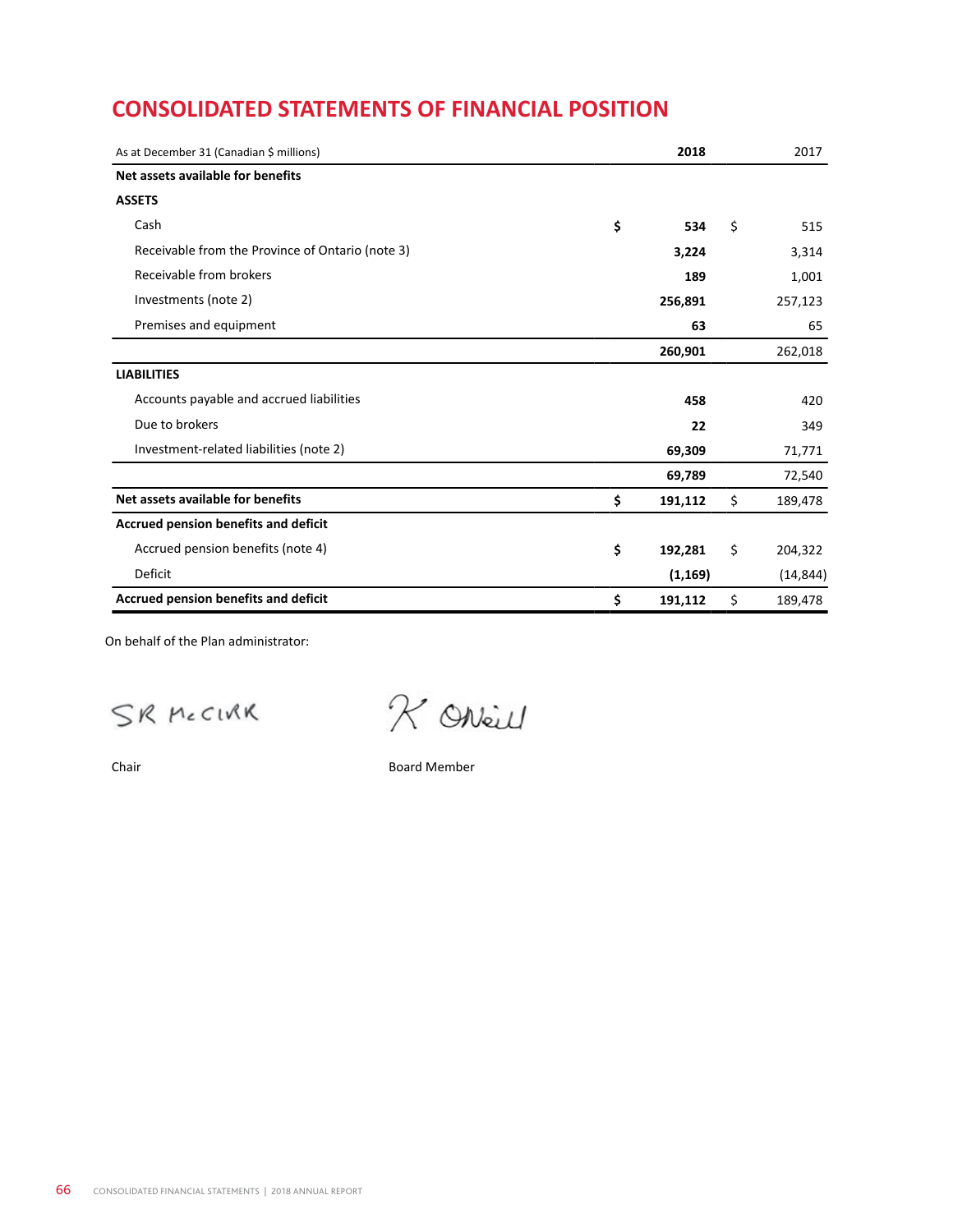# **CONSOLIDATED STATEMENTS OF CHANGES IN NET ASSETS AVAILABLE FOR BENEFITS**

| For the year ended December 31 (Canadian \$ millions) | 2018          | 2017          |
|-------------------------------------------------------|---------------|---------------|
| Net assets available for benefits, beginning of year  | \$<br>189,478 | \$<br>175,570 |
| <b>Investment operations</b>                          |               |               |
| Net investment income (note 6)                        | 5,233         | 16,980        |
| Administrative expenses (note 11a)                    | (555)         | (467)         |
| Net investment operations                             | 4,678         | 16,513        |
| <b>Member service operations</b>                      |               |               |
| Contributions (note 9)                                | 3,166         | 3,385         |
| Benefits (note 10)                                    | (6, 141)      | (5,932)       |
| Administrative expenses (note 11b)                    | (69)          | (58)          |
| Net member service operations                         | (3,044)       | (2,605)       |
| Increase in net assets available for benefits         | 1,634         | 13,908        |
| Net assets available for benefits, end of year        | \$<br>191,112 | \$<br>189,478 |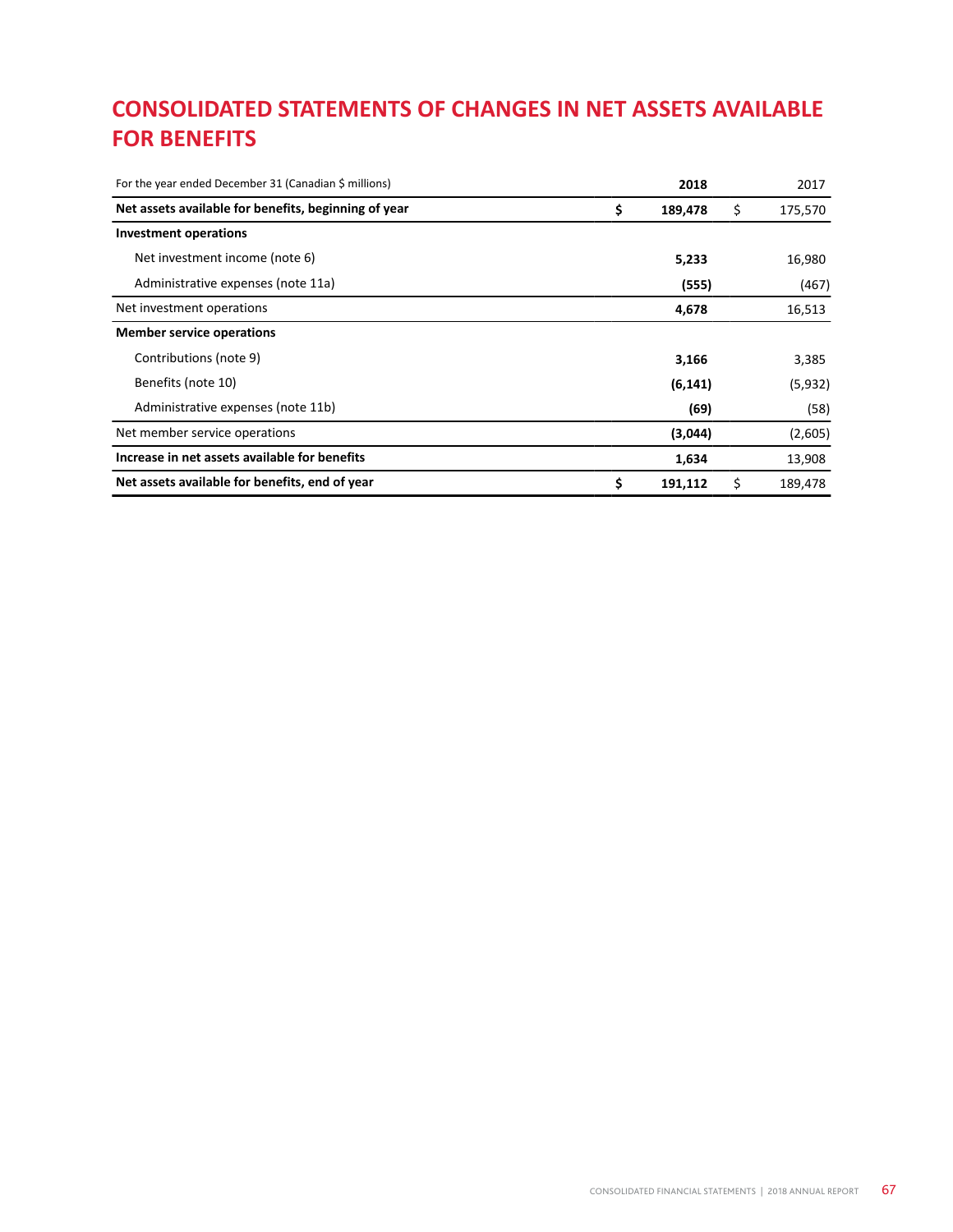# **CONSOLIDATED STATEMENTS OF CHANGES IN ACCRUED PENSION BENEFITS**

| For the year ended December 31 (Canadian \$ millions)  | 2018          |    | 2017    |
|--------------------------------------------------------|---------------|----|---------|
| Accrued pension benefits, beginning of year            | \$<br>204,322 | \$ | 189,397 |
| Increase in accrued pension benefits                   |               |    |         |
| Interest on accrued pension benefits                   | 6,043         |    | 6,156   |
| Benefits accrued                                       | 7,157         |    | 6,268   |
| Changes in actuarial assumptions and methods (note 4a) |               |    | 6,653   |
| Changes in level of conditional indexing (note 4b)     |               |    | 1,207   |
| Experience losses (note 4c)                            | 709           |    | 568     |
|                                                        | 13,909        |    | 20,852  |
| Decrease in accrued pension benefits                   |               |    |         |
| Benefits paid (note 10)                                | 6,138         |    | 5,927   |
| Changes in actuarial assumptions and methods (note 4a) | 19,812        |    |         |
|                                                        | 25,950        |    | 5,927   |
| Net (decrease)/increase in accrued pension benefits    | (12,041)      |    | 14,925  |
| Accrued pension benefits, end of year                  | \$<br>192,281 | Ś  | 204,322 |

# **CONSOLIDATED STATEMENTS OF CHANGES IN DEFICIT**

| For the year ended December 31 (Canadian \$ millions) | 2018     | 2017      |
|-------------------------------------------------------|----------|-----------|
| Deficit, beginning of year                            | (14.844) | (13, 827) |
| Increase in net assets available for benefits         | 1.634    | 13,908    |
| Net decrease/(increase) in accrued pension benefits   | 12.041   | (14, 925) |
| Deficit, end of year                                  | (1.169)  | (14, 844) |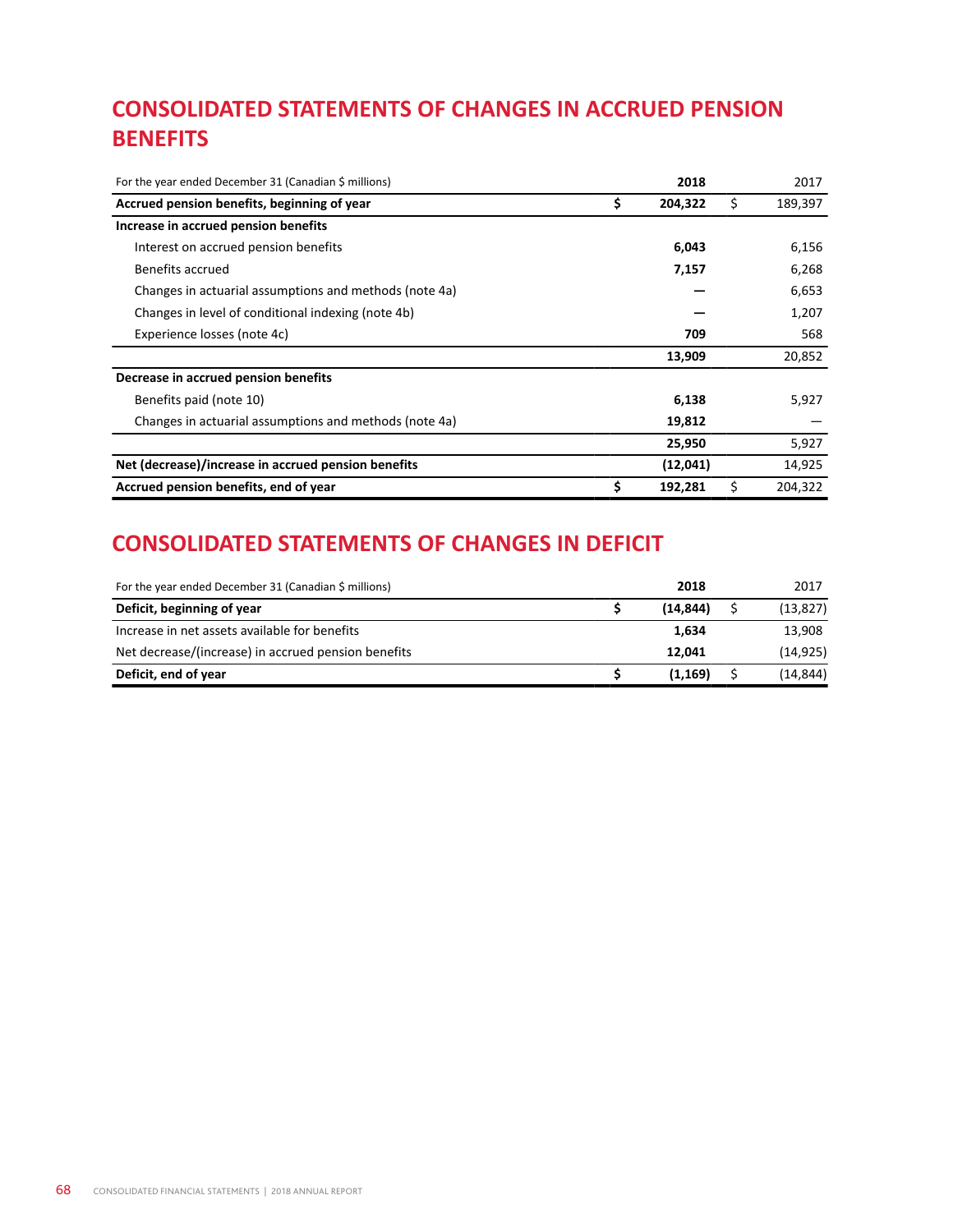# **NOTES TO CONSOLIDATED FINANCIAL STATEMENTS**

For the year ended December 31, 2018

# **DESCRIPTION OF PLAN**

The following description of the Ontario Teachers' Pension Plan (the Plan) is a summary only. For more complete information, reference should be made to the *Teachers' Pension Act (Ontario)* (the TPA) as amended.

## **(a) General**

The Plan is a contributory defined benefit pension plan co-sponsored by the Province of Ontario (the Province) and Ontario Teachers' Federation (OTF) (the co-sponsors). The principal terms of the Plan are set out in Schedule 1 to the TPA.

The Plan is registered with the Financial Services Commission of Ontario (FSCO) and under the *Income Tax Act* (Canada) (the ITA) (registration number 0345785) as a Registered Pension Plan (RPP) which is exempt from income taxes in Canada. The Plan may be liable for taxes on income earned in other jurisdictions.

The Plan is administered and the investments are managed by the Ontario Teachers' Pension Plan Board (the Board). Under the TPA, the Board is constituted as a corporation without share capital to which the *Corporations Act (Ontario)* does not apply.

## **(b) Funding**

Plan benefits are funded by contributions and investment earnings. Contributions are made by active members of the Plan and are matched by either the Province or designated employers. The determination of the value of the accrued pension benefits and required contributions is made on the basis of periodic actuarial valuations.

## **(c) Retirement pensions**

A retirement pension is available based on the number of years of credited service, the average of the best five annual salaries and the age of the member at retirement. A member is eligible for a reduced retirement pension from age 50. An unreduced retirement pension is available at either age 65 or when the sum of a member's age and qualifying service equals 85.

## **(d) Disability pensions**

A disability pension is available at any age to a disabled member with a minimum of 10 years of qualifying service. The type of disability pension is determined by the extent of the disability.

## **(e) Death benefits**

Death benefits are available on the death of an active member and may be available on the death of a retired member. The benefit may take the form of a survivor pension, lump-sum payment or both.

## **(f) Escalation of benefits**

Pension benefits are adjusted in January each year for inflation, subject to an upper limit of 8% and a lower limit of 0% in any one year with any excess above or below those limits carried forward. For pension credit earned up to December 31, 2009, inflation protection is 100% of the change in the Consumer Price Index. Pension credit earned after December 31, 2009, is subject to conditional inflation protection (CIP). For pension credit earned between January 1, 2010, and December 31, 2013, the minimum indexation level is set at 50% of the change in the Consumer Price Index. There is no minimum level of inflation protection for pension credit earned after 2013. The indexation level stated in the most recent funding valuation filing remains in effect until a subsequent filing updates the amount. Inflation protection of up to 100% for pension credit earned after 2009 can be restored on a go-forward basis, depending on the Plan's funded status.

## **(g) Retirement Compensation Arrangement**

Restrictions in the ITA and its regulations on the payment of certain benefits from the RPP for periods of service after 1991 may impact some Plan members. To address affected members, the Retirement Compensation Arrangement (the RCA) was established by agreement between the co-sponsors as a supplementary plan to provide for these benefits. Examples of these benefits include: (1) members of the Plan who retired with average earnings above \$159,471 (CPP-exempt members \$147,222) in 2018 and \$157,755 (CPP-exempt members \$145,722) in 2017; and (2) members whose pensions would require a larger reduction for early retirement to comply with the ITA limitations than the Plan would impose. Because the RCA is a separate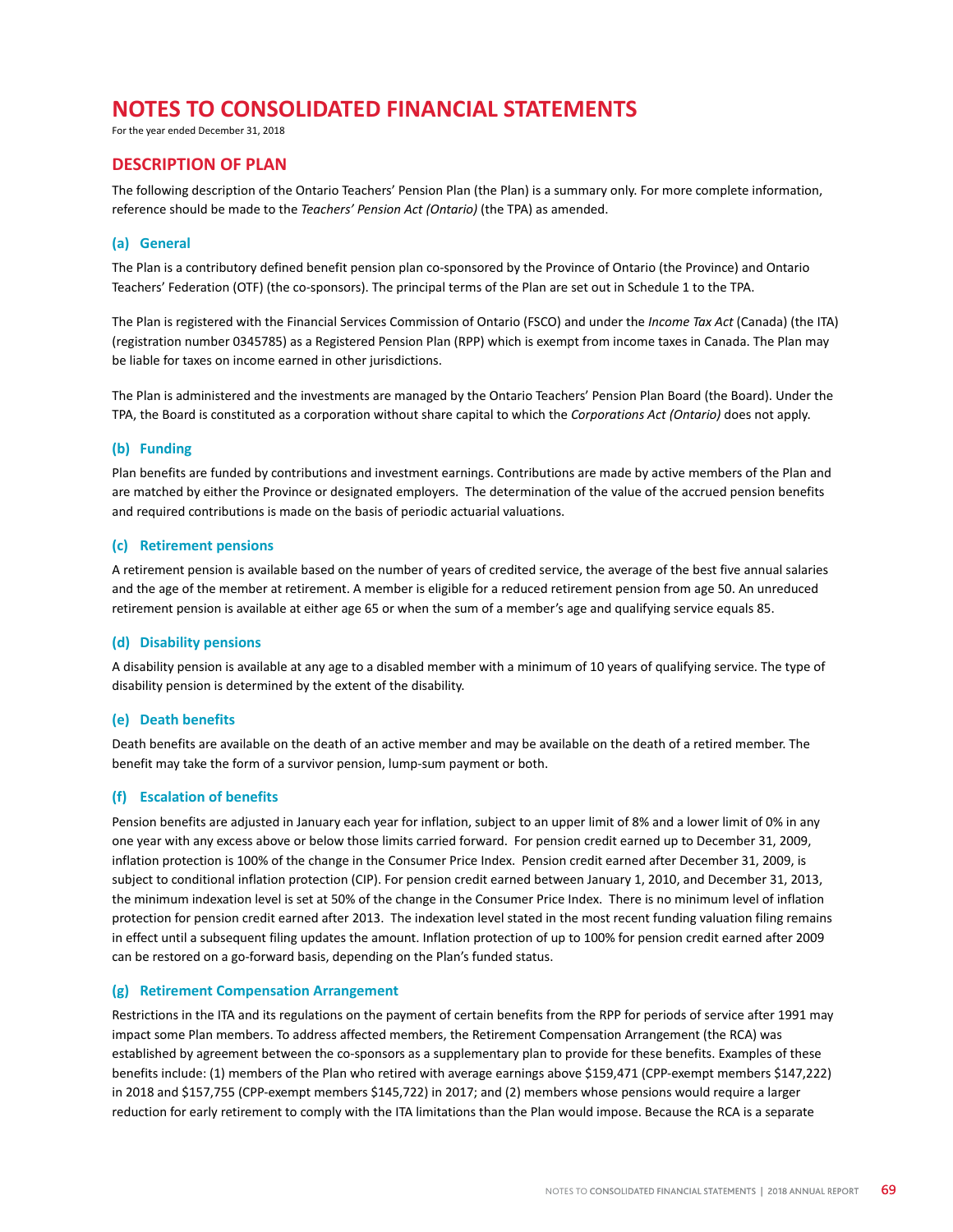trust, the net assets available for benefits and accrued benefits and deficit of the RCA are not included in these consolidated financial statements.

# **NOTE 1. SUMMARY OF SIGNIFICANT ACCOUNTING POLICIES**

## **(a) Basis of presentation**

These consolidated financial statements are prepared in Canadian dollars, the Plan's functional currency, in accordance with the accounting standards for pension plans in Part IV of the Chartered Professional Accountants (CPA) Canada Handbook (Section 4600). Section 4600 provides specific accounting guidance on investments and pension obligations. For accounting policies that do not relate to either investments or pension obligations, the Plan must consistently comply with either International Financial Reporting Standards (IFRS) in Part I or accounting for private enterprises in Part II of the CPA Canada Handbook. The Plan has elected to comply with IFRS in Part I of the CPA Canada Handbook. To the extent that IFRS in Part I is inconsistent with Section 4600, Section 4600 takes precedence.

The Plan's real estate investments are either owned or managed on behalf of the Plan by The Cadillac Fairview Corporation Limited (CFCL), a wholly owned subsidiary that is consolidated. The Plan also consolidates Ontario Teachers' Finance Trust (OTFT) and Ontario Teachers' Cadillac Fairview Properties Trust (CFPT), two entities that support the Plan's investing and funding strategies, and wholly owned investment holding companies managed by either the Plan or CFCL. Investment holding companies that are managed by external parties are recognized as the Plan's investment assets. Under Section 4600, investment assets, including those over which the Plan has control or significant influence, are measured at fair value and presented on a non-consolidated basis.

The consolidated financial statements for the year ended December 31, 2018 were authorized for issue through a resolution of the Board on February 28, 2019.

#### **(b) Future changes in accounting policies**

The relevant new guidance issued by the International Accounting Standards Board not yet adopted by the Plan includes:

• IFRS 16 Leases. The new standard will replace IAS 17, Leases for reporting periods beginning on or after January 1, 2019. IFRS 16 introduces a new single lessee accounting model for all leases by eliminating the distinction between operating and financing leases and requires lessees to recognize right-of-use assets and lease liabilities on the balance sheet. Depreciation expense on the right-of-use asset and interest expense on the lease liability will replace the operating lease expense.

Management has determined that there will not be a significant impact on either the Plan's financial position or its investment income upon adoption of the new standard.

## **(c) Investments**

#### **Valuation of investments**

Investments are either directly or indirectly owned by the Plan. Investment-related liabilities are incurred by the Plan directly. Details of investments and investment-related liabilities are presented in note 2a and are stated at fair value. Fair value is the price that would either be received to sell an asset or be paid to transfer a liability in an orderly transaction (i.e., an exit price) between market participants at the measurement date. In an active market, fair value is best evidenced by an independent quoted market price. In the absence of an active market, fair value is determined by valuation techniques that make maximum use of inputs observed from markets.

Fair values of investments are determined as follows:

- a. Short-term investments and commercial paper are valued using either quoted closing mid-market prices or discounted cash flows based on current market yields, when quoted closing mid-market prices are unavailable.
- b. Bonds, including both nominal and real return, are valued on the basis of quoted closing mid-market prices. If quoted closing mid-market prices are not available, estimated values are calculated using discounted cash flows based on current market yields and comparable securities, as appropriate.
- c. Securities sold under agreements to repurchase and securities purchased under agreements to resell are valued using discounted cash flows based on current market yields.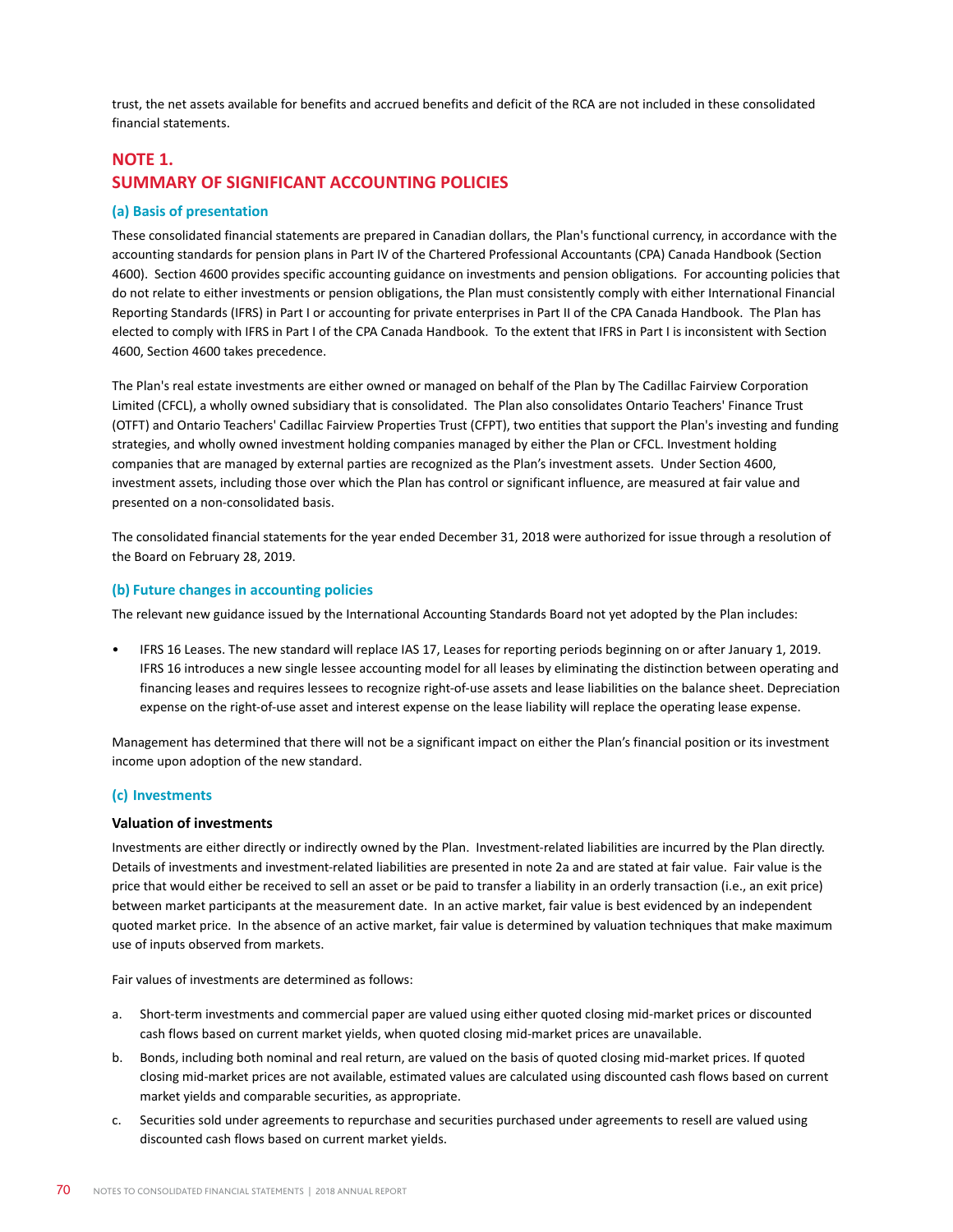- d. Public equities are valued at quoted closing mid-market prices. When the market for a public equity is not active, management assesses whether the quoted prices represent fair value. If not, management adjusts the quoted prices or estimates the fair value by using appropriate techniques including valuation models.
- e. Real estate, private equities, infrastructure, timberland, and natural resources are valued based on estimated fair values determined by using appropriate techniques and best estimates by either management, appraisers, or both. Where external appraisers are engaged to perform the valuation, management ensures the appraisers are independent and compares the assumptions used by the appraisers with management's expectations based on current market conditions and industry practice to ensure the valuation captures the business and economic conditions specific to the investment.

At least 70% of the value of the rental property portfolio covering all product types and geographic regions is independently appraised annually. Real estate properties with a value of over \$250 million will be valued independently every year. Private equity funds are recorded at fair value based on net asset values obtained from each of the funds' administrators. These net asset values are reviewed by management.

- f. Derivative financial instruments are recorded at fair value using market prices where available. Where quoted market values are not readily available, appropriate alternative valuation techniques are used to determine fair value. In determining fair value, consideration is also given to the credit risk of the counterparty through the calculation of a credit valuation adjustment.
- g. Alternative investments, comprised primarily of hedge funds and managed futures accounts, are recorded at fair value based on net asset values obtained from each of the funds' administrators. These net asset values are reviewed by management.

The Plan uses a number of valuation techniques to determine the fair value of investments for which observable prices in active markets for identical investments are not available. These techniques include: valuation methodologies based on observable prices for similar investments; present-value approaches where future cash flows generated by the investment are estimated and then discounted using a risk-adjusted interest rate; and option-pricing models. The principal inputs to these valuation techniques are listed below. Values between and beyond available data points may be obtained by interpolation and extrapolation.

- Bond prices quoted prices are generally available for government bonds, certain corporate bonds and some other debtrelated products.
- Credit spreads where available, credit spreads are derived from prices of credit default swaps or other credit-based instruments, such as debt securities. For others, credit spreads are obtained from pricing services.
- Interest rates principally derived from benchmark interest rates such as quoted interest rates from central banks and in swap, bond and futures markets. Benchmark interest rates are considered when determining discount rates used in the present-value approaches.
- Foreign currency exchange rates there are observable markets, both spot and forward, and in futures in all major currencies.
- Public equity and equity index prices quoted prices are generally readily available for equity shares listed on the stock exchanges and for indices on such shares.
- Commodity prices many commodities are actively traded in spot, forward and futures markets.
- Price volatilities and correlations volatility is a measure of the tendency of a specific price to change over time. Correlation measures the degree to which two or more prices or other variables are observed to have moved together historically. Volatility is an input in valuing options and certain products such as derivatives with more than one underlying variable that is correlation-dependent. Volatility and correlation values are either obtained from broker quotations, from pricing services, or are derived from quoted option prices.
- Forecasts on operating cash flows of real estate, private equities, infrastructure, and natural resources forecasts include assumptions on revenue, revenue growth, expenses, capital expenditures, and capital structure. They are generally provided by either management of the companies in which the Plan invests or external managers. Additional assumptions from external parties, for example, external appraisers, may also be used in the forecast.

The Plan refines and modifies its valuation techniques as markets and products develop and the pricing for individual products becomes more transparent.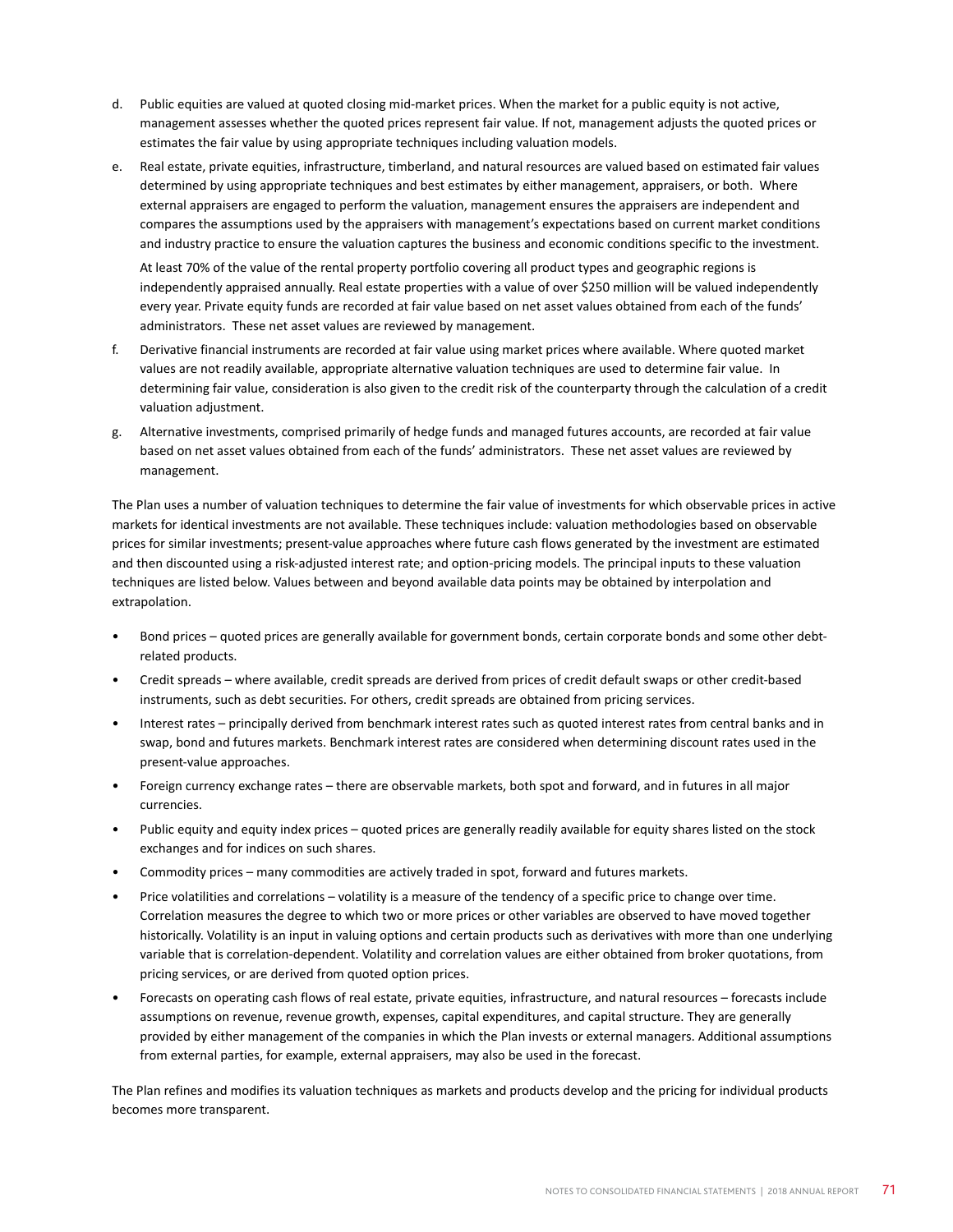While the Plan believes its valuation techniques are appropriate and consistent with other market participants, the use of different techniques or assumptions could result in different estimates of fair value at the balance sheet date. Management has assessed and determined that using possible alternative assumptions will not result in significantly different fair values.

#### **Fair value hierarchy**

Investment assets and investment-related liabilities are classified and disclosed in one of the following categories reflecting the significance of inputs used in making the fair value measurement:

- Level 1 quoted prices (unadjusted) in active markets for identical assets or liabilities;
- Level 2 inputs other than quoted prices included within Level 1 that are observable for the assets or liabilities, either directly or indirectly; and
- Level 3 unobservable inputs.

If different levels of inputs are used to measure the fair value of an investment, the classification within the hierarchy is based on the lowest level input that is significant to the fair value measurement.

### **Trade-date reporting**

Purchases and sales of investments and derivative contracts are recorded as of the trade date.

#### **Net investment income**

Dividend income is recognized based on the ex-dividend date, and interest income and real estate income are recognized on the accrual basis as earned. Net investment income also includes both realized and unrealized gains and losses. Unrealized gains and losses are recognized only when the fair value of the investment is based on a quoted market price in an active market or a valuation using appropriate valuation techniques is performed and approved by management.

#### **Transaction costs**

Transaction costs are incremental costs directly attributable to the acquisition, issue or disposal of a financial asset or financial liability. Transaction costs are expensed as incurred. Any transaction amounts received by the Plan that are directly attributable to the acquisition of an investment are netted against transaction costs paid.

#### **Management fees**

Management and performance fees for external investment managers and administrators are expensed as incurred when directly invoiced or information is otherwise available from capital notices or other manager communications. Fees related to other externally managed investments are offset against investment income. Management fees include incremental costs incurred with external parties that are directly attributable to existing investments and are not related to acquisition or disposal.

#### **(d) Foreign currency translation**

Assets and liabilities denominated in foreign currencies are translated into Canadian dollars at the exchange rates prevailing on the year-end date. Income and expenses are translated into Canadian dollars at the exchange rates prevailing on the dates of the transactions. The realized and unrealized gains and losses arising from these translations are included within net realized and unrealized gains on investments in investment income.

#### **(e) Accrued pension benefits**

The value of accrued pension benefits and changes therein during the year are based on an actuarial valuation prepared by Mercer (Canada) Limited, an independent firm of actuaries. The valuation is performed annually as at August 31 and then extrapolated to year end. It uses the projected benefit method pro-rated on service and management's best estimate, as at the valuation date, of various economic and non-economic assumptions.

As described in paragraph (f) of the Description of Plan note, the inflation protection level for pension credit earned after December 31, 2009 is conditional, depending on the Plan's funded status. For financial statement valuations, future pension payments are indexed at the levels stated in the most recent funding valuation filing.

#### **(f) Contributions**

Contributions from the members, the Province and designated employers are recorded on an accrual basis. Cash received from members for credited service and cash transfers from other pension plans are recorded when received.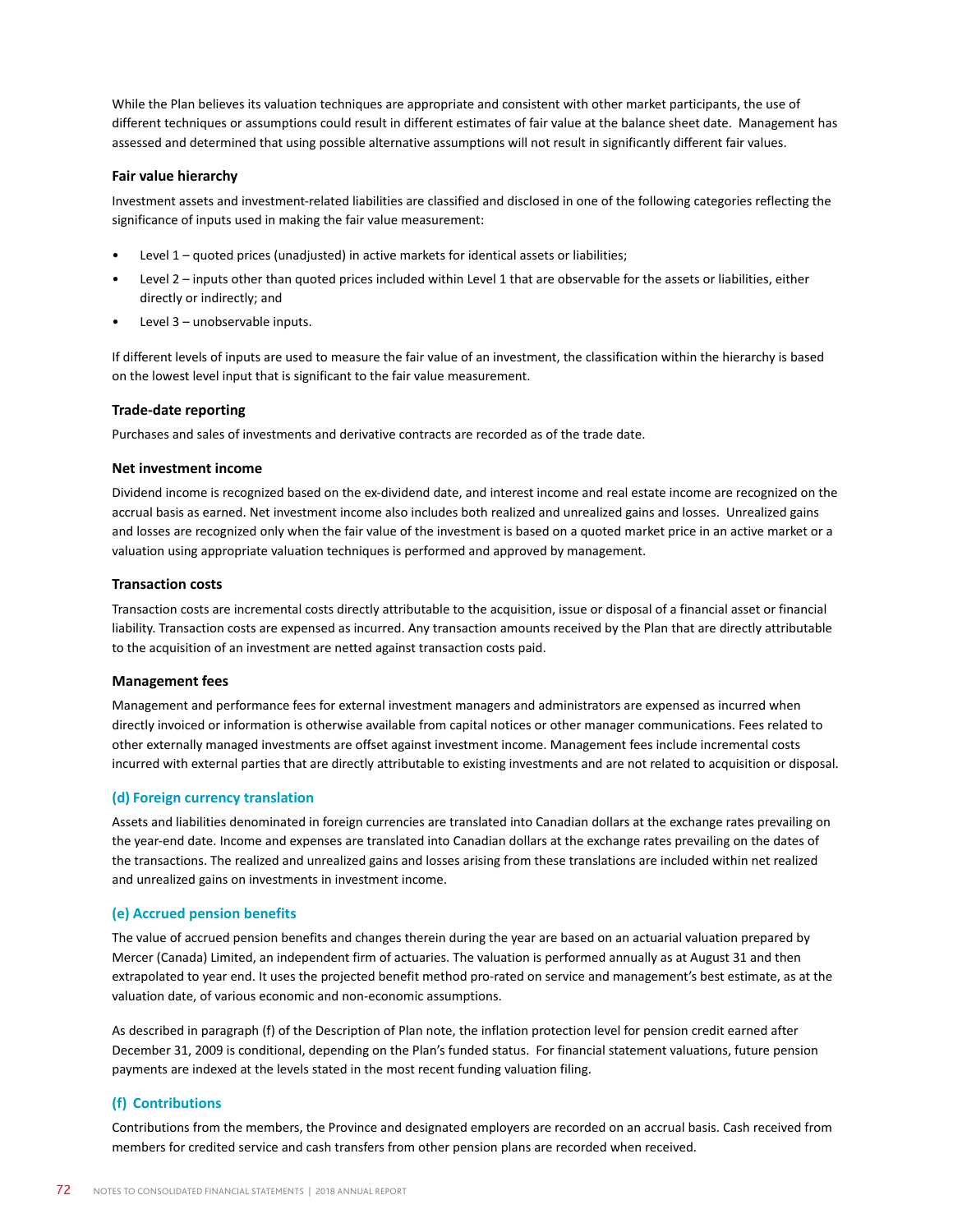### **(g) Benefits**

Benefit payments to members and others, commuted value payments and refunds to former members, and transfer payments to other plans are recorded in the period in which they are paid. Any benefit payment accruals not paid are reflected in accrued pension benefits.

#### **(h) Premises and equipment**

Premises and equipment are recorded at cost and amortized on a straight-line basis over their estimated useful lives.

#### **(i) Use of estimates**

In preparing these consolidated financial statements, management uses estimates and assumptions that primarily affect the reported values of assets and liabilities, and related income and expenses. Estimates and assumptions are continually evaluated and are based on historical experience and other factors, including expectations of future events that are believed to be reasonable and relevant under the circumstances. The effect of a change in an estimate or assumption is recognized in the period in which the estimate or assumption is revised. Significant estimates and assumptions are used primarily in the determination of accrued pension benefits and the fair value of investments and investment-related receivables and liabilities. Note 4 explains how estimates and assumptions are used in determining accrued pension benefits and note 1c explains how estimates and assumptions are used to derive the fair value of investments and investment-related receivables and liabilities.

#### **(j) Contingencies**

A contingent liability is a possible obligation that depends on the occurrence or non-occurrence of one or more future events not controlled by the Plan. Contingent liabilities are not recognized but the nature and extent are disclosed in the notes to the consolidated financial statements. A provision for a present obligation is recognized when a reliable estimate can be determined and the settlement of the obligation is probable.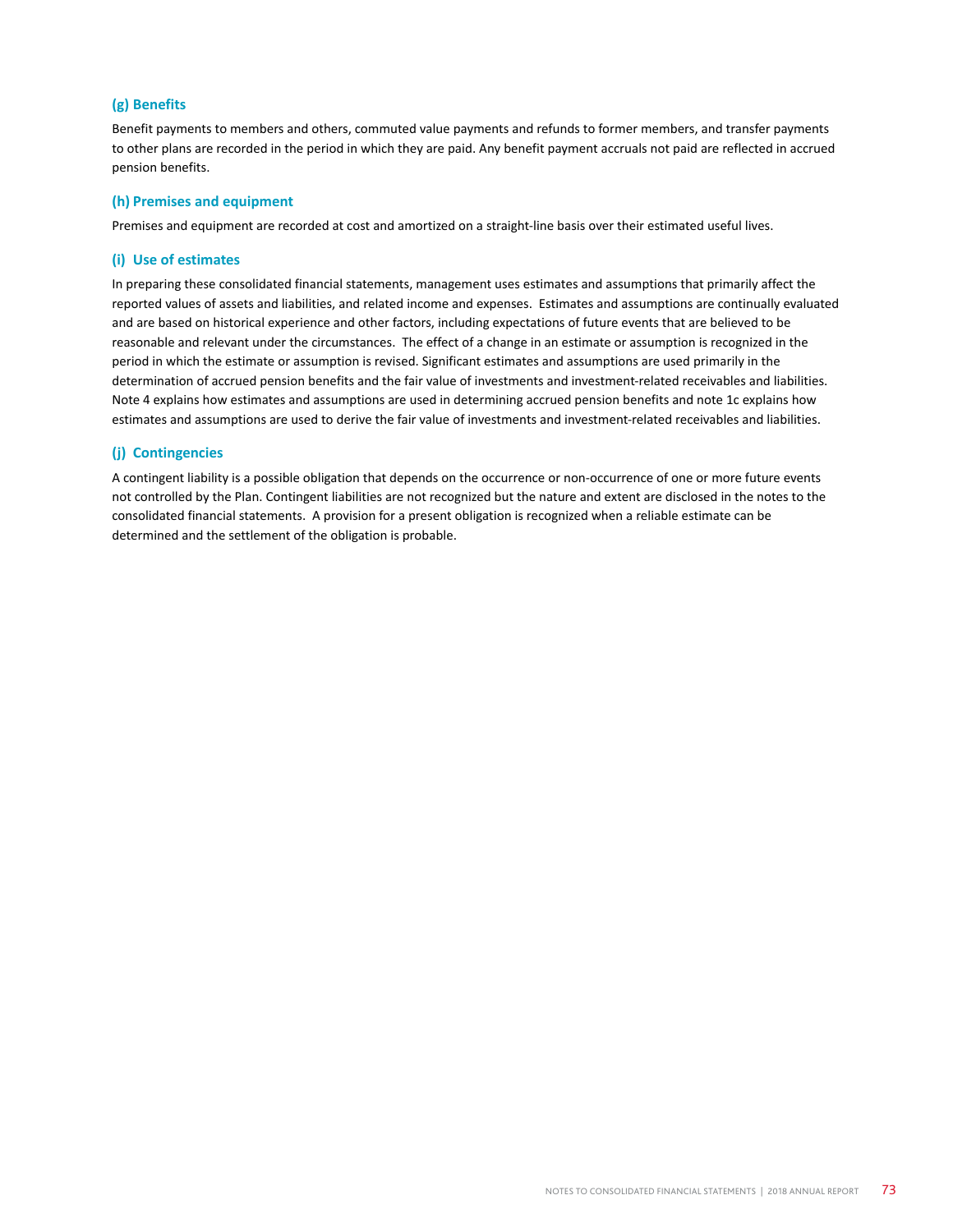# **NOTE 2. INVESTMENTS**

The Plan invests, directly or through derivatives, in equities, fixed income, inflation sensitive and real asset investments in accordance with the Board's policy of asset diversification.

# **(a) Investments<sup>1</sup> before allocating the effect of derivative contracts**

The schedule below summarizes the Plan's investments and investment-related liabilities, including net accrued interest and dividends of \$714 million (2017 – \$626 million), before allocating the effect of derivative contracts:

| As at December 31                                                 |                   | 2018        |                   | 2017        |
|-------------------------------------------------------------------|-------------------|-------------|-------------------|-------------|
| (Canadian \$ millions)                                            | <b>Fair Value</b> | Cost        | <b>Fair Value</b> | Cost        |
| <b>Equity</b>                                                     |                   |             |                   |             |
| Publicly traded                                                   |                   |             |                   |             |
| Canadian                                                          | Ś.<br>1,545       | \$<br>1,904 | \$<br>2,233       | \$<br>2,134 |
| Non-Canadian                                                      | 21,228            | 19,459      | 23,849            | 17,809      |
| Non-publicly traded                                               |                   |             |                   |             |
| Canadian                                                          | 4,881             | 3,482       | 3,676             | 2,527       |
| Non-Canadian                                                      | 32,149            | 23,444      | 29,800            | 22,605      |
|                                                                   | 59,803            | 48,289      | 59,558            | 45,075      |
| <b>Fixed income</b>                                               |                   |             |                   |             |
| <b>Bonds</b>                                                      | 54,561            | 53,328      | 57,187            | 56,273      |
| Short-term investments                                            | 9,111             | 9,094       | 7,813             | 7,809       |
| Alternative investments                                           | 15,375            | 12,644      | 12,665            | 10,648      |
| Canadian real-rate products                                       | 19,904            | 15,608      | 19,570            | 14,804      |
| Non-Canadian real-rate products                                   | 14,514            | 12,834      | 14,635            | 12,310      |
|                                                                   | 113,465           | 103,508     | 111,870           | 101,844     |
| <b>Inflation sensitive</b>                                        |                   |             |                   |             |
| Commodities                                                       | 875               | 853         |                   |             |
| Timberland                                                        | 2,496             | 1,301       | 2,250             | 1,301       |
| Natural resources                                                 | 5,621             | 5,706       | 4,303             | 4,286       |
|                                                                   | 8,992             | 7,860       | 6,553             | 5,587       |
| <b>Real assets</b>                                                |                   |             |                   |             |
| Real estate (note 5)                                              | 31,301            | 19,319      | 29,982            | 18,613      |
| Infrastructure                                                    | 17,842            | 11,549      | 18,735            | 13,384      |
|                                                                   | 49,143            | 30,868      | 48,717            | 31,997      |
|                                                                   | 231,403           | 190,525     | 226,698           | 184,503     |
| <b>Investment-related receivables</b>                             |                   |             |                   |             |
| Securities purchased under agreements to resell                   | 15,826            | 15,577      | 24,633            | 24,792      |
| Cash collateral deposited under securities borrowing arrangements | 2,549             | 2,549       | 2,239             | 2,239       |
| Cash collateral paid under credit support annexes                 | 57                | 57          | 59                | 59          |
| Derivative-related, net                                           | 7,056             | 2,684       | 3,494             | 1,662       |
|                                                                   | 25,488            | 20,867      | 30,425            | 28,752      |
| <b>Investments</b>                                                | \$256,891         | \$211,392   | \$257,123         | \$213,255   |

 $1$  For additional details, refer to the Major Investments on page 100.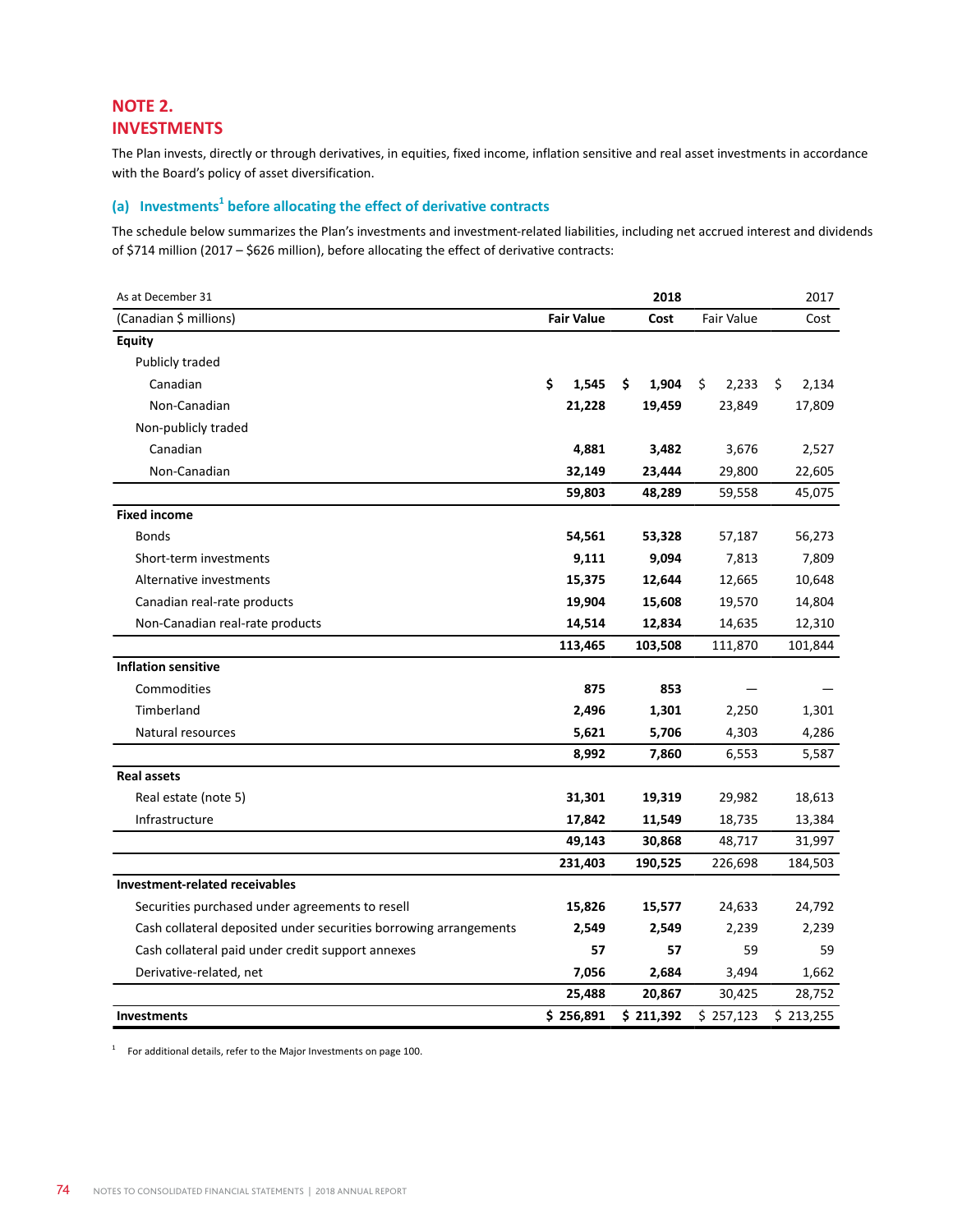| As at December 31                                     |                   | 2018                          |               |                 |  |  |  |  |
|-------------------------------------------------------|-------------------|-------------------------------|---------------|-----------------|--|--|--|--|
| (Canadian \$ millions)                                | <b>Fair Value</b> | Cost                          | Fair Value    | Cost            |  |  |  |  |
| <b>Investment-related liabilities</b>                 |                   |                               |               |                 |  |  |  |  |
| Securities sold under agreements to repurchase        | \$.               | $(28, 280)$ \$ $(27, 869)$ \$ | (38,842)      | Ŝ.<br>(39, 164) |  |  |  |  |
| Securities sold but not yet purchased                 |                   |                               |               |                 |  |  |  |  |
| Equities                                              | (2,617)           | (2,587)                       | (2,230)       | (2, 128)        |  |  |  |  |
| Fixed income                                          | (12, 493)         | (11, 573)                     | (11, 177)     | (10, 569)       |  |  |  |  |
| Real estate (note 5) <sup>2</sup>                     | (3,894)           | (3, 471)                      | (4, 432)      | (4, 171)        |  |  |  |  |
| Commercial paper                                      | (8,676)           | (8,323)                       | (8,938)       | (9,014)         |  |  |  |  |
| Term debt                                             | (5,091)           | (4,669)                       | (2, 167)      | (2, 134)        |  |  |  |  |
| Cash collateral received under credit support annexes | (937)             | (937)                         | (419)         | (419)           |  |  |  |  |
| Derivative-related, net                               | (7, 321)          | (1,797)                       | (3,566)       | (959)           |  |  |  |  |
|                                                       | (69, 309)         | (61, 226)                     | (71, 771)     | (68, 558)       |  |  |  |  |
| Net investments (note 2d)                             | \$187.582         | 150.166<br>S.                 | 185,352<br>S. | 144.697<br>S.   |  |  |  |  |

<sup>2</sup> Real estate liabilities include the liabilities of real estate subsidiaries and trusts. These include \$795 million fair value and \$764 million cost (December 31, 2017 \$1,419 million fair value and \$1,367 million cost) which are guaranteed by the Plan as described in note 15. The remaining liabilities held in real estate entities are not guaranteed by the Plan.

### **(b) Fair value hierarchy**

The schedule below presents the Plan's investments and investment-related liabilities within the fair value hierarchy as outlined in note 1c:

|                                |    | December 31, 2018 |   |           |         |         |    |           |  |              |
|--------------------------------|----|-------------------|---|-----------|---------|---------|----|-----------|--|--------------|
| (Canadian \$ millions)         |    | Level 1           |   | Level 2   | Level 3 |         |    |           |  | <b>Total</b> |
| Equity                         | \$ | 21,757            | S | 162       | S       | 37,884  | S  | 59,803    |  |              |
| Fixed income                   |    | 85,455            |   | 12,084    |         | 15,926  |    | 113,465   |  |              |
| Inflation sensitive            |    | 875               |   |           |         | 8,117   |    | 8,992     |  |              |
| Real assets                    |    | 2,485             |   | 309       |         | 46,349  |    | 49,143    |  |              |
| Investment-related receivables |    | 2,830             |   | 22,469    |         | 189     |    | 25,488    |  |              |
| Investment-related liabilities |    | (16,095)          |   | (51, 138) |         | (2,076) |    | (69, 309) |  |              |
| <b>Net investments</b>         | S  | 97,307            |   | (16, 114) | s.      | 106,389 | S. | 187,582   |  |              |

|                                | December 31, 2017 |           |   |           |         |         |   |           |  |
|--------------------------------|-------------------|-----------|---|-----------|---------|---------|---|-----------|--|
| (Canadian \$ millions)         |                   | Level 1   |   | Level 2   | Level 3 |         |   | Total     |  |
| Equity                         | \$                | 24,536    | S | 158       |         | 34,864  |   | 59,558    |  |
| Fixed income                   |                   | 87,868    |   | 9,612     |         | 14,390  |   | 111,870   |  |
| Inflation sensitive            |                   |           |   |           |         | 6,553   |   | 6,553     |  |
| Real assets                    |                   | 3,083     |   | 329       |         | 45,305  |   | 48,717    |  |
| Investment-related receivables |                   | 2,396     |   | 27,932    |         | 97      |   | 30,425    |  |
| Investment-related liabilities |                   | (14, 136) |   | (55,805)  |         | (1,830) |   | (71, 771) |  |
| Net investments                |                   | \$103,747 |   | (17, 774) | ς       | 99,379  | S | 185,352   |  |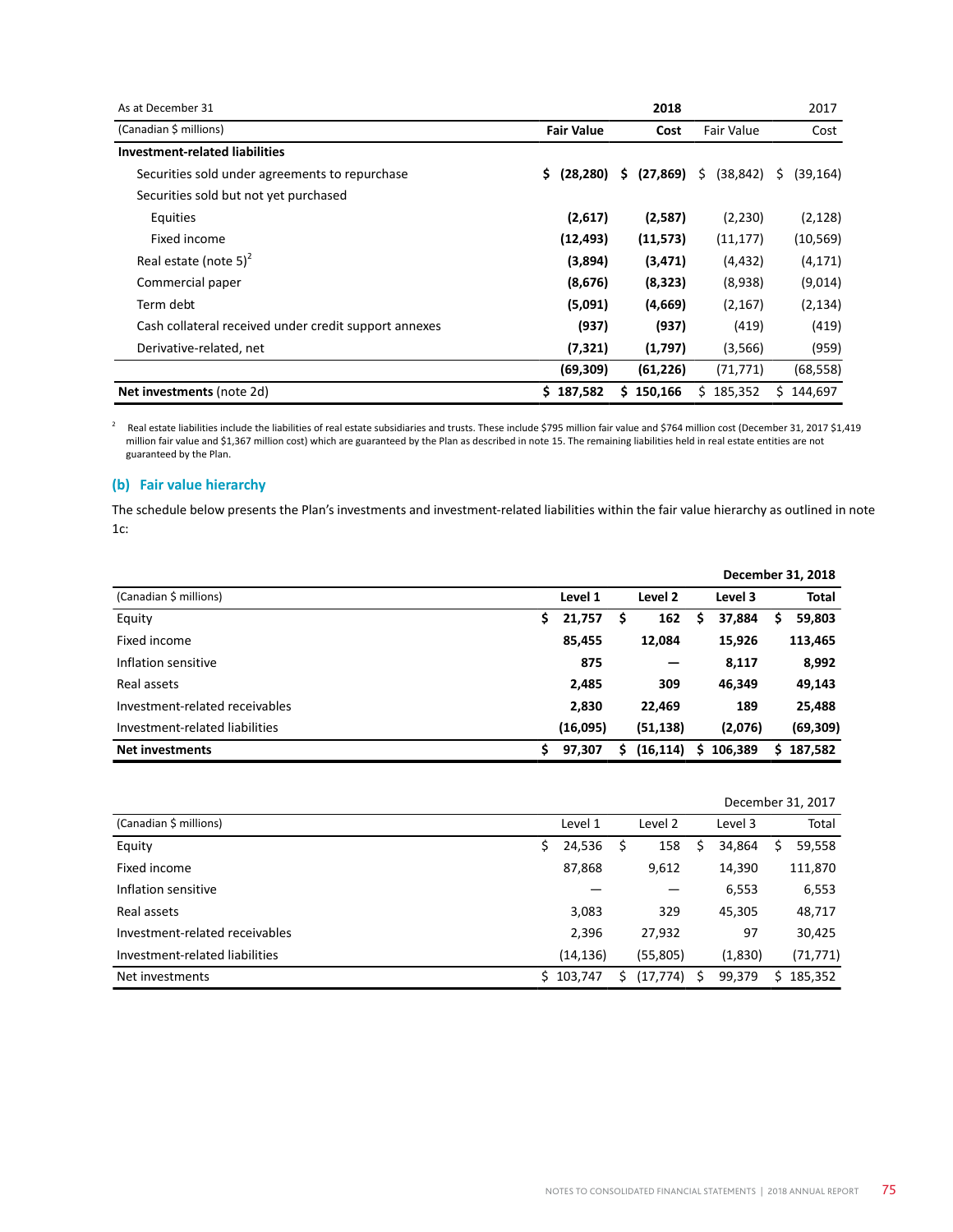The schedule below presents a reconciliation of investments and net investment-related receivables/(liabilities) measured at fair value using significant unobservable inputs (Level 3) during the year. Realized and unrealized gains/(losses) are included in investment income.

|                                                 |               |    |                 |                                      |    |                    |                                                     |                                              |    | 2018      |
|-------------------------------------------------|---------------|----|-----------------|--------------------------------------|----|--------------------|-----------------------------------------------------|----------------------------------------------|----|-----------|
| (Canadian \$ millions)                          | <b>Equity</b> |    | Fixed<br>Income | <b>Inflation</b><br><b>Sensitive</b> |    | <b>Real Assets</b> | Investment-<br><b>Related</b><br><b>Receivables</b> | Investment-<br>Related<br><b>Liabilities</b> |    | Total     |
| Balance, beginning of year                      | \$<br>34,864  | \$ | 14,390          | \$<br>6,553                          | \$ | 45,305             | \$<br>97                                            | \$<br>(1,830)                                | \$ | 99,379    |
| Purchases                                       | 7,123         |    | 5,299           | 1,427                                |    | 2,681              | 128                                                 | 195                                          |    | 16,853    |
| <b>Sales</b>                                    | (8,997)       |    | (3,884)         | (15)                                 |    | (3,789)            | (60)                                                | (276)                                        |    | (17, 021) |
| Transfers in <sup>3</sup>                       |               |    |                 |                                      |    |                    | (4)                                                 |                                              |    | (4)       |
| Transfers out <sup>3</sup>                      | –             |    | (1,062)         |                                      |    |                    |                                                     | 4                                            |    | (1,058)   |
| Gains/(losses) included in<br>investment income |               |    |                 |                                      |    |                    |                                                     |                                              |    |           |
| Realized                                        | 3,545         |    | 463             |                                      |    | (47)               | (30)                                                | 62                                           |    | 3,993     |
| Unrealized                                      | 1,349         |    | 720             | 152                                  |    | 2,199              | 58                                                  | (231)                                        |    | 4,247     |
| Balance, end of year                            | \$<br>37,884  | Ś  | 15,926          | \$<br>8,117                          | s  | 46.349             | \$<br>189                                           | \$<br>(2,076)                                | s  | 106.389   |

|                                                 |    |         |                 |   |                        |    |                    |                                       |   |                                       |    | 2017     |
|-------------------------------------------------|----|---------|-----------------|---|------------------------|----|--------------------|---------------------------------------|---|---------------------------------------|----|----------|
| (Canadian \$ millions)                          |    | Equity  | Fixed<br>Income |   | Inflation<br>sensitive |    | <b>Real Assets</b> | Investment-<br>Related<br>Receivables |   | Investment-<br>Related<br>Liabilities |    | Total    |
| Balance, beginning of year                      | \$ | 29,361  | \$<br>14,238    | Ś | 6,273                  | \$ | 45,183             | \$<br>237                             | Ş | (2,007)                               | \$ | 93,285   |
| Purchases                                       |    | 6,033   | 4,912           |   | 504                    |    | 5,269              | 48                                    |   | 98                                    |    | 16,864   |
| Sales                                           |    | (5,001) | (4, 555)        |   | (76)                   |    | (8, 219)           | (40)                                  |   | (99)                                  |    | (17,990) |
| Transfers in <sup>3</sup>                       |    |         |                 |   |                        |    |                    | (5)                                   |   | 3                                     |    | (2)      |
| Transfers out <sup>3</sup>                      |    |         |                 |   |                        |    |                    | (38)                                  |   | 32                                    |    | (6)      |
| Gains/(losses) included in<br>investment income |    |         |                 |   |                        |    |                    |                                       |   |                                       |    |          |
| Realized                                        |    | 1,798   | 814             |   | 1                      |    | 1,999              | (122)                                 |   | 98                                    |    | 4,588    |
| Unrealized                                      |    | 2,673   | (1,019)         |   | (149)                  |    | 1,073              | 17                                    |   | 45                                    |    | 2,640    |
| Balance, end of year                            | Ś  | 34,864  | 14,390          | Ś | 6,553                  | Ś  | 45,305             | \$<br>97                              | Ś | (1,830)                               | S  | 99,379   |

<sup>3</sup>Transfers in and transfers out of Level 3 are due to the change in the availability of observable inputs used for fair value measurement of investment assets or related liabilities. There were no transfers between Level 2 and Level 1 in 2018 and 2017. See note 1c Fair Value Hierarchy.

## **(c) Derivative contracts**

Derivative contracts are financial contracts, the value of which is derived from the value of underlying assets, commodities, indices, interest rates or currency rates. Derivative contracts are transacted either in the over-the-counter (OTC) market or on regulated exchanges.

Notional amounts of derivative contracts represent the contractual amount to which a rate or price is applied for computing the cash to be paid or received. Notional amounts are the basis upon which the returns from, and the fair value of, the contracts are determined. They do not necessarily indicate the amounts of future cash flow involved or the current fair value of the derivative contracts and, therefore, do not indicate the Plan's exposure to credit or market risks. The derivative contracts become favourable (assets) or unfavourable (liabilities) as a result of fluctuations in either market rates or prices relative to their terms. The aggregate notional amounts and fair values of derivative contracts can fluctuate significantly.

Derivative contracts, transacted either in the OTC market or on regulated exchanges, include: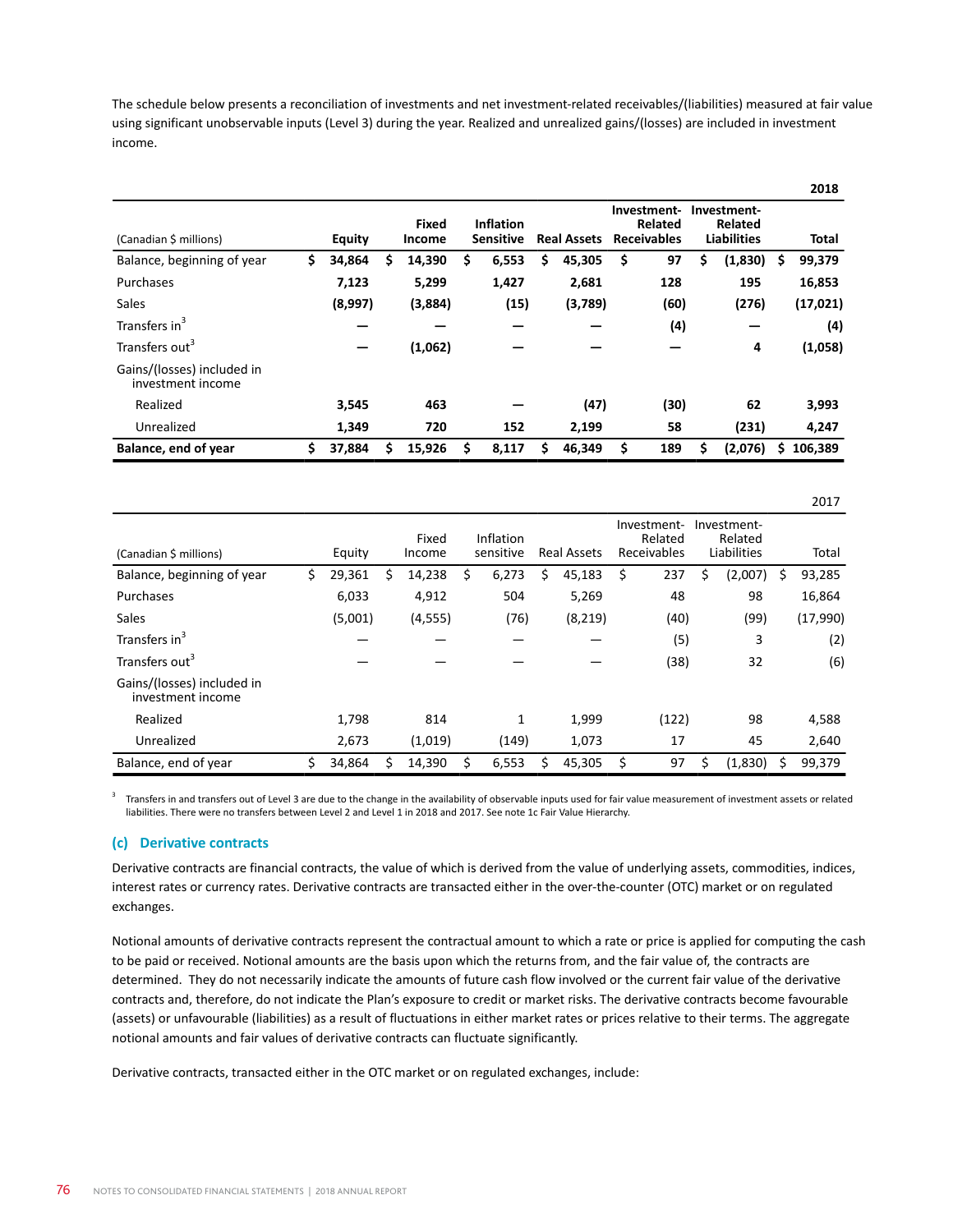#### **Swaps**

Swaps are OTC contracts in which two counterparties exchange a series of cash flows based on agreed upon rates to a notional amount. The various swap agreements that the Plan enters into are as follows:

Equity and commodity swaps are contracts in which one counterparty agrees to either pay or receive from the other cash flows based on changes in the value of either an equity or commodity index, a basket of stocks or commodities, or a single stock or commodity.

Interest rate swaps are agreements where two counterparties exchange a series of payments based on different interest rates applied to a notional amount. Certain interest rate swaps traded with U.S. counterparties in the OTC market are centrally cleared at regulated clearing houses.

Currency swaps involve the exchange of fixed payments in one currency for the receipt of fixed payments in another currency.

#### **Forwards and futures**

Futures are standardized contracts traded on regulated future exchanges, whereas forward contracts are negotiated agreements that are transacted between counterparties in the OTC market. Examples of futures and forwards are described below:

Equity and commodity futures are contractual obligations to either buy or sell at a fixed value (the contracted price) of an equity or commodity index, a basket of stocks, a single stock or commodities at a predetermined future date.

Interest rate futures are contractual obligations to either buy or sell an interest rate sensitive financial instrument on a predetermined future date at a specified price.

Currency forwards and futures are contractual obligations to exchange one currency for another at a specified price or settlement at a predetermined future date.

#### **Options**

Options may be either acquired in standardized amounts on regulated exchanges or customized and acquired in the OTC market. They are contractual agreements under which the seller (writer) grants the purchaser the right, but not the obligation, either to buy (call option) or sell (put option), a security, exchange rate, interest rate, or other financial instrument or commodity at a predetermined price, at or by a specified future date. The seller (writer) of an option can also settle the contract by paying the cash settlement value of the purchaser's right. The seller (writer) receives a premium from the purchaser for this right. The various option agreements that the Plan enters into include equity and commodity options, interest rate options, and foreign currency options.

#### **Credit derivatives**

Credit derivatives are OTC contracts that transfer credit risk related to an underlying financial instrument (referenced asset) from one counterparty to another. Examples of credit derivatives include credit default swaps, total return swaps, and loan participations.

Credit default swaps provide protection against the decline in value of the referenced asset as a result of specified events such as payment default or insolvency. These swaps are similar in structure to an option whereby the purchaser pays a premium to the seller of the credit default swap in return for payment related to the deterioration in the value of the referenced asset. The referenced asset for credit default swaps is a debt instrument. Certain credit default swaps traded with U.S. counterparties in the OTC market are centrally cleared at regulated clearing houses.

Total return swaps are contracts in which one counterparty agrees to pay or receive from the other cash flows based on changes in the value of the referenced asset.

#### **Other derivative products**

The Plan also transacts in other derivative products including statistic swaps and dividend swaps in the OTC market. An investor may trade the statistic swaps with the objective of adding value or hedging for risks associated with the magnitude of movement, i.e., volatility, variance, correlation, covariance of some underlying products, such as exchange rates, or stock indexes. Dividend swaps are OTC contracts where an investor agrees to match all dividends paid out by an underlying stock or index over a specified time period. In return, the dividend payer receives a fixed amount at expiry called the dividend swap rate.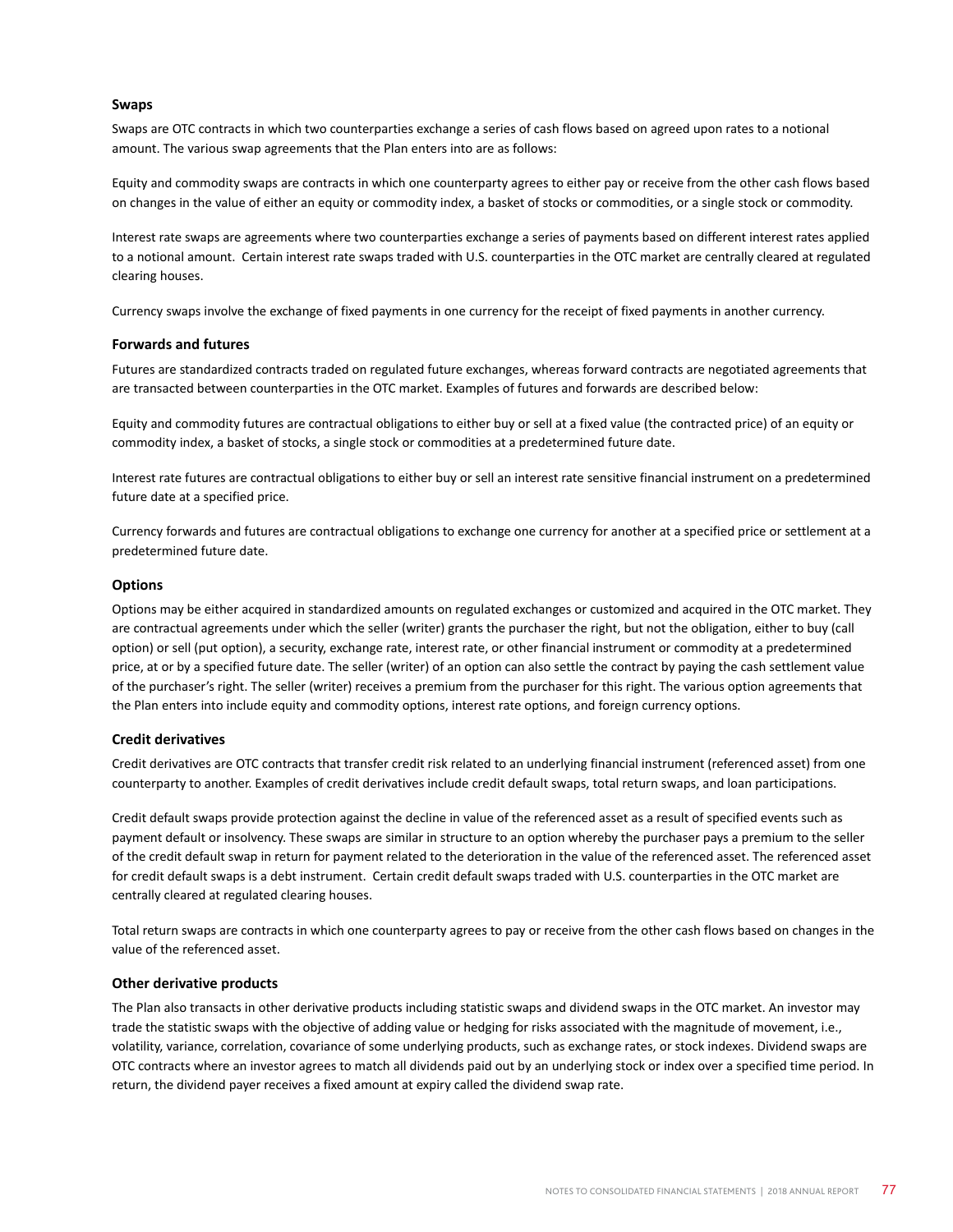|  | The following schedule summarizes the notional amounts and fair value of the Plan's derivative contracts held as at December 31: |
|--|----------------------------------------------------------------------------------------------------------------------------------|
|--|----------------------------------------------------------------------------------------------------------------------------------|

|                                                 |                                                                |                   |               | 2018                    |      |              |                          | 2017        |
|-------------------------------------------------|----------------------------------------------------------------|-------------------|---------------|-------------------------|------|--------------|--------------------------|-------------|
| (Canadian \$ millions)                          |                                                                | Notional          |               | Fair Value <sup>5</sup> |      | Notional     | Fair Value <sup>5</sup>  |             |
|                                                 |                                                                |                   | <b>Assets</b> | <b>Liabilities</b>      |      |              | Assets                   | Liabilities |
| Equity and commodity derivatives <sup>4</sup>   |                                                                |                   |               |                         |      |              |                          |             |
| Swaps                                           |                                                                | \$<br>$57,105$ \$ | $1,215$ \$    | $(2,370)$ \$            |      | 44,928 \$    | $1,019$ \$               | (837)       |
| <b>Futures</b>                                  |                                                                | 11,288            | 15            |                         | (49) | 15,160       | 233                      | (27)        |
| Options: Listed                                 | - purchased                                                    | 139               | 2             |                         |      | 968          | 10                       |             |
|                                                 | - written                                                      | 404               |               |                         | (32) | 542          |                          | (16)        |
| OTC                                             | - purchased                                                    | 33,201            | 2,265         |                         |      | 14,733       | 144                      |             |
|                                                 | - written                                                      | 24,999            | 28            | (781)                   |      | 3,708        | 128                      | (290)       |
|                                                 |                                                                | 127,136           | 3,525         | (3, 232)                |      | 80,039       | 1,534                    | (1, 170)    |
| <b>Interest rate derivatives</b>                |                                                                |                   |               |                         |      |              |                          |             |
| Swaps                                           |                                                                | 185,629           | 976           | (865)                   |      | 143,020      | 650                      | (580)       |
| <b>Futures</b>                                  |                                                                | 126,127           | 317           |                         |      | 477,070      | 84                       |             |
| Options: Listed                                 | - purchased                                                    | 399,686           | 21            |                         | —    | 48,610       | 14                       |             |
|                                                 | $-$ written                                                    | 15,890            |               |                         | (20) | 11,965       | $\overline{\phantom{0}}$ | (7)         |
| <b>OTC</b>                                      | - purchased                                                    | 79,879            | 189           |                         | (78) | 41,907       | 117                      | (96)        |
|                                                 | $-$ written                                                    | 94,110            | 81            | (148)                   |      | 33,870       | 59                       | (93)        |
|                                                 |                                                                | 901,321           | 1,584         | (1, 111)                |      | 756,442      | 924                      | (776)       |
| Currency derivatives <sup>4</sup>               |                                                                |                   |               |                         |      |              |                          |             |
| Swaps                                           |                                                                | 13,367            | 25            |                         | (53) | 20,964       | 28                       | (32)        |
| Forwards <sup>6</sup>                           |                                                                | 89,968            | 1,391         | (2, 149)                |      | 77,208       | 845                      | (1,072)     |
| Options: OTC                                    | - purchased                                                    | 19,225            | 256           |                         | (12) | 9,404        | 52                       |             |
|                                                 | $-$ written                                                    | 17,603            | 12            | (224)                   |      | 7,187        | —                        | (52)        |
|                                                 |                                                                | 140,163           | 1,684         | (2, 438)                |      | 114,763      | 925                      | (1, 156)    |
| <b>Credit derivatives</b>                       |                                                                |                   |               |                         |      |              |                          |             |
| Credit default swaps                            | - purchased                                                    | 41,934            | 147           | (356)                   |      | 16,276       | 25                       | (405)       |
|                                                 | $-$ written                                                    | 38,108            | 308           | (231)                   |      | 17,308       | 329                      | (80)        |
|                                                 |                                                                | 80,042            | 455           | (587)                   |      | 33,584       | 354                      | (485)       |
|                                                 |                                                                | 1,248,662         | 7,248         | (7, 368)                |      | 984,828      | 3,737                    | (3,587)     |
|                                                 | Net cash collateral (received)/paid under derivative contracts |                   | (192)         |                         | 47   |              | (243)                    | 21          |
| Notional and fair value of derivative contracts |                                                                | $$1,248,662$ \$   | 7,056 \$      | (7, 321)                |      | \$984,828 \$ | 3,494 \$                 | (3, 566)    |

4 "Other derivatives" previously reported separately have been reclassified to their underlying product.

 $5$  Fair values previously reported on a net basis are now presented with the fair value of assets and liabilities as separate amounts.

 $6$  Excludes currency forwards related to Real Estate assets as disclosed in note 5.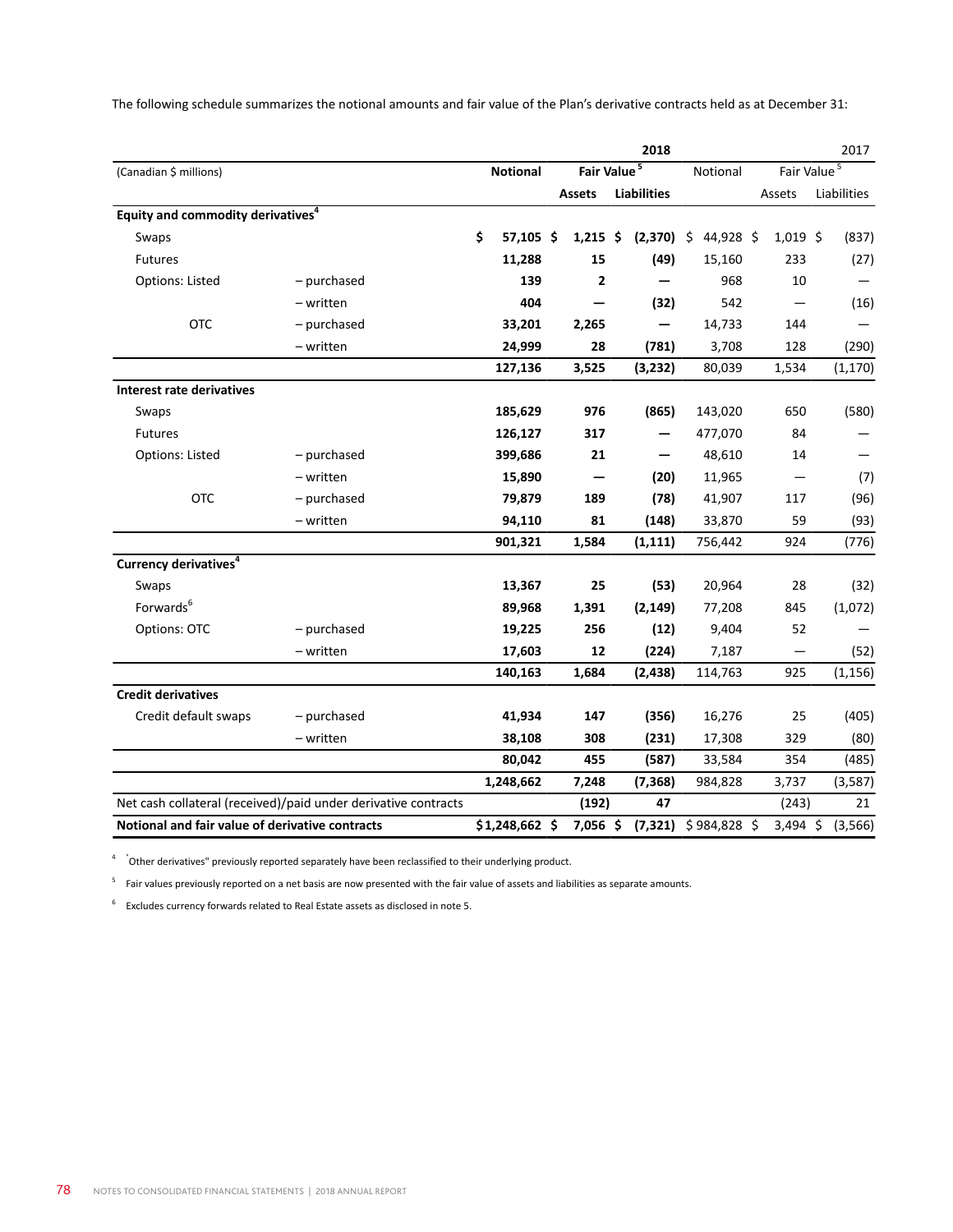## **(d) Investment asset mix**

Direct investments, derivative contracts, and investment-related receivables and liabilities are classified by asset mix category based on the intent of the investment strategies of the underlying portfolios of the Plan. The Plan's effective net investments reflecting these classifications are summarized in Canadian dollars below as at December 31:

|                            |                                                                              | 2018                  |                                                                       |                |  |  |  |  |  |
|----------------------------|------------------------------------------------------------------------------|-----------------------|-----------------------------------------------------------------------|----------------|--|--|--|--|--|
|                            | <b>Effective Net</b><br><b>Investments</b><br>at Fair Value<br>(\$ millions) | <b>Asset Mix</b><br>% | <b>Effective Net</b><br>Investments<br>at Fair Value<br>(\$ millions) | Asset Mix<br>% |  |  |  |  |  |
| Equity                     |                                                                              |                       |                                                                       |                |  |  |  |  |  |
| Publicly traded            | \$<br>31,602                                                                 | 17%                   | \$<br>35,132                                                          | 19%            |  |  |  |  |  |
| Non-publicly traded        | 33,354                                                                       | 18                    | 31,936                                                                | 17             |  |  |  |  |  |
|                            | 64,956                                                                       | 35                    | 67,068                                                                | 36             |  |  |  |  |  |
| <b>Fixed income</b>        |                                                                              |                       |                                                                       |                |  |  |  |  |  |
| <b>Bonds</b>               | 58,243                                                                       | 31                    | 41,413                                                                | 22             |  |  |  |  |  |
| Real-rate products         | 19,473                                                                       | 10                    | 19,959                                                                | 11             |  |  |  |  |  |
|                            | 77,716                                                                       | 41                    | 61,372                                                                | 33             |  |  |  |  |  |
| <b>Inflation sensitive</b> |                                                                              |                       |                                                                       |                |  |  |  |  |  |
| Commodities                | 10,612                                                                       | 6                     | 11,083                                                                | 6              |  |  |  |  |  |
| Natural resources          | 8,117                                                                        | 4                     | 6,553                                                                 | 3              |  |  |  |  |  |
| Inflation hedge            | 8,709                                                                        | 5                     | 8,918                                                                 | 5              |  |  |  |  |  |
|                            | 27,438                                                                       | 15                    | 26,554                                                                | 14             |  |  |  |  |  |
| <b>Real assets</b>         |                                                                              |                       |                                                                       |                |  |  |  |  |  |
| Real estate                | 27,444                                                                       | 15                    | 25,512                                                                | 14             |  |  |  |  |  |
| Infrastructure             | 17,801                                                                       | 9                     | 18,735                                                                | 10             |  |  |  |  |  |
| Real-rate products         | 4,332                                                                        | $\mathbf{2}$          | 1,451                                                                 | 1              |  |  |  |  |  |
|                            | 49,577                                                                       | 26                    | 45,698                                                                | 25             |  |  |  |  |  |
| <b>Credit</b>              | 15,232                                                                       | 8                     | 13,575                                                                | 7              |  |  |  |  |  |
| Absolute return strategies | 12,547                                                                       | 7                     | 10,730                                                                | 6              |  |  |  |  |  |
| Overlay                    | (375)                                                                        |                       | (270)                                                                 |                |  |  |  |  |  |
| <b>Money market</b>        | (59, 509)                                                                    | (32)                  | (39, 375)                                                             | (21)           |  |  |  |  |  |
| <b>Net investments</b>     | \$187,582                                                                    | 100%                  | \$<br>185,352                                                         | 100%           |  |  |  |  |  |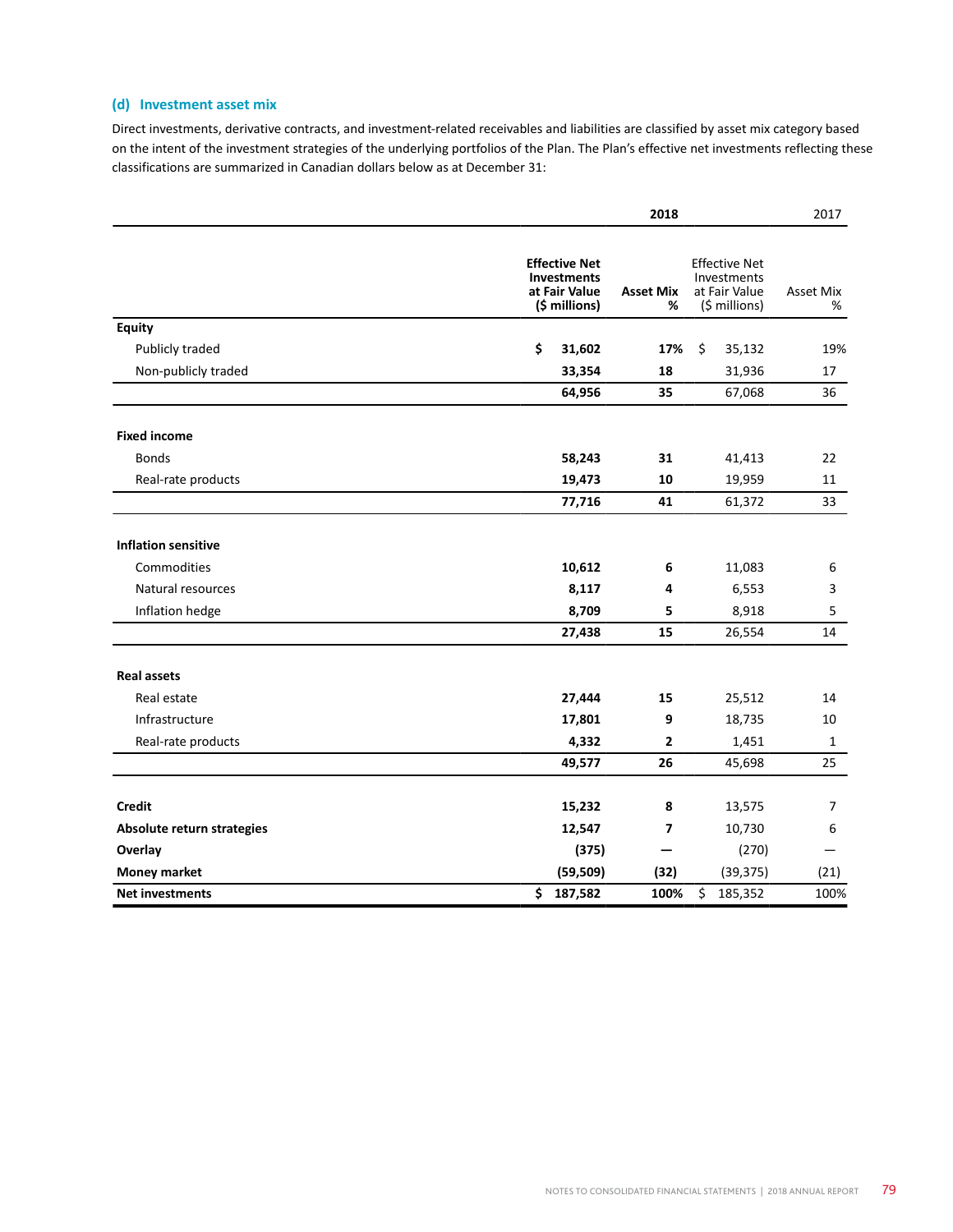#### **(e) Risk management**

#### **Objectives**

The Plan's primary long-term risk is that the Plan's assets will fall short of its liabilities (i.e., benefits owed to members). Therefore, the objective of investment risk management is to achieve a diversifying of risks and returns in a fashion that minimizes the likelihood of an overall reduction in total fund value and maximizes the opportunity for gains over the entire portfolio. This is achieved through asset diversification so that the market and credit exposure to any single issuer and to any single component of the capital markets is reduced to an acceptable level.

The Plan also manages its liquidity risk so that there is sufficient liquidity to enable the Plan to meet all of its future obligations as they become payable, which includes pension payments, meeting short-term mark-to-market payments resulting from the Plan's derivative exposure and to give the Plan the ability to adjust the asset mix in response to the changes in market conditions.

#### **Policies**

To apply risk management to investments in a consistent manner, the Plan has a number of policies, for example:

• Statement of Investment Policies and Procedures – The statement addresses the manner in which the fund shall be invested. The statement is subject to the Board's review at least annually. The Plan's investments are selected and held in accordance with the criteria and limitations set forth in the statement and in accordance with all relevant legislation. The statement effective for the year ended December 31, 2018 was last amended May 1, 2018 and includes the following asset allocation ranges:

|                            | <b>Asset Mix %</b><br><b>Minimum</b> | <b>Asset Mix %</b><br><b>Maximum</b> |
|----------------------------|--------------------------------------|--------------------------------------|
| Equities                   | 30%                                  | 40%                                  |
| Fixed income               | 20%                                  | 60%                                  |
| Inflation sensitive        | 10%                                  | 20%                                  |
| Real assets                | 21%                                  | 31%                                  |
| Credit                     | 3%                                   | 13%                                  |
| Absolute return strategies | 4%                                   | 14%                                  |
| Money market <sup>7</sup>  | (78)%                                | 0%                                   |

 $<sup>7</sup>$  The money market asset class provides funding for investments in other asset classes.</sup>

- Board Investment Policy This policy applies to the total-fund and aggregate asset classes. The policy addresses the risks that are relevant and material at the total-fund level. The policy sets ranges for allocations to the asset classes and foreign currency. Management determines exposure within these approved ranges. The policy also specifies the risk budget allocation and lists investment constraints such as maximum exposures permitted for different types of investments and liquidity requirements. The Board approves this policy and reviews it regularly.
- Investment Division Policy This policy addresses the manner in which the Investment Division is organized for the purpose of undertaking the investment and risk management of the fund and for day-to-day operations management. This policy specifies the oversight role of the CEO, CIO and senior management committees within the Investment Division.
- Portfolio policies for each investment department These policies are developed to apply to the individual portfolios within each asset class managed by the Investment Division. Portfolio policies include the departments' investment strategies, operating procedures, investment constraints, key risks and a description of how the risks will be managed and reporting requirements for each investment department.
- Trade Authorization and Execution Operation Policy This policy specifies operational requirements to be followed within the Investment Division to trade on regulated exchanges and in OTC markets.
- Investment Division Counterparty Credit Policy This policy applies to investments with credit risk exposure that arises from entering into certain counterparty agreements. The policy provides constraints on counterparty credit exposure and procedures for obtaining authorization to trade with a new counterparty.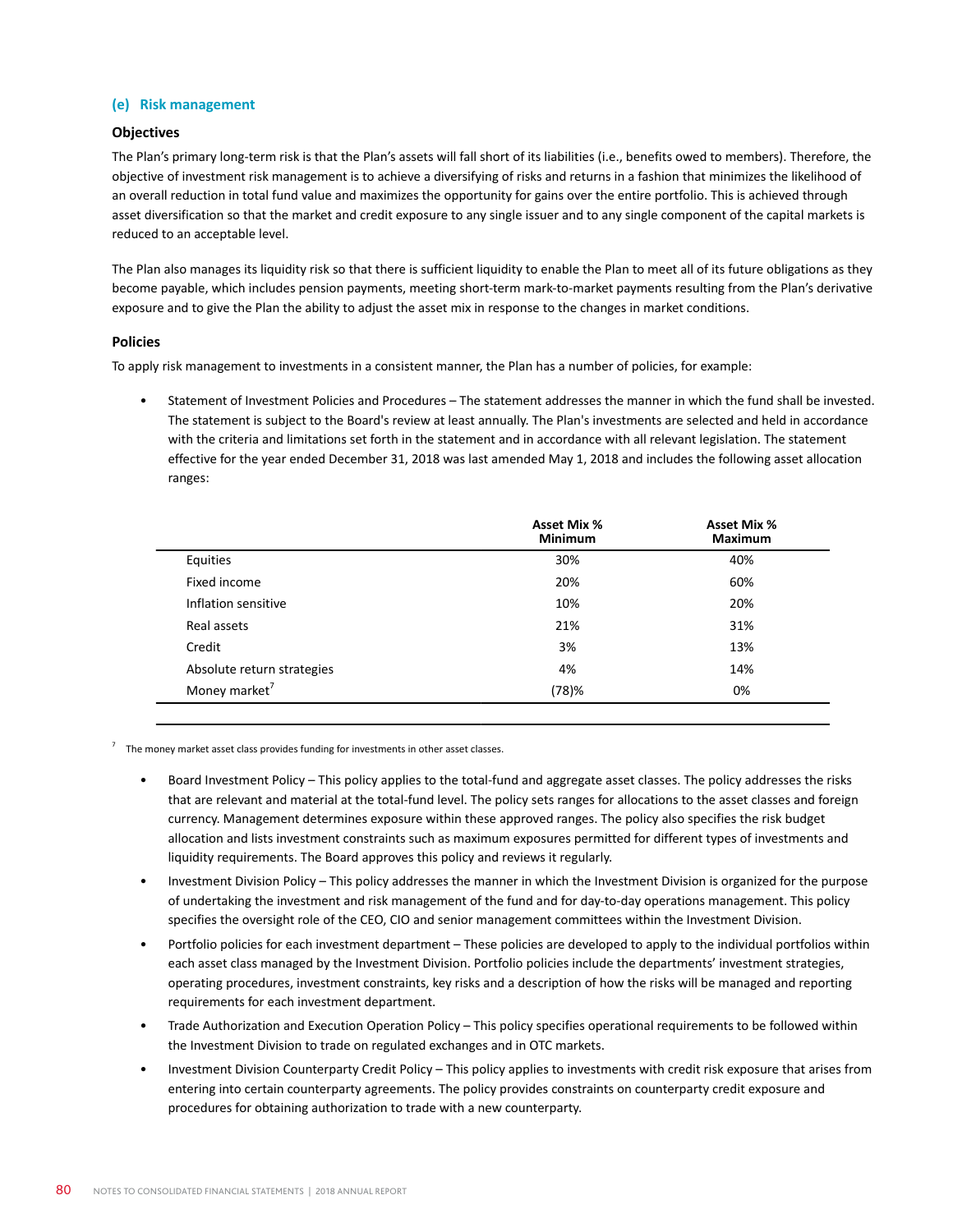• Pre-Investment Approval Policy – This policy formalizes the procedures to ensure the data needed for trade capture, pricing, risk management, and accounting is accurate, complete, and can be entered into the Plan's systems of record on a timely basis prior to commencement of trading.

#### **Processes**

The Plan uses risk budgeting to allocate active risk across the investment asset classes. The active risk budget is presented to the Board annually for review and approval. Each investment department is responsible for managing the investment risks associated with the investments they manage within the active risk budget allocated to them. Each department is subject to compliance with the Statement of Investment Policies and Procedures, the Board Investment Policy (which includes the active risk budget allocated to them), Investment Division Policy, Trade Authorization and Execution Operation Policy, Pre-Investment Approval Policy and the applicable portfolio policies. In addition, the Total Fund Management department is responsible for maintaining the liquidity positions in accordance with the Plan's policies on liquidity, and the Total Fund Management and Capital Markets departments are responsible for compliance with the Investment Division Counterparty Credit Policy. The Finance Division independently measures the investment risk exposure and the liquidity position of the Plan and provides the information to the Investment Division and the Investment Committee of the Board.

Each investment department has an investment committee, or an equivalent, which meets regularly to assess the investment risks associated with the portfolios it manages and determines action plans, if required. Individual managers in each investment department receive limited authority to invest from the Board by sub-delegation from senior management. Trading limits and approval requirements are set out in the portfolio policies for the department, the Investment Division Policy and/or the Board Investment Policy. For investments not traded on exchanges, such as alternative investments and private equity investments, the investment departments conduct due diligence before acquisition and use it as a tool to monitor the investments after acquisition. The objective is to obtain as much transparency as possible for the departments to assess the risk exposure arising from these private and alternative investments.

Senior representatives from each investment department are members of one or both of the Investment Committee - Total Fund (IC - TF) and Investment Committee - Global Privates & Illiquids (IC - GPI). The IC-TF is responsible for considerations around the overall investment program with a focus on managing investment risks at a total-fund level. This committee brings together the experience, investment and operational business judgment required for assessing and managing market, credit and liquidity risks on a regular basis. It monitors the currency positions, interest rate risk and liquidity risk at the total-fund level. Chaired by the Chief Investment Officer, the IC-GPI is responsible for the oversight of private market or illiquid transactions and the overall private portfolio composition. The Chief Risk & Strategy Officer is a member of both Committees. The Chief Legal & Corporate Affairs Officer or a delegate attends the IC-GPI meetings in an advisory capacity. The committees meet at least every other week.

The CEO chairs the Enterprise Risk Management Committee, the CEO-Led Risk Committee (Investments) and the CEO-Led Risk Committee (Member Services). The Enterprise Risk Management Committee oversees the enterprise risk management program of the Plan and includes senior representatives from all divisions. The Enterprise Risk Management Committee meets regularly and reports to the Board semi-annually and more frequently as necessary. The CEO-Led Risk Committee oversees the alignment of the investment program with the risk appetite and mission, vision and values of the Plan including policies, committee mandates, significant operational risks and external developments that could have a material impact on the investment program. This committee includes senior representatives from Investments, Strategy & Risk, Finance, Enterprise Operations and the General Counsel's Office and meets quarterly and more frequently as necessary. The CEO-Led Risk Committee (Member Services) oversees the alignment of the Member Services division with the Board's Enterprise Risk Appetite Statement and Ontario Teachers' mission, vision and values. This Committee includes senior members from Strategy and Risk, Member Services, and Legal and Compliance.

## **(f) Credit risk**

The Plan is exposed to the risk that a counterparty defaults or becomes insolvent. Credit risk is the risk of loss associated with a counterparty's inability to fulfill its payment obligations. Credit risk may arise directly from an obligor, an issuer of securities, or indirectly from a guarantor of a credit obligation.

#### **Credit risk management**

The Plan actively manages its credit exposures. When over exposures are detected – either in individual exposures or in groups of exposures – the Plan takes action to mitigate the risks. Such actions may include reducing the exposures and using credit derivatives.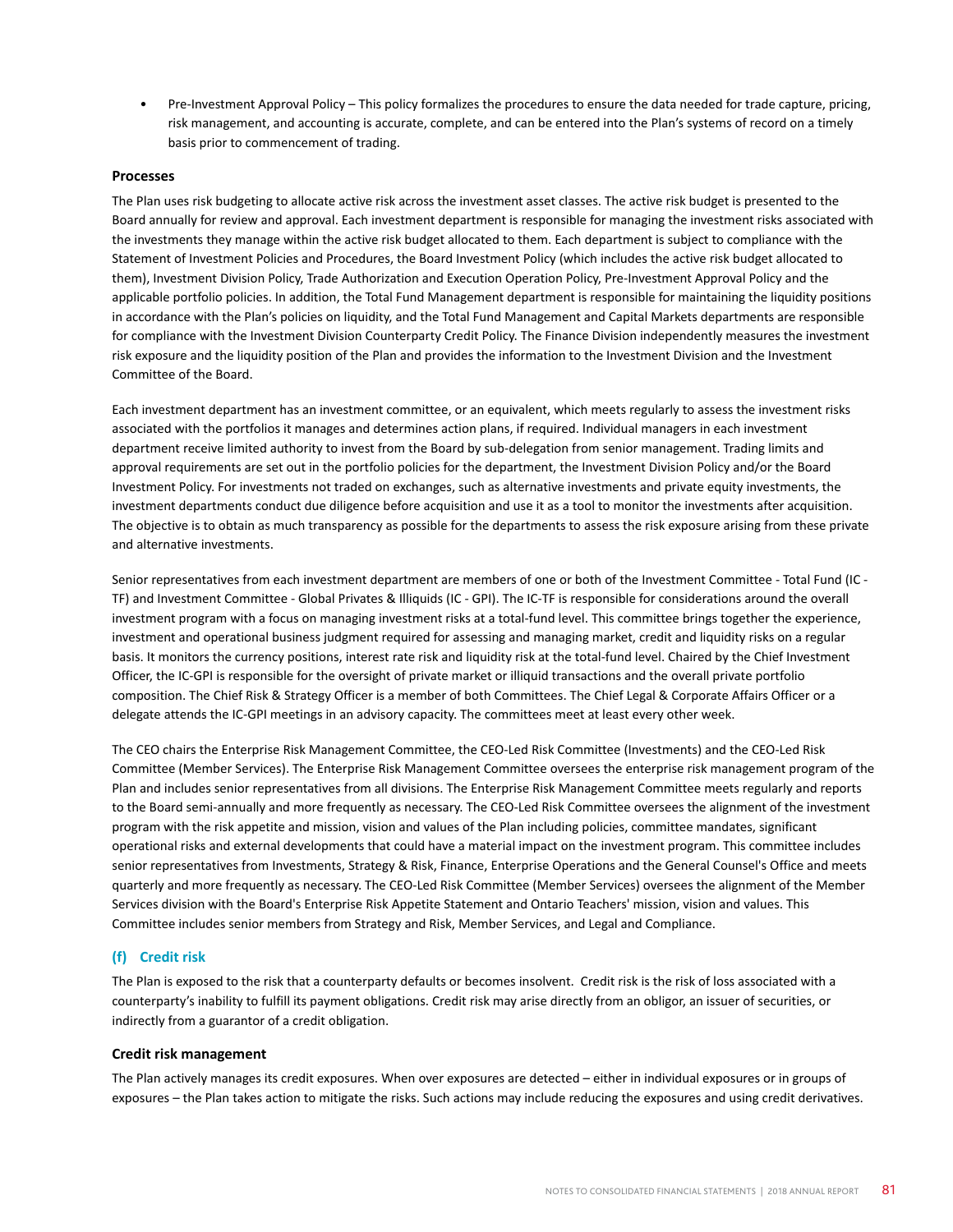The Plan enters into agreements with counterparties to limit its exposure to credit losses. An International Swaps and Derivatives Association (ISDA) Master Agreement is executed with most OTC derivative counterparties, which allows both parties to settle obligations on a net basis when termination or other predetermined events occur. The Plan also negotiates collateral agreements known as credit support annexes (CSAs) with key counterparties to further mitigate counterparty credit risk. A CSA gives the Plan the power to realize collateral posted by counterparties in the event of a default by such counterparties.

Since collateral is an important mitigant of counterparty credit risk, the Plan routinely obtains collateral from its counterparties, not only under OTC derivative contracts but also under reverse repurchase agreements. Note 2i provides further details on collateral pledged and received.

The Plan has a credit risk assessment process to approve prospective new counterparties and to monitor authorized counterparties for derivative contracts, repurchase and reverse repurchase agreements, securities borrowing agreements, prime broker relationships and futures, options, and fixed income clearing. The Plan deals primarily with counterparties that have an investment grade credit rating. Policies are in place to limit the maximum exposures to any individual counterparty for derivative contracts or repurchase and reverse repurchase agreements, prime broker relationships and futures and options clearing.

#### **Maximum exposure to credit risk before collateral held**

The Plan assumes credit risk exposure through debt investments and amounts receivable from the Province of Ontario and brokers. The maximum exposure to credit risk related to these financial instruments is their fair value as presented in the consolidated statements of financial position and note 2a. The Plan is also exposed to credit risk of counterparties to its OTC derivative transactions. Counterparty credit risk exposure for OTC derivatives is measured as the net positive fair value of the contractual obligations with the counterparties.

To monitor credit risk, the Plan produces, on a quarterly basis, a concentration report by credit rating of all credit sensitive financial securities.

Counterparties are assigned a credit rating as determined by the Plan's internal credit risk management function. Counterparty credit ratings are also compared to their external ratings as provided by recognized credit rating agencies on a daily basis.

The credit risk exposure of debt investments and OTC derivatives, by credit rating category, without taking account of any collateral held or other credit enhancements as at December 31 is as follows:

|                                      |                                               |        |                       |        |                                                                    |        |                                  |        | 2018                             |
|--------------------------------------|-----------------------------------------------|--------|-----------------------|--------|--------------------------------------------------------------------|--------|----------------------------------|--------|----------------------------------|
| Credit rating (Canadian \$ millions) | <b>Bonds and</b><br>Short-term<br>investments |        | Real-rate<br>products |        | <b>Securities</b><br>purchased<br>under<br>agreements<br>to resell |        | Loans and<br><b>Private debt</b> |        | <b>OTC</b><br><b>Derivatives</b> |
| AAA/R-1 (high)                       | \$.                                           | 37,520 | S                     | 31,377 | \$                                                                 |        | \$                               |        | \$                               |
| $AA/R-1$ (mid)                       |                                               | 2,267  |                       | 77     |                                                                    | 5,277  |                                  |        | 82                               |
| $A/R-1$ (low)                        |                                               | 12,575 |                       | 2,901  |                                                                    | 7,945  |                                  |        | 1,124                            |
| BBB/R-2                              |                                               | 5,742  |                       |        |                                                                    | 248    |                                  |        | 66                               |
| Below BBB/R-2                        |                                               | 3,016  |                       |        |                                                                    |        |                                  |        |                                  |
| Unrated <sup>8</sup>                 |                                               | 2,552  |                       | 63     |                                                                    | 2,356  |                                  | 12,958 |                                  |
|                                      | S                                             | 63,672 |                       | 34,418 |                                                                    | 15,826 |                                  | 12,958 | 1,272                            |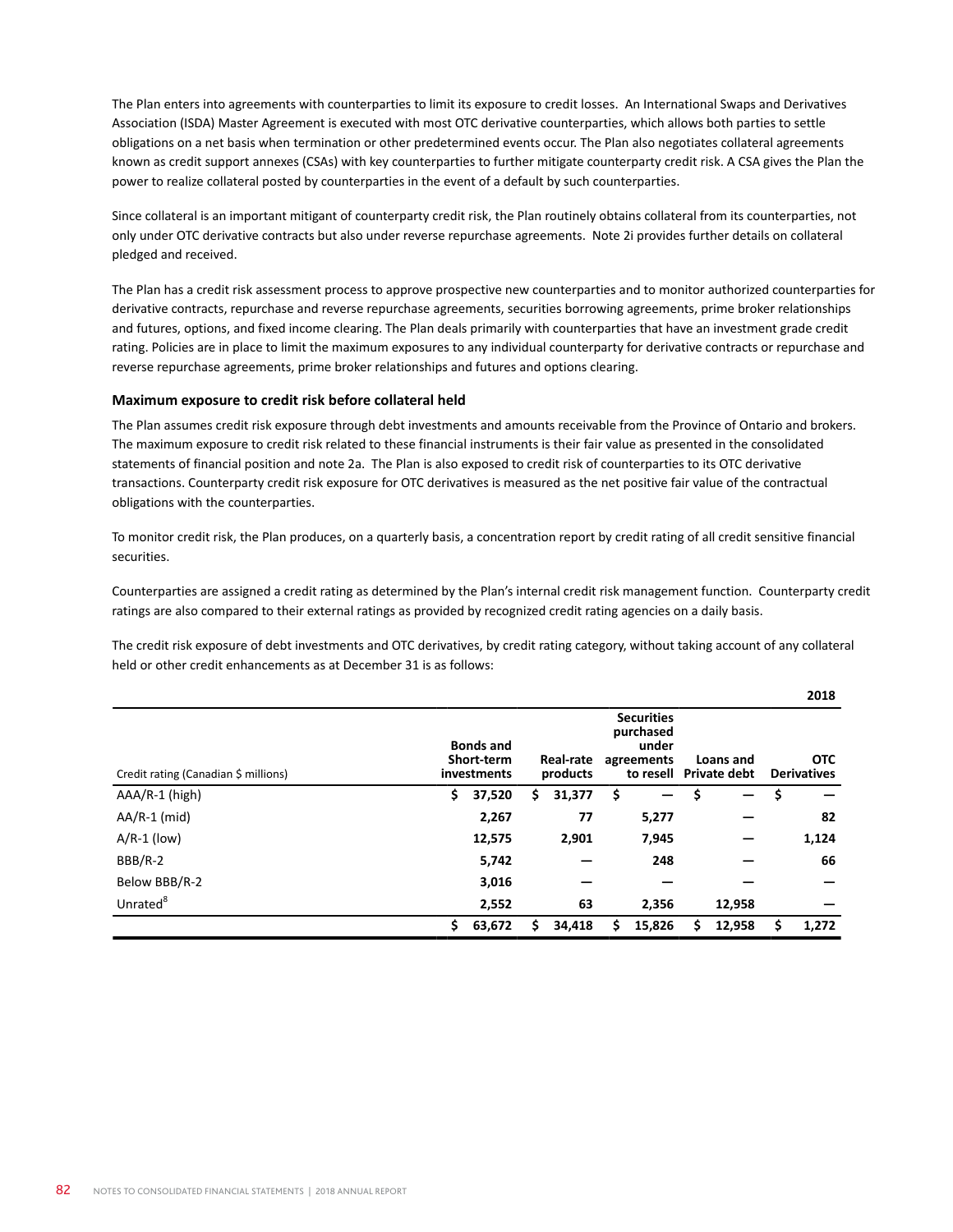| Credit rating (Canadian \$ millions) | Bonds and<br>Short-term<br>investments | Real-rate<br>products | Securities<br>purchased<br>under<br>agreements<br>to resell | Loans and<br>Private debt | OTC<br>Derivatives |
|--------------------------------------|----------------------------------------|-----------------------|-------------------------------------------------------------|---------------------------|--------------------|
| $AA/R-1$ (high)                      | \$<br>39,290                           | 31,068<br>Ś           | \$                                                          | \$                        |                    |
| $AA/R-1$ (mid)                       | 2,360                                  | 75                    | 2,331                                                       |                           | 39                 |
| $A/R-1$ (low)                        | 12,687                                 | 2,983                 | 15,876                                                      |                           | 633                |
| BBB/R-2                              | 5,630                                  |                       | 352                                                         |                           |                    |
| Below BBB/R-2                        | 2,573                                  |                       |                                                             |                           |                    |
| Unrated <sup>8</sup>                 | 2,460                                  | 79                    | 6,074                                                       | 12,356                    |                    |
|                                      | 65,000<br>S.                           | 34,205                | 24,633                                                      | 12,356                    | 672<br>Ŝ           |

 $8$  Unrated comprises securities that are either privately held, managed externally, or not rated by the rating agencies.

The Plan is also exposed to credit risk through off-balance sheet arrangements. For off-balance sheet guarantees, the maximum exposure to credit risk is the maximum amount that the Plan would have to pay if the guarantees were to be called upon. For loan commitments, the maximum exposure is the committed amount under the agreements. For credit derivatives, the maximum exposure is the notional amount of written credit derivatives as presented in note 2c.

| As at December 31 (Canadian \$ millions)      | 2018   | 2017   |
|-----------------------------------------------|--------|--------|
| Guarantees                                    | 280    | 359    |
| Loan commitments                              | 18     | 63     |
| Notional amount of written credit derivatives | 38.108 | 17,308 |
| Total off balance sheet credit risk exposure  | 38.406 | 17.730 |

While the Plan's maximum exposure to credit risk is the carrying value of the assets, or, in the case of off-balance sheet items, the amount guaranteed or committed, in most cases the likely exposure is far less due to collateral, credit enhancements (e.g., guarantees in favour of the Plan) and other actions taken to mitigate the Plan's exposure, as described previously.

#### **Credit risk concentrations**

As at December 31, 2018, the Plan has a significant concentration of credit risk with the Government of Canada, the Province of Ontario and the U.S Treasury. This concentration relates primarily to holding Government of Canada issued securities of \$42.5 billion (2017 – \$45.4 billion), U.S. Treasury issued securities of \$10.8 billion (2017 – \$13.0 billion), Province of Ontario bonds of \$6.5 billion (2017 – \$6.7 billion), receivable from the Province of Ontario (see note 3) of \$3.2 billion (2017 – \$3.3 billion) and future provincial funding requirements of the Plan.

## **(g) Market risk**

Market risk is the risk of loss that results from fluctuations in various market factors such as equity and commodity prices, interest and foreign exchange rates, and credit spreads. The Plan is exposed to market risk through its investing activities. The level of market risk to which the Plan is exposed varies depending on considerations such as market conditions, expectations of future price movements, the occurrence of certain catastrophic events (e.g., hurricanes and earthquakes) affecting the prices of insurance linked securities, expectations of future yield movements and the composition of the asset mix.

#### **Market risk management**

The Plan manages market risk primarily through diversifying the investments across industry sectors, investment strategies and on a global basis. A variety of derivative contracts are also utilized to manage the Plan's market risk exposures.

#### **Market and credit risk measurement**

The Plan uses a statistical Value-at-Risk (VaR)-type approach, the expected tail loss (ETL) methodology, to measure investment risk comprising of market and credit risk over a one-year horizon at a 99% confidence level. The ETL methodology captures more of the effect of extreme loss events than VaR for the same confidence level as it is the average of all the losses in the tail.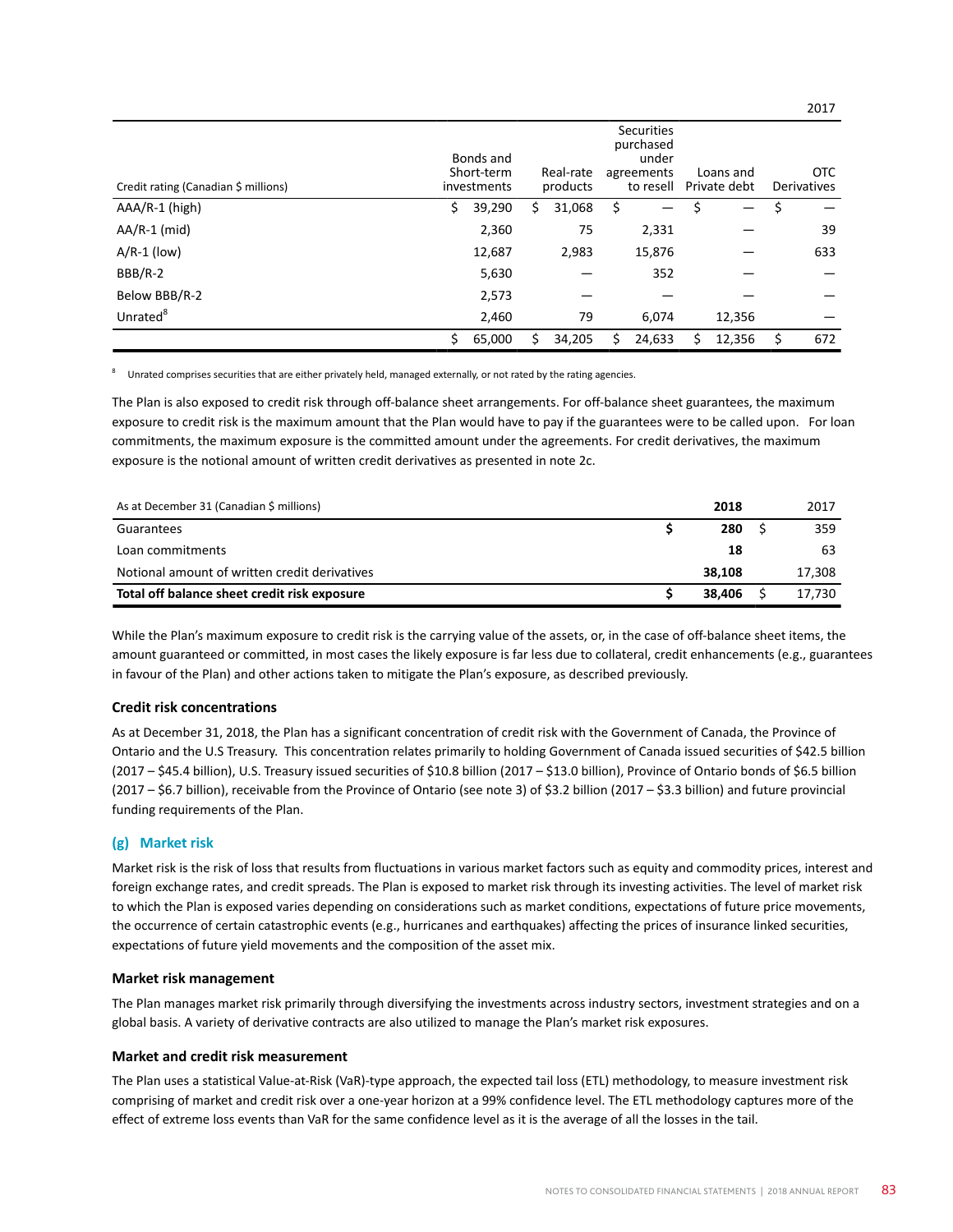Total Asset Risk is prepared using the ETL methodology which captures the investment risk exposure by asset class and reflects the risk of potential losses in net assets due to both market and credit risk factors. Statistically, the Plan would expect to see losses approximate to the risk exposure on the report only 1% of the time over a one year period, subject to certain assumptions and limitations discussed below.

The ETL methodology is a statistical approach that accounts for market volatility and credit risk as well as risk diversification achieved by investing in various products and markets. Risks are measured consistently across all markets and products and can be aggregated to arrive at a single risk number. The one-year 99% ETL number used by the Plan is generated using a historical simulation and bootstrap sampling approach that reflects the expected annual return on the portfolio in the worst 1% of the cases. When sufficient historical data is not available, proxies and statistical methods are used to complete the data series.

There are limitations to the ETL methodology in use. For example, historical data may not provide the best estimate of future changes. It may fail to capture the correlation in asset returns in extreme adverse market movements which have not occurred in the historical window. However, the sampling approach and long historical window mitigate this limitation to some extent by enabling the generation of a set of scenarios that include extreme adverse events. Another limitation is that the Plan computes the risk relative to asset positions at the close of the business day. Positions may change substantially during the course of a trading day. These limitations and the nature of the ETL measure mean that the Plan's losses may exceed the risk exposure amounts indicated in any risk reports.

The Plan continuously monitors and enhances the risk calculation methodology, striving for better estimation of risk exposure.

| (Canadian \$ billions) <sup>9</sup>         | 2018       | 2017       |
|---------------------------------------------|------------|------------|
| <b>Equity</b>                               |            |            |
| Publicly traded                             | \$<br>8.5  | \$<br>11.0 |
| Non-publicly traded                         | 14.0       | 14.0       |
| <b>Fixed income</b>                         |            |            |
| <b>Bonds</b>                                | 9.5        | 7.0        |
| Real-rate products                          | 4.0        | 4.5        |
| <b>Inflation sensitive</b>                  |            |            |
| Commodities                                 | 3.0        | 3.5        |
| Natural resources                           | 2.0        | 1.5        |
| Inflation hedge                             | 3.5        | 3.0        |
| <b>Real assets</b>                          |            |            |
| Real estate                                 | 4.5        | 4.5        |
| Infrastructure                              | 3.0        | 3.5        |
| Real-rate products                          | 1.0        | 0.5        |
| <b>Credit</b>                               | 2.0        | 2.0        |
| Absolute return strategies                  | 1.5        | 3.0        |
| Overlay                                     | 5.5        | 3.5        |
| <b>Money market</b>                         | 14.5       | 10.5       |
| Total Asset Risk ETL Exposure <sup>10</sup> | \$<br>38.0 | \$<br>42.0 |

The table below shows Total Asset Risk ETL of the Plan.

<sup>9</sup> Rounded to the nearest \$0.5 billion.

<sup>10</sup> Total Asset Risk ETL Exposure does not equal the sum of ETL exposure for each asset class because diversification reduces total risk exposure.

## **Interest rate risk**

Interest rate risk refers to the effect on the market value of the Plan's assets and liabilities due to fluctuations in interest rates. The value of the Plan's assets is affected by short-term changes in nominal and real interest rates. Pension liabilities are exposed to fluctuations in long-term interest rates as well as expectations for salary escalation.

The Plan measures interest rate risk of relevant asset classes in its asset mix (note 2d). The Plan measures the sensitivity to changes in nominal interest rates of bonds and derivative contracts included in its Fixed Income and Credit asset classes - a 1% increase in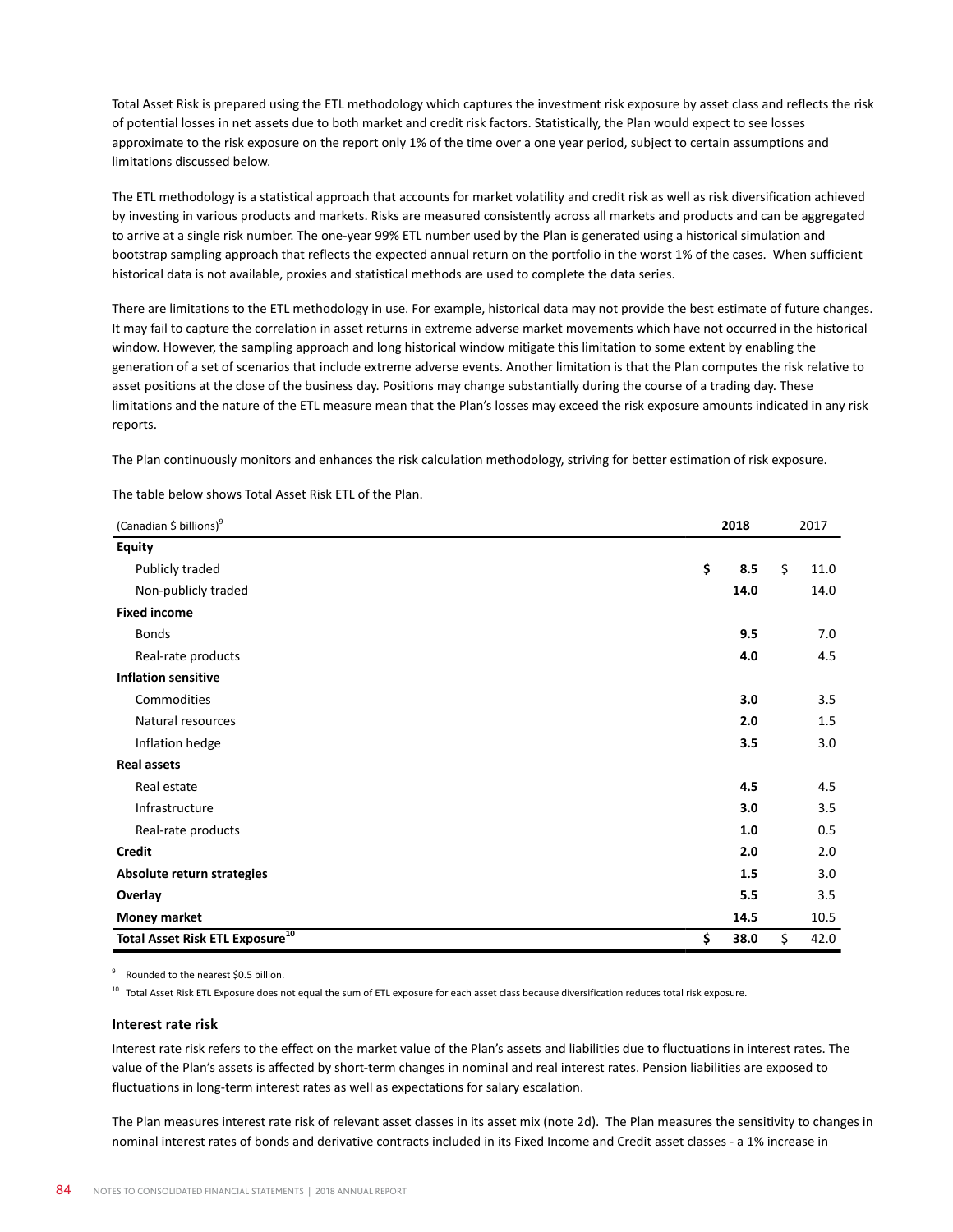nominal interest rates would result in a decline in the value of these investments of \$7.6 billion (2017 – \$6.5 billion). Similarly, the Plan measures the sensitivity to changes in real interest rates of real-rate products and derivative contracts included in its Fixed Income and Real Assets asset classes - a 1% increase in real interest rates would result in a decline in the value of these investments of \$3.1 billion (2017 – \$3.1 billion).

The Plan also measures the sensitivity of nominal and real-rate securities and derivative contracts that are included in the Inflation hedge category of the Plan's Inflation sensitive asset class to changes in market-implied inflation. A 1% increase in the market-implied rate of inflation would result in an increase in the value of these investments of \$2.0 billion (2017 - \$1.6 billion).

As at December 31, 2018, holding the inflation and salary escalation assumptions constant, a 1% decrease in the assumed long-term real rates of return would result in an increase in the pension liabilities of approximately 21% or \$40.1 billion (2017 – 22% or \$45.3 billion).

#### **Foreign currency risk**

Foreign currency exposure arises from the Plan's holdings of foreign currency-denominated investments and related derivative contracts.

As at December 31, the Plan has investments exposed to foreign currency. In Canadian dollars this exposure is as follows:

| (Canadian \$ millions)        | 2018                | 2017         |
|-------------------------------|---------------------|--------------|
| Currency                      | <b>Net Exposure</b> | Net Exposure |
| <b>United States Dollar</b>   | \$<br>35,150        | \$<br>39,660 |
| Chilean Peso                  | 3,425               | 3,455        |
| Euro                          | 2,976               | 3,230        |
| <b>Brazilian Real</b>         | 2,747               | 3,010        |
| <b>British Pound Sterling</b> | 2,730               | 2,857        |
| Japanese Yen                  | 2,331               | 1,945        |
| Chinese Renminbi              | (2, 272)            | (1,827)      |
| Danish Krone                  | 2,049               | 1,977        |
| Australian Dollar             | 1,418               | 1,419        |
| Mexican Peso                  | 1,394               | 1,357        |
| Other                         | 9,851               | 10,419       |
|                               | \$<br>61,799        | \$<br>67,502 |

As at December 31, with all other variables and underlying values held constant, a 5% increase/decrease in the value of the Canadian dollar against major foreign currencies would result in an approximate decrease/increase in the value of net investments as follows:

| (Canadian \$ millions)      | 2018                                        |    | 2017                                 |
|-----------------------------|---------------------------------------------|----|--------------------------------------|
| Currency                    | <b>Change in Net</b><br>Investment<br>Value |    | Change in Net<br>Investment<br>Value |
| <b>United States Dollar</b> | 1,758<br>Ş                                  | \$ | 1,983                                |
| Chilean Peso                | 171                                         |    | 173                                  |
| Euro                        | 149                                         |    | 161                                  |
| <b>Brazilian Real</b>       | 137                                         |    | 151                                  |
| Other                       | 875                                         |    | 907                                  |
|                             | 3,090                                       | S. | 3,375                                |

## **(h) Liquidity risk**

Liquidity risk refers to the risk that the Plan does not have sufficient cash to meet its current payment liabilities and acquire investments in a timely and cost-effective manner. Liquidity risk is inherent in the Plan's operations and can be impacted by a range of situation specific and market-wide events including, but not limited to, credit events and significant movements in the market.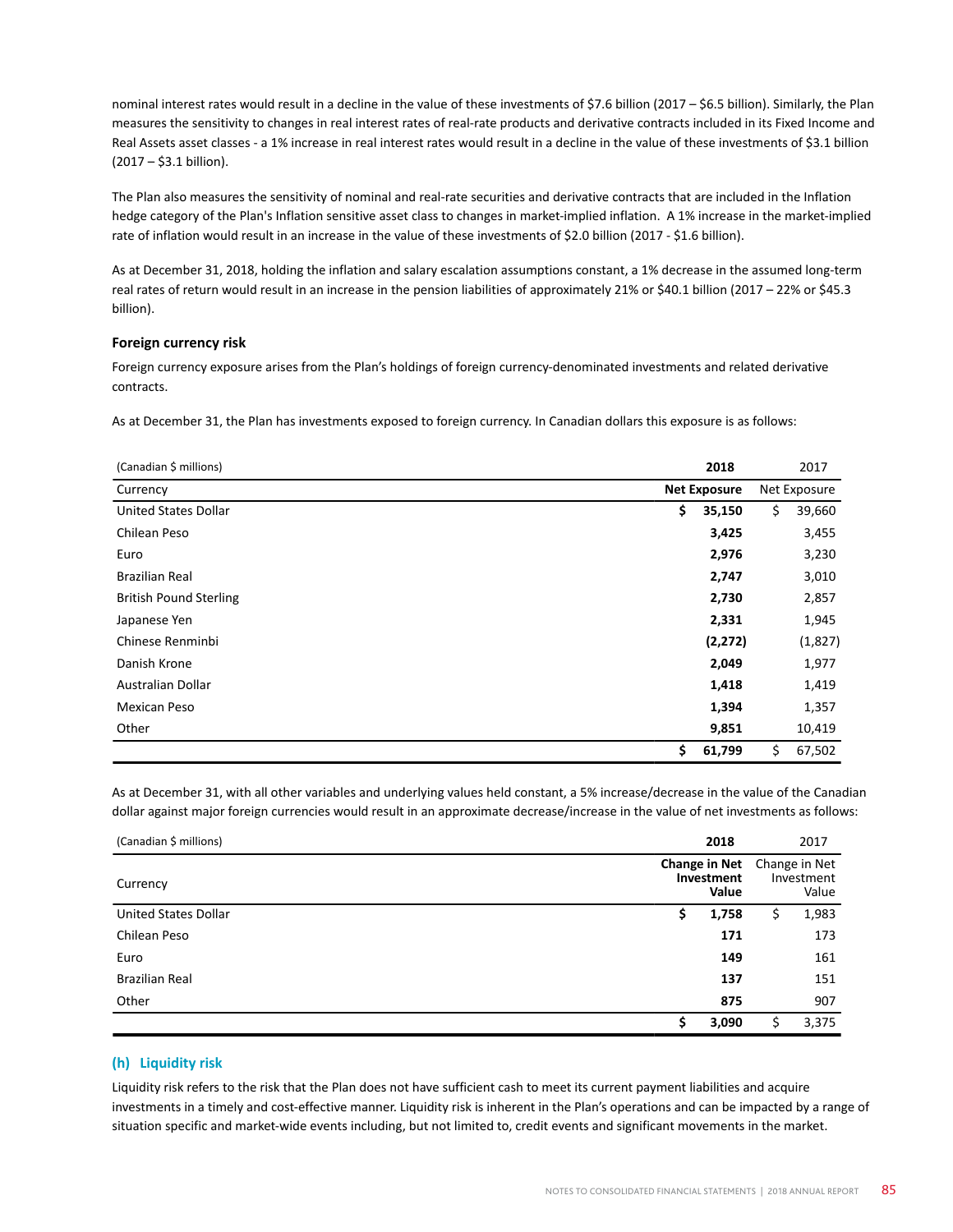#### **Liquidity risk management**

The Plan monitors its liquidity position on a daily basis to ensure sufficient liquid assets are available to meet potential collateral requirements, contractual cash flows and other projected cash requirements (such as pension payments) over a one-year horizon. In determining the available liquid assets, factors such as fair value, collateral pledged and received, repurchase agreements and securities lending and borrowing arrangements are considered. Potential collateral requirements under stress are determined by a historical simulation of market movements and their impact on the Plan's repurchase agreements, derivatives contracts, and securities lending and borrowing agreements over a one-year horizon.

#### **Liquid assets**

The Plan maintains a portfolio of highly marketable assets including Canadian and U.S. government bonds that can be sold or funded on a secured basis as protection against any unforeseen interruption to cash flow. The fair value of the Canadian and U.S. government bonds is \$53,216 million as at December 31, 2018 (2017 – \$58,435 million). The Plan also has publicly traded equities of \$20,156 million net of short positions (2017 – \$23,852 million) which are listed on major recognized stock exchanges. These securities are readily realizable and convertible to cash.

#### **Contractual maturity**

The Plan's liabilities include accrued pension benefits, investment-related liabilities, due to brokers, accounts payable and accrued liabilities. Due to brokers, accounts payable and accrued liabilities are all due within one year. As the Plan may settle securities sold but not yet purchased, cash collateral received under credit support annexes and derivatives at fair value before contractual maturity, they are considered to mature within one year.

The Plan's investment-related liabilities by maturity as at December 31 are as follows:

| (Canadian \$ millions)                                |                 |                   |                   | 2018      |
|-------------------------------------------------------|-----------------|-------------------|-------------------|-----------|
|                                                       | Within          | One to            | Over              |           |
|                                                       | <b>One Year</b> | <b>Five Years</b> | <b>Five Years</b> | Total     |
| Securities sold under agreements to repurchase        | (21,040)<br>\$. | (7, 240)<br>\$    | \$                | (28, 280) |
| Securities sold but not yet purchased                 |                 |                   |                   |           |
| Equities                                              | (2,617)         |                   |                   | (2,617)   |
| Fixed income                                          | (12, 493)       |                   |                   | (12, 493) |
| Real estate                                           | (587)           | (2, 257)          | (1,050)           | (3,894)   |
| <b>Commercial Paper</b>                               | (8,676)         |                   |                   | (8,676)   |
| Term debt                                             | _               | (5,091)           |                   | (5,091)   |
| Cash collateral received under credit support annexes | (937)           |                   |                   | (937)     |
| Derivative-related, net                               | (7, 321)        |                   |                   | (7, 321)  |
|                                                       | (53, 671)<br>\$ | (14, 588)<br>s    | (1,050)<br>S      | (69, 309) |

| (Canadian \$ millions)                                |                 |                   |                   | 2017            |
|-------------------------------------------------------|-----------------|-------------------|-------------------|-----------------|
|                                                       | Within          | One to            | Over              |                 |
|                                                       | One Year        | <b>Five Years</b> | <b>Five Years</b> | Total           |
| Securities sold under agreements to repurchase        | (31, 829)<br>S. | (7,013)<br>S      | - Ş               | (38, 842)<br>\$ |
| Securities sold but not yet purchased                 |                 |                   |                   |                 |
| Equities                                              | (2,230)         |                   |                   | (2, 230)        |
| Fixed Income                                          | (11, 177)       |                   |                   | (11, 177)       |
| Real estate                                           | (1, 384)        | (2, 102)          | (946)             | (4, 432)        |
| <b>Commercial Paper</b>                               | (8,938)         |                   |                   | (8,938)         |
| Term debt                                             |                 | (2, 167)          |                   | (2, 167)        |
| Cash collateral received under credit support annexes | (419)           |                   |                   | (419)           |
| Derivative-related, net                               | (3,566)         |                   |                   | (3,566)         |
|                                                       | \$<br>(59, 543) | (11,282)<br>S     | \$<br>(946)       | (71, 771)<br>\$ |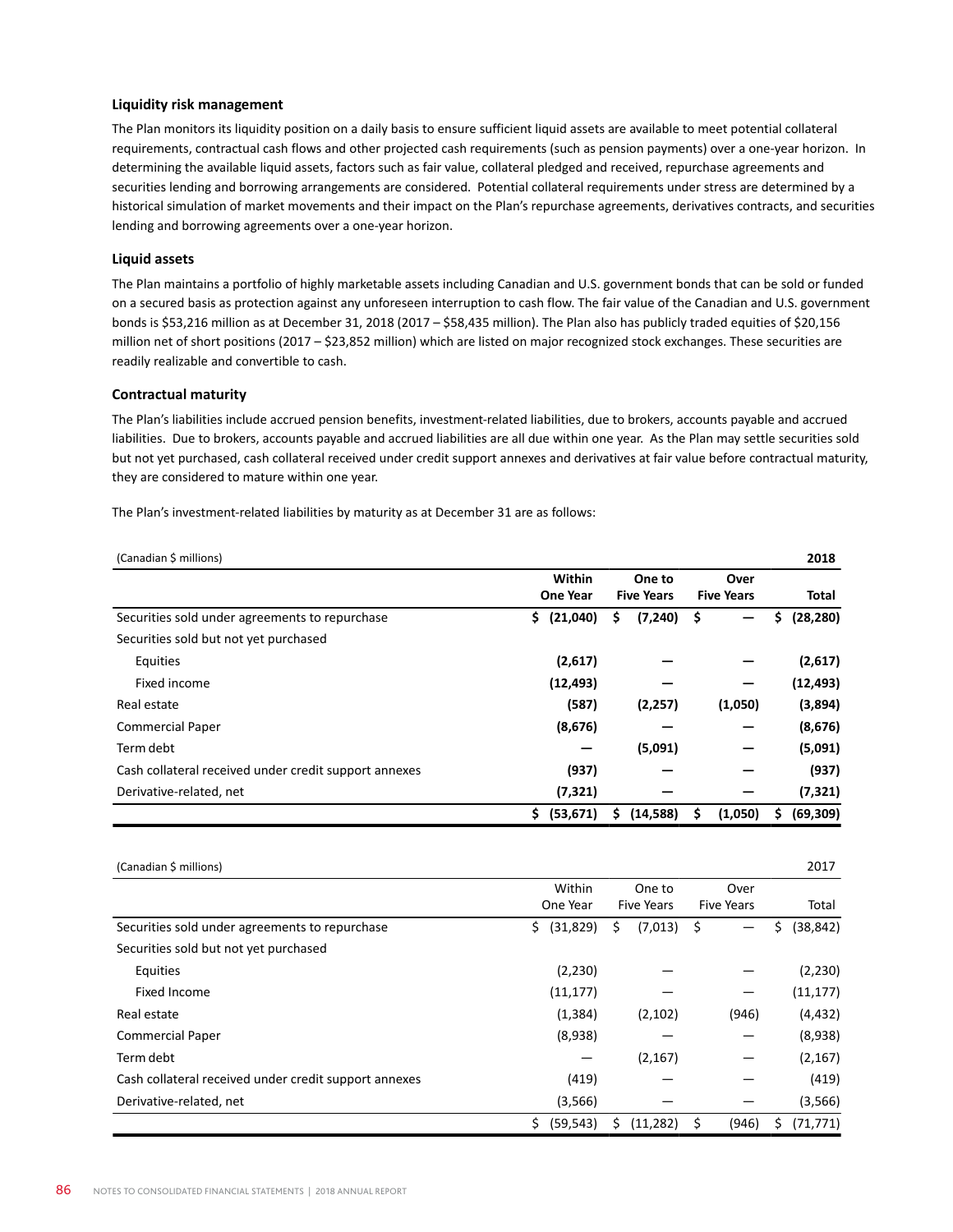#### **(i) Collateral pledged and received**

The Plan pledges and receives cash and security collateral in the ordinary course of managing net investments. Security collateral consists primarily of Canadian and U.S. government securities. Generally, additional collateral is provided if the value of the securities falls below a predetermined level. The securities transferred are recognized as assets when the Plan retains substantially all risks and rewards, including credit risk, settlement risk and market risk. The Plan is not allowed to either pledge the same securities with other financial institutions or to sell them to another entity unless the Plan substitutes such securities with other eligible securities. The Plan holds the collateral received as long as the Plan is not a defaulting party or an affected party in connection with a specified condition listed on the contractual agreements and there is no early termination of the contractual agreement. The Plan is permitted to either sell or repledge the collateral in the absence of default by the owner of the collateral. The fair value of collateral sold or repledged as at December 31, 2018 is \$nil (2017 - \$nil).

The Plan engages in securities borrowing and lending transactions and pledges and receives associated collateral. The Plan does not recognize any securities borrowed as its investment assets or derecognize securities lent because the risks and rewards of the borrowed securities remain with the lenders.

The fair value of collateral pledged and received, as well as the securities purchased under agreements to resell and sold under agreements to repurchase and securities borrowed and lent as at December 31 are as follows:

| (Canadian \$ millions)                                                                  |     | 2018        | 2017   |
|-----------------------------------------------------------------------------------------|-----|-------------|--------|
| Securities purchased under agreements to resell and sold under agreements to repurchase |     |             |        |
| Gross amounts of securities purchased under agreements to resell <sup>11</sup>          | \$. | $16,216$ \$ | 24,633 |
| Collateral held                                                                         |     | 16,498      | 24,815 |
| Gross amounts of securities sold under agreements to repurchase <sup>11</sup>           |     | 28,670      | 38,842 |
| Collateral pledged                                                                      |     | 29,016      | 39,080 |
|                                                                                         |     |             |        |
| Securities borrowing and lending                                                        |     |             |        |
| Securities borrowed                                                                     |     | 5,442       | 3,827  |
| Securities lent                                                                         |     | 288         |        |
| Collateral pledged $^{12}$                                                              |     | 5,535       | 4,242  |
| <b>Derivative-related</b>                                                               |     |             |        |
| Collateral received <sup>13</sup>                                                       |     | 1,505       | 737    |
| Collateral pledged $^{14}$                                                              |     | 2,600       | 1,949  |

 $11$  See note 2j for reconciliation of total gross amount to net amounts presented in note 2a.

 $12$  Includes cash collateral of \$2,549 (2017 - \$2,239)

 $13$  Includes cash collateral of \$937 (2017 - \$419)

 $14$  Includes cash collateral of \$57 (2017 - \$59)

#### **(j) Offsetting financial assets and financial liabilities**

Financial assets and financial liabilities are offset and the net amount is reported in the Consolidated Statements of Financial Position when there is a legally enforceable right to offset the recognized amounts and there is an intention to settle on a net basis, or realize the asset and settle the liability simultaneously. Certain repurchase agreement transactions settled through a central clearing counterparty satisfy the offsetting criteria. The Plan enters into agreements with counterparties such as ISDA Master Agreements and Global Master Repurchase Agreements (GMRA's) in order to mitigate its exposure to credit losses (see note 2f). These agreements provide rights to allow the parties to settle obligations on a net basis when certain predetermined events occur. When these rights of offset are conditional, the related amounts are not netted in the Consolidated Statements of Financial Position.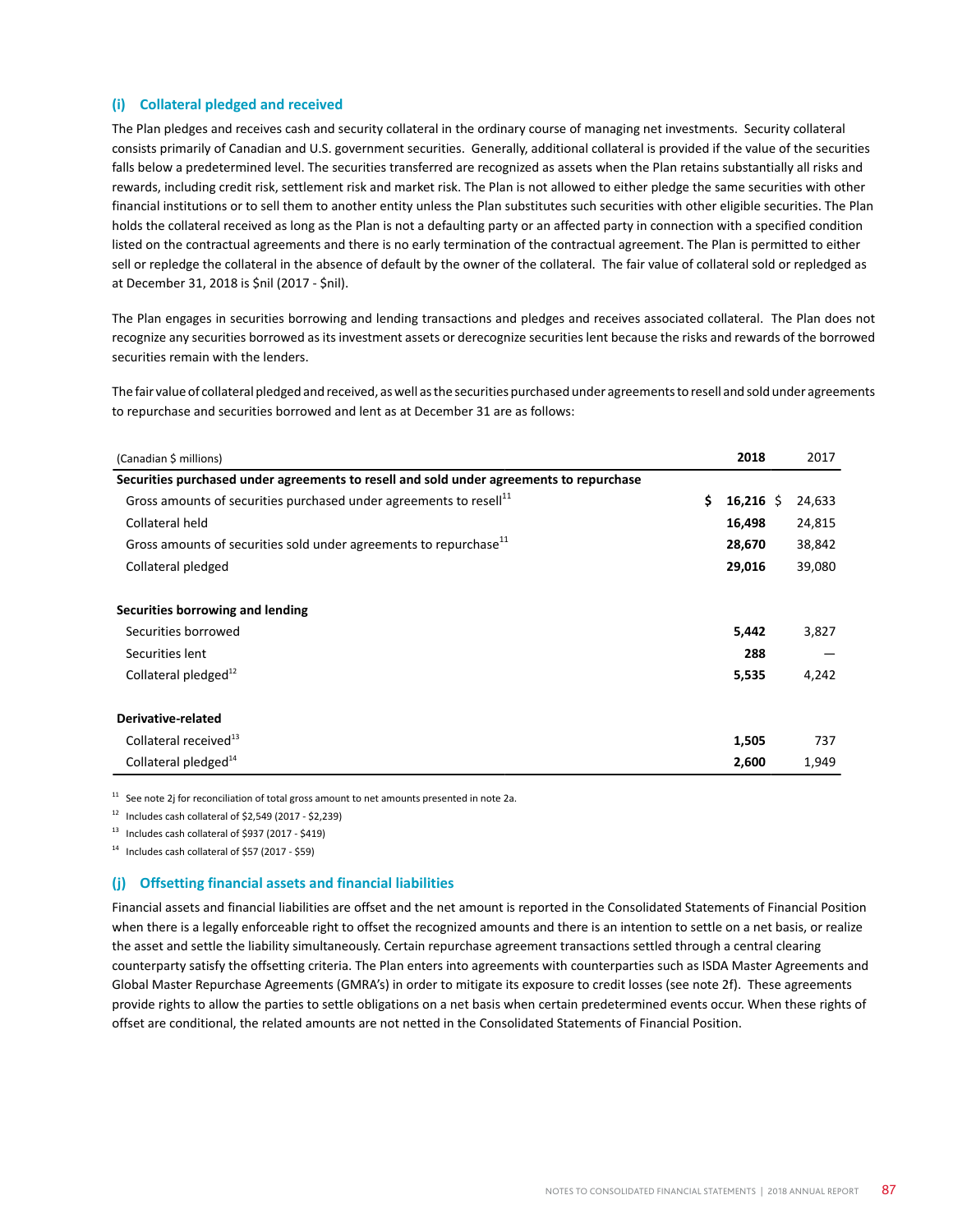The impact of these arrangements as at December 31 is presented in the following table:

| (Canadian \$ millions)                             |     |                  |     |                                   |    |                                                            |     |                                                |     |                                                           |     | 2018                   |
|----------------------------------------------------|-----|------------------|-----|-----------------------------------|----|------------------------------------------------------------|-----|------------------------------------------------|-----|-----------------------------------------------------------|-----|------------------------|
|                                                    |     | Gross<br>amounts |     | Less:<br><b>Amounts</b><br>offset |    | <b>Net</b><br>amount<br>presented<br>in note 2a agreements |     | <b>Amounts</b><br>subject to<br>netting        |     | <b>Securities</b><br>and cash<br>collateral <sup>15</sup> |     | Net<br><b>Exposure</b> |
| <b>Financial assets</b>                            |     |                  |     |                                   |    |                                                            |     |                                                |     |                                                           |     |                        |
| Securities purchased under agreements to resell \$ |     | 16,216           | Ś.  | (390)                             | S  | 15,826                                                     | Ŝ.  | $(13, 476)$ \$                                 |     | $(2,314)$ \$                                              |     | 36                     |
| Derivative-related receivables                     |     | 7,056            |     |                                   |    | 7,056                                                      |     | (4, 489)                                       |     | (1, 284)                                                  |     | 1,283                  |
|                                                    | Ś   | 23,272           | \$  | (390)                             | \$ | 22,882                                                     | \$  | $(17, 965)$ \$                                 |     | (3,598)                                                   | \$. | 1,319                  |
| <b>Financial liabilities</b>                       |     |                  |     |                                   |    |                                                            |     |                                                |     |                                                           |     |                        |
| Securities sold under agreements to repurchase     | S   | (28,670)         | Ŝ   | 390                               | S  | $(28, 280)$ \$                                             |     | 13,476                                         | Ŝ.  | 14,785                                                    | \$. | (19)                   |
| Derivative-related liabilities                     |     | (7, 321)         |     |                                   |    | (7, 321)                                                   |     | 4,489                                          |     | 2,461                                                     |     | (371)                  |
|                                                    | Ś.  | $(35,991)$ \$    |     | 390                               |    | \$ (35,601) \$                                             |     | 17,965                                         | Ś.  | 17,246                                                    | Ś.  | (390)                  |
| (Canadian \$ millions)                             |     |                  |     |                                   |    |                                                            |     |                                                |     |                                                           |     | 2017                   |
|                                                    |     | Gross<br>amounts |     | Less:<br>Amounts<br>offset        |    | <b>Net</b><br>amount<br>presented<br>in note 2a            |     | Amounts<br>subject to<br>netting<br>agreements |     | <b>Securities</b><br>and cash<br>collateral <sup>15</sup> |     | <b>Net</b><br>Exposure |
| <b>Financial assets</b>                            |     |                  |     |                                   |    |                                                            |     |                                                |     |                                                           |     |                        |
| Securities purchased under agreements to resell \$ |     | 24,633           | \$  |                                   | \$ | 24,633                                                     | \$  | $(23, 288)$ \$                                 |     | $(1,345)$ \$                                              |     |                        |
| Derivative-related receivables                     |     | 3,494            |     |                                   |    | 3,494                                                      |     | (1,879)                                        |     | (580)                                                     |     | 1,035                  |
|                                                    | \$  | 28,127           | \$  | $\overline{\phantom{0}}$          | \$ | 28,127                                                     | \$. | $(25, 167)$ \$                                 |     | (1,925)                                                   | Ŝ.  | 1,035                  |
| <b>Financial liabilities</b>                       |     |                  |     |                                   |    |                                                            |     |                                                |     |                                                           |     |                        |
| Securities sold under agreements to repurchase     | \$. | (38, 842)        | -\$ |                                   | \$ | $(38, 842)$ \$                                             |     | 23,288                                         | \$. | 15,533                                                    | \$  | (21)                   |
| Derivative-related liabilities                     |     | (3,566)          |     |                                   |    | (3,566)                                                    |     | 1,879                                          |     | 1,631                                                     |     | (56)                   |
|                                                    | \$  | (42, 408)        | \$  | $\overline{\phantom{0}}$          | \$ | (42, 408)                                                  | \$  | 25,167                                         | Ś.  | 17,164                                                    | \$  | (77)                   |

<sup>15</sup> Securities and cash collateral exclude over-collateralization and collateral in transit. See note 2i for the total amount of collateral.

# **NOTE 3. RECEIVABLE FROM THE PROVINCE OF ONTARIO**

The receivable from the Province consists of required matching contributions and interest thereon.

| As at December 31 (Canadian \$ millions) | 2018  | 2017  |
|------------------------------------------|-------|-------|
| Contributions receivable                 | 3.184 | 3,269 |
| Accrued interest receivable              | 40    | 45    |
|                                          | 3.224 | 3.314 |

The receivable as at December 31, 2018, from the Province of Ontario consists of \$1,675 million, which was received in January 2019, and an estimated \$1,549 million to be received with interest in January 2020. The receivable as at December 31, 2017, from the Province consisted of \$1,660 million, which was received in January 2018, and an initial estimate of \$1,654 million to be received in January 2019. The difference between the initial estimates and the actual amount received was due to interest.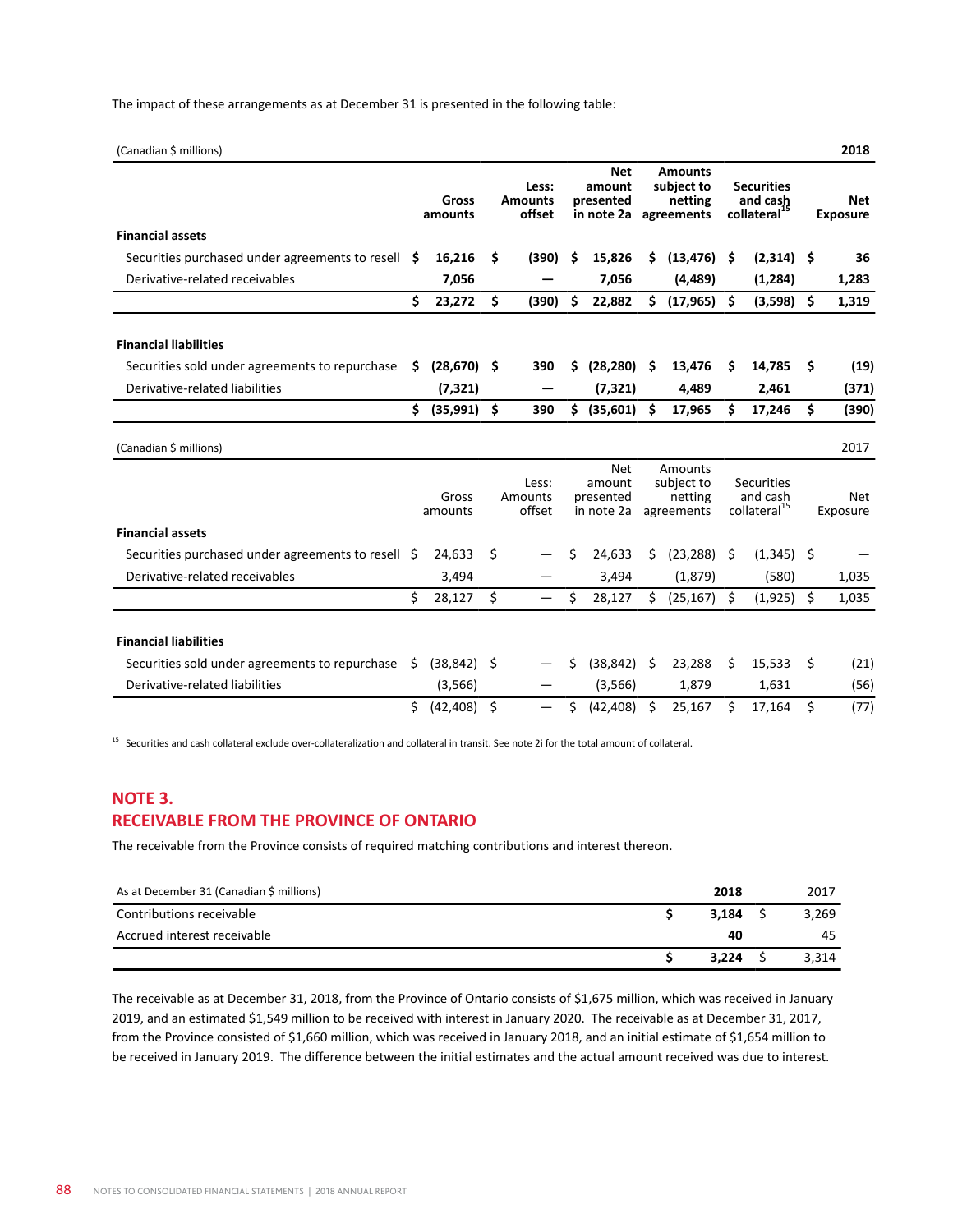# **NOTE 4. ACCRUED PENSION BENEFITS**

## **(a) Actuarial assumptions**

The actuarial assumptions used in determining the value of accrued pension benefits of \$192,281 million (2017 – \$204,322 million) reflect management's best estimate of future economic events and involve both economic and non-economic assumptions. The non-economic assumptions include considerations such as mortality as well as withdrawal and retirement rates. The primary economic assumptions include the discount rate, the salary escalation rate and the inflation rate. The discount rate is based on market rates, as at the valuation date, of bonds issued by the Province of Ontario, which have characteristics similar to the Plan's liabilities. The discount rate was determined by applying a weighted average discount rate that reflects the estimated timing and amount of benefit payments. The inflation rate is the geometric difference between the yield on Government of Canada long-term nominal bonds and Government of Canada real-return bonds. The salary escalation rate incorporates the inflation rate assumption and long-term expectation of growth in real wages.

A summary of the primary economic assumptions is as follows:

| As at December 31      | 2018  | 2017  |
|------------------------|-------|-------|
| Discount rate          | 3.20% | 2.95% |
| Salary escalation rate | 2.40% | 2.70% |
| Inflation rate         | 1.40% | 1.70% |
| Real rate <sup>1</sup> | 1.80% | 1.25% |

 $1$  Real rates shown as the geometric difference between the discount rate and the inflation rate.

The primary economic assumptions were changed as a result of changes in capital markets during 2018. These changes in economic assumptions resulted in a net decrease in the value of accrued pension benefits of \$19,812 million (2017 – \$6,508 million increase, inclusive of the impact of the two-year salary contracts as announced by the Ministry of Education for school years beginning September 1, 2017 and September 1, 2018).

There were no changes to the non-economic assumptions as at December 31, 2018. There were refinements in 2017 to the ratio of credited service to qualifying service assumed for future pension accruals as well as the retirement assumptions. Both of these changes were as a result of a study performed focused on the longer period of time required for members to reach fulltime employment. The change in non-economic assumptions in 2017 increased the accrued pension benefits by \$145 million. The changes in economic and non-economic assumptions resulted in a net decrease in the value of accrued pension benefits of \$19,812 million (2017 - \$6,653 million increase).

## **(b) Indexation levels**

Pension credit earned after December 31, 2009 is subject to conditional inflation protection as described in paragraph (f) of the Description of Plan note. Indexation levels vary between 50% and 100% of the change in the Consumer Price Index (CPI) for pension credit earned between January 1, 2010, and December 31, 2013, and vary between 0% and 100% of the change in the CPI for pension credit earned after 2013. Conditional inflation protection can only be invoked and changes to indexation levels can only be made when a funding valuation is filed. The Ontario government and designated employers participating in the Plan will make extra contributions to the Plan to match the inflation protection benefits members forego up to a maximum foregone inflation of 50% of CPI.

For financial statement valuations, future pension payments are indexed at the levels stated in the most recent funding valuation filing. As a result, the December 31, 2018 accrued pension benefits reflect the indexation levels as stated in the January 1, 2018 funding valuation report.

As noted in the filed January 1, 2018 funding valuation, indexation levels will remain at 100% of CPI for pension credit earned after 2009. This level will remain in effect until the next actuarial valuation is filed with the regulatory authorities at which time the level may be reduced depending on the funded status of the Plan.

The filed January 1, 2017 funding valuation increased indexation levels to 100% of CPI for pension credit earned after 2009 effective January 1, 2018. Also, effective January 1, 2018, pensioners with post-2009 pension credit received a one-time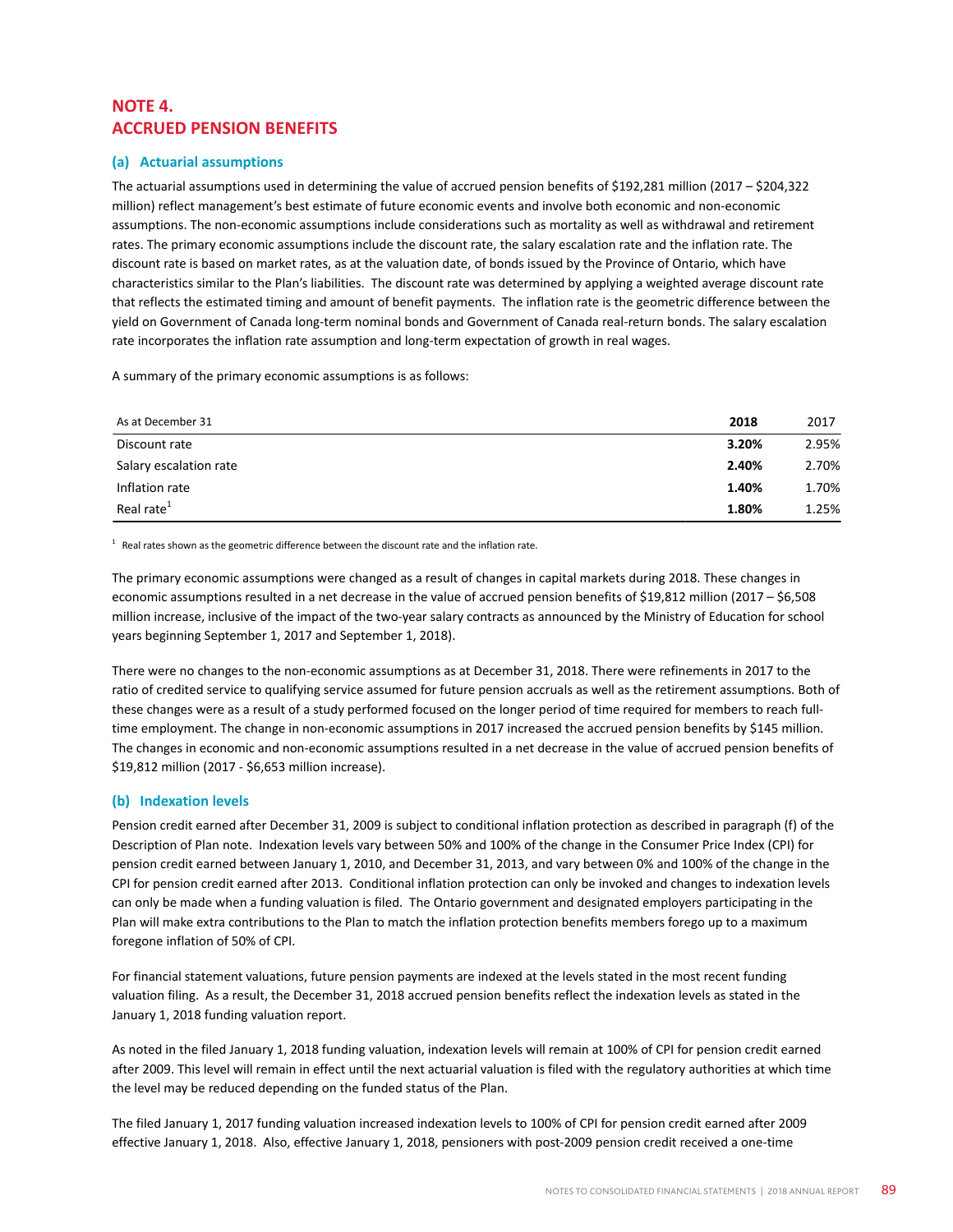increase to their pensions to prospectively restore benefits to the level they would have been had 100% inflation protection been provided on January 1, 2017. The change in the indexation level resulted in an increase in accrued pension benefits of \$1,207 million in 2017.

The indexation levels reflected in accrued pension benefits as at December 31 are as follows:

|                             | $2018^2$                   | $2017^3$                   |
|-----------------------------|----------------------------|----------------------------|
| Pension credit              | Inflation protection level | Inflation protection level |
| Earned before 2010          | 100% of CPI                | 100% of CPI                |
| Earned during $2010 - 2013$ | 100% of CPI                | 100% of CPI                |
| Earned after 2013           | 100% of CPI                | 100% of CPI                |

<sup>2</sup> Inflation protection level per the January 1, 2018 funding valuation.

 $3$  Inflation protection level per the January 1, 2017 funding valuation.

## **(c) Experience gains and losses**

Experience losses on the accrued pension benefits of \$709 million (2017 – \$568 million losses) arose from differences between the actuarial assumptions and actual results.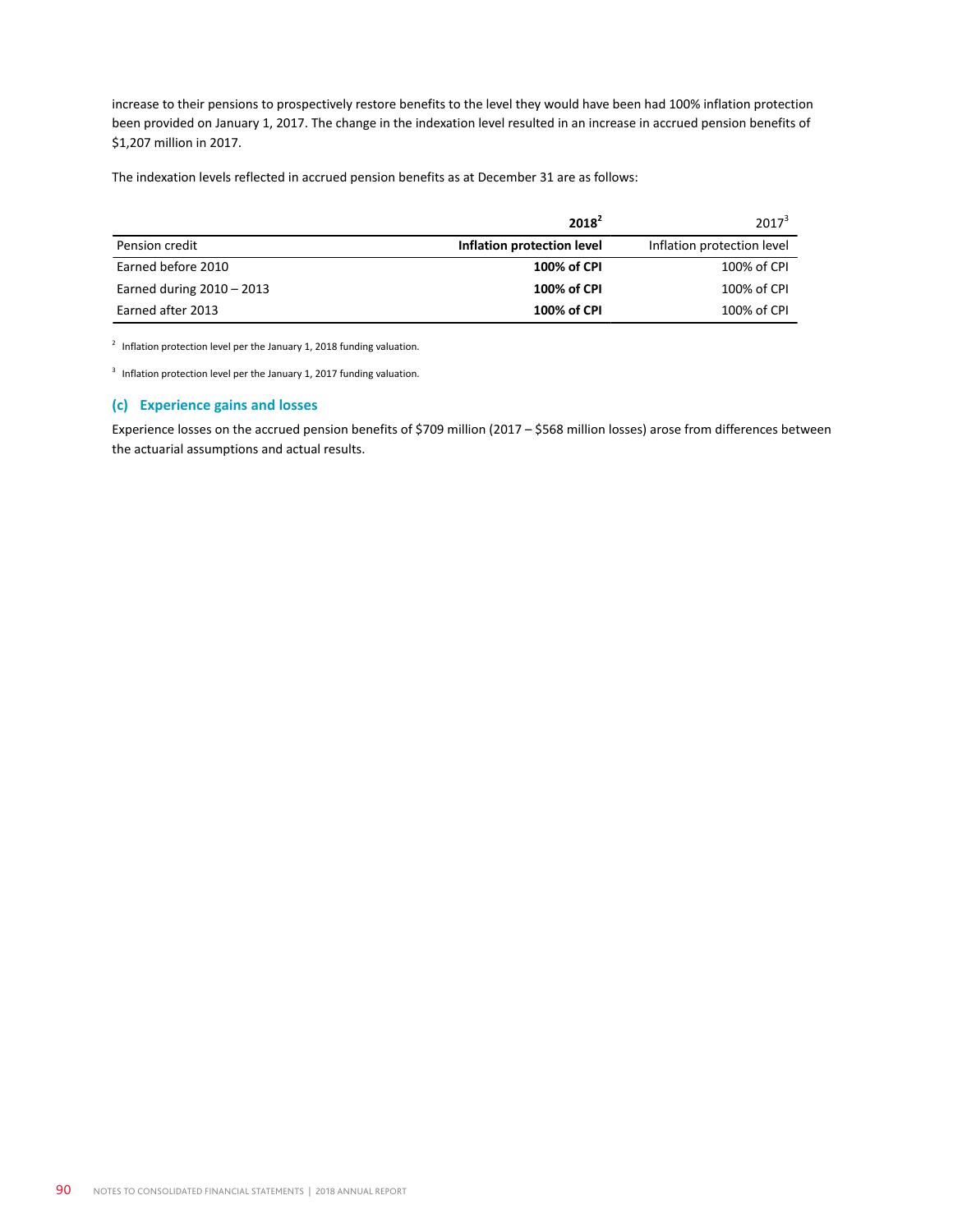# **NOTE 5. INVESTMENT IN REAL ESTATE**

The Plan's real estate portfolio is comprised of real estate-related investments that are either owned or managed on behalf of the Plan by The Cadillac Fairview Corporation Limited (CFCL), a wholly owned subsidiary. The Plan consolidates the fair value of the assets and liabilities of CFCL and the investment holding companies managed by CFCL. Investment holding companies and investment entities, including the joint ventures, managed by external parties, are recognized as the Plan's investments measured at fair value and presented on a non-consolidated basis.

The tables below provide information on the real estate portfolio. Intercompany transactions and balances are eliminated upon consolidation. The first table presents major components of the net investment in real estate. The second table presents major components of net real-estate income:

| As at December 31             | 2018                      |        |    |        |    |                   | 2017 |        |  |  |
|-------------------------------|---------------------------|--------|----|--------|----|-------------------|------|--------|--|--|
| (Canadian \$ millions)        | <b>Fair Value</b><br>Cost |        |    |        |    | <b>Fair Value</b> |      | Cost   |  |  |
| Assets <sup>1, 2</sup>        |                           |        |    |        |    |                   |      |        |  |  |
| Real estate properties        | \$                        | 27,276 | \$ | 15,652 | \$ | 25,410            | \$   | 15,017 |  |  |
| Investments                   |                           | 3,742  |    | 3,386  |    | 4,284             |      | 3,315  |  |  |
| Other assets                  |                           | 283    |    | 281    |    | 288               |      | 281    |  |  |
| Total assets                  |                           | 31,301 |    | 19,319 |    | 29,982            |      | 18,613 |  |  |
| Liabilities $1, 2$            |                           |        |    |        |    |                   |      |        |  |  |
| Long-term debt                |                           | 2,907  |    | 2,853  |    | 3,551             |      | 3,548  |  |  |
| <b>Other liabilities</b>      |                           | 987    |    | 618    |    | 881               |      | 623    |  |  |
| <b>Total liabilities</b>      |                           | 3,894  |    | 3,471  |    | 4,432             |      | 4,171  |  |  |
| Net investment in real estate | \$                        | 27,407 | s  | 15,848 | Ś  | 25,550            |      | 14,442 |  |  |

<sup>1</sup>U.S. Dollar, Mexican Pesos and Colombian Pesos net assets have been hedged by way of foreign currency forward contracts for a notional amount of \$1,120 million (2017 – \$1,463 million) with a combined fair value of \$(37) million (2017 – \$3 million).

 $2$  Joint ventures managed by external parties hold real estate properties and have liabilities. The net asset value of these joint ventures is included in investments, representing assets of \$1,215 million (2017 – \$1,097 million) and liabilities of \$548 million (2017 – \$383 million).

| (Canadian \$ millions)     | 2018        | 2017        |
|----------------------------|-------------|-------------|
| Revenue                    |             |             |
| Rental                     | \$<br>1,999 | \$<br>1,925 |
| Investment and other       | 105         | 112         |
|                            | 2,104       | 2,037       |
| <b>Expenses</b>            |             |             |
| Property operating         | 818         | 800         |
| General and administrative | 60          | 58          |
| Other                      | 24          | 23          |
|                            | 902         | 881         |
| Operating income           | 1,202       | 1,156       |
| Interest expense           | (106)       | (121)       |
| Income (note 6)            | 1,096       | 1,035       |
| Net investment gain        | 335         | 661         |
| Net real estate income     | \$<br>1,431 | \$<br>1,696 |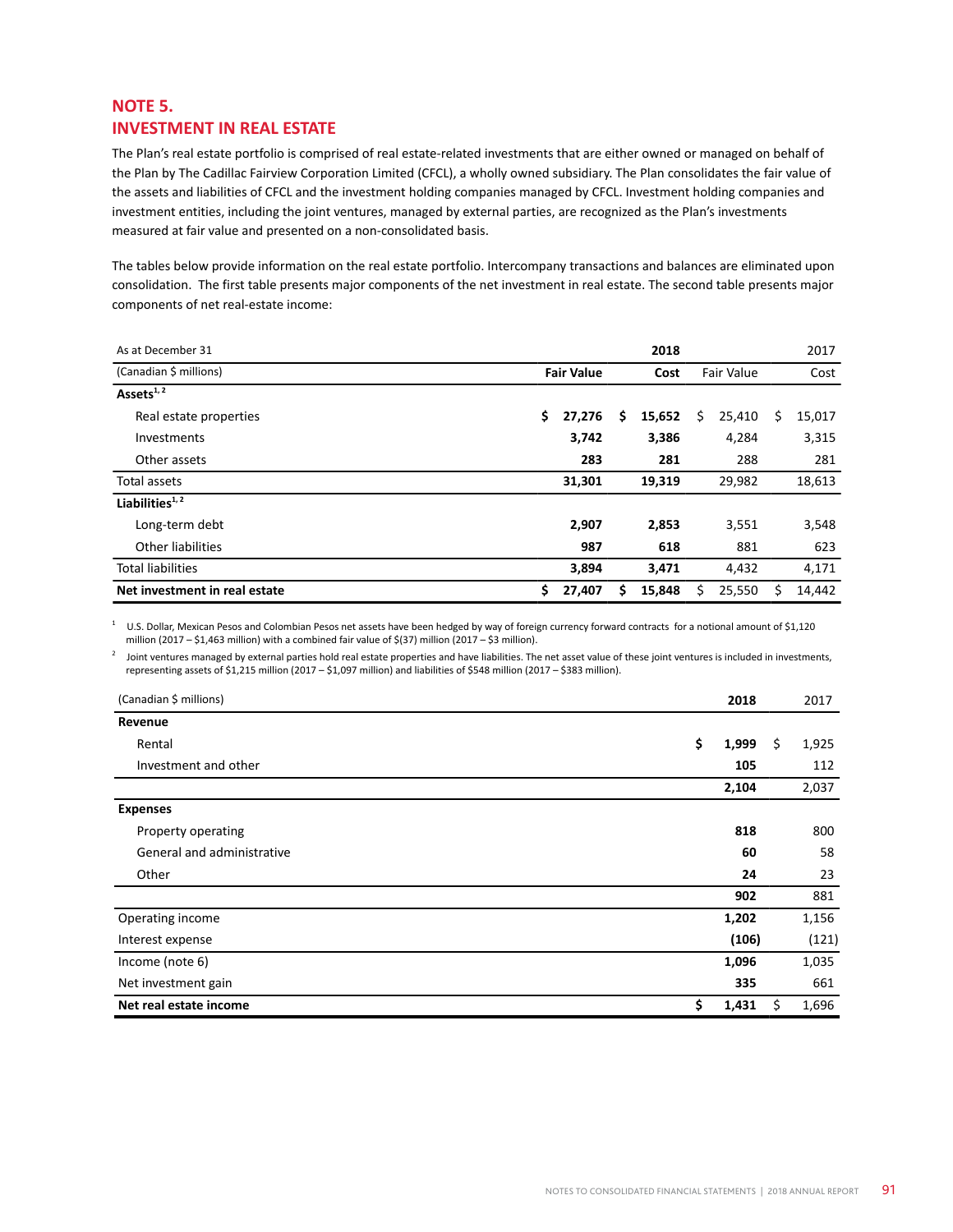# **NOTE 6. NET INVESTMENT INCOME**

Net investment income/(loss) after allocating net realized and unrealized gains on investments, management fees and transaction costs to asset classes

Net investment income is reported net of management fees, transaction costs, and is grouped by asset class. Net investment income, after giving effect to derivative contracts, for the year ended December 31, is as follows:

| <b>Net Investment Income</b>    |                     |    |                       |                         |                      |     |                                       |                | 2018                               |
|---------------------------------|---------------------|----|-----------------------|-------------------------|----------------------|-----|---------------------------------------|----------------|------------------------------------|
| (Canadian \$ millions)          | Income <sup>1</sup> |    | Realized <sup>2</sup> | Unrealized <sup>2</sup> | Investment<br>Income |     | <b>Management Transaction</b><br>Fees | Costs          | <b>Net</b><br>Investment<br>Income |
| <b>Equity</b>                   |                     |    |                       |                         |                      |     |                                       |                |                                    |
| Publicly traded                 |                     |    |                       |                         |                      |     |                                       |                |                                    |
| Canadian                        | \$<br>35            | Ś  | 114                   | \$<br>$(403)$ \$        | (254)                | \$. |                                       | \$<br>$(4)$ \$ | (258)                              |
| Non-Canadian                    | 592                 |    | 859                   | (2,803)                 | (1, 352)             |     | (60)                                  | (68)           | (1,480)                            |
| Non-publicly traded             |                     |    |                       |                         |                      |     |                                       |                |                                    |
| Canadian                        | 152                 |    | 16                    | 250                     | 418                  |     | (19)                                  | (64)           | 335                                |
| Non-Canadian                    | 868                 |    | 3,323                 | 1,516                   | 5,707                |     | (272)                                 | (50)           | 5,385                              |
|                                 | 1,647               |    | 4,312                 | (1, 440)                | 4,519                |     | (351)                                 | (186)          | 3,982                              |
| <b>Fixed income</b>             |                     |    |                       |                         |                      |     |                                       |                |                                    |
| <b>Bonds</b>                    | 1,264               |    | (2,063)               | (538)                   | (1, 337)             |     | (1)                                   | (39)           | (1, 377)                           |
| Short-term investments          | (9)                 |    | (204)                 | (416)                   | (629)                |     | (3)                                   | (1)            | (633)                              |
| Alternative investments         | 119                 |    | 91                    | 299                     | 509                  |     | (21)                                  | (2)            | 486                                |
| Canadian real-rate products     | 470                 |    | (26)                  | (470)                   | (26)                 |     |                                       |                | (26)                               |
| Non-Canadian real-rate products | 167                 |    | 1,275                 | (656)                   | 786                  |     |                                       |                | 786                                |
|                                 | 2,011               |    | (927)                 | (1,781)                 | (697)                |     | (25)                                  | (42)           | (764)                              |
| <b>Inflation sensitive</b>      |                     |    |                       |                         |                      |     |                                       |                |                                    |
| Commodities                     | (165)               |    | 322                   | (1, 555)                | (1, 398)             |     |                                       | (6)            | (1,404)                            |
| Timberland                      | 93                  |    |                       | 246                     | 339                  |     |                                       |                | 339                                |
| Natural resources               | 234                 |    |                       | (102)                   | 132                  |     | (3)                                   | (2)            | 127                                |
|                                 | 162                 |    | 322                   | (1, 411)                | (927)                |     | (3)                                   | (8)            | (938)                              |
| <b>Real assets</b>              |                     |    |                       |                         |                      |     |                                       |                |                                    |
| Real estate (note 5)            | 1,120               |    | (116)                 | 451                     | 1,455                |     | (2)                                   | (22)           | 1,431                              |
| Infrastructure                  | 711                 |    | (64)                  | 942                     | 1,589                |     | (24)                                  | (43)           | 1,522                              |
|                                 | 1,831               |    | (180)                 | 1,393                   | 3,044                |     | (26)                                  | (65)           | 2,953                              |
|                                 | \$<br>5,651         | \$ | 3,527                 | \$<br>(3, 239)          | \$<br>5,939          | \$  | (405)                                 | \$<br>(301)    | \$<br>5,233                        |

 $1$  Income includes interest, dividends, real estate operating income (net of interest expense), and other investment-related income and expenses.

 $2$  Includes net foreign currency losses of \$2,172 million (both realized and unrealized).

 $3$  Net of certain management and performance fees.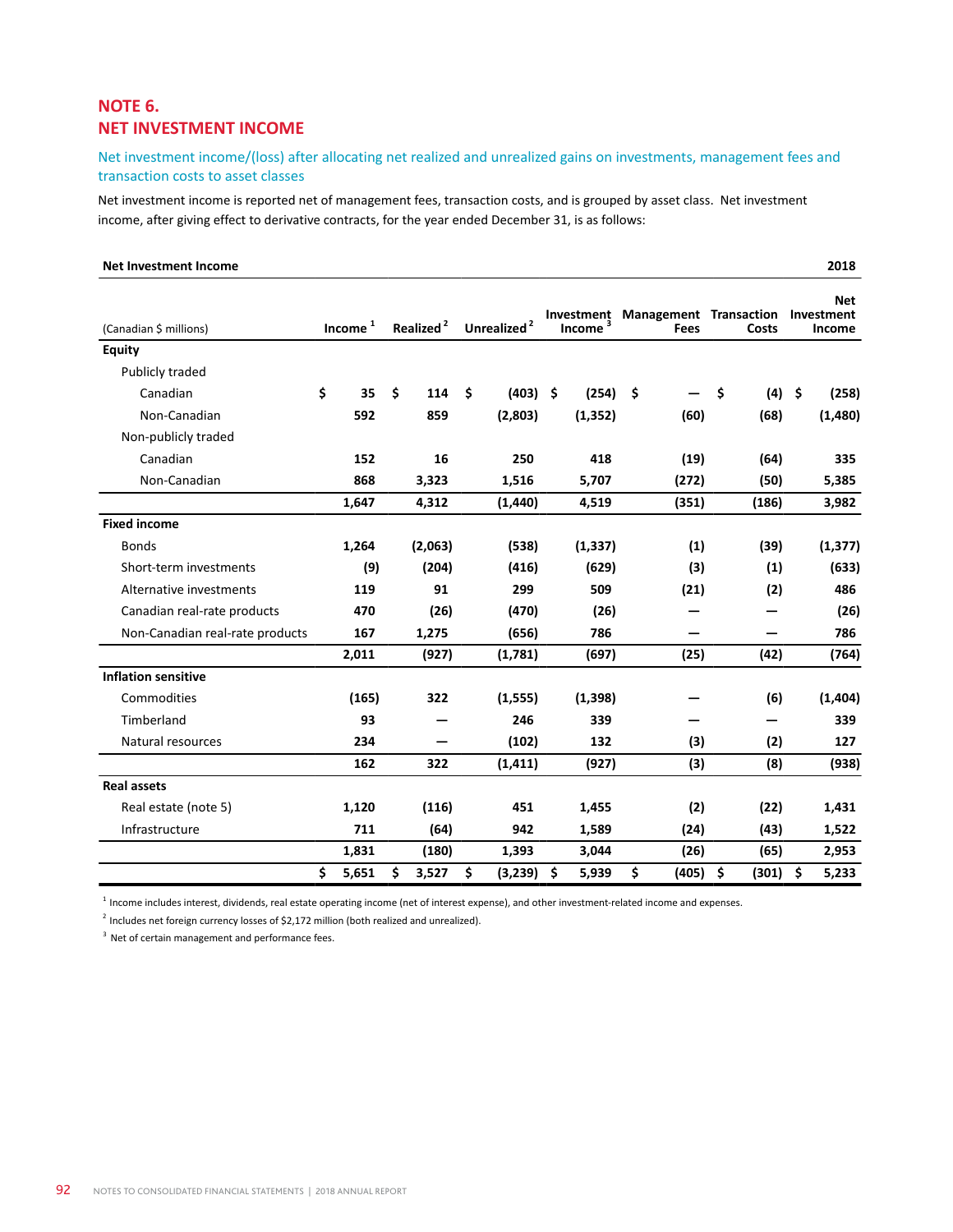| Net Investment Income           |                     |                       |                         |                                   |                                |         |          | 2017                               |
|---------------------------------|---------------------|-----------------------|-------------------------|-----------------------------------|--------------------------------|---------|----------|------------------------------------|
| (Canadian \$ millions)          | Income <sup>4</sup> | Realized <sup>5</sup> | Unrealized <sup>5</sup> | Investment<br>Income <sup>6</sup> | Management Transaction<br>Fees |         | Costs    | <b>Net</b><br>Investment<br>Income |
| <b>Equity</b>                   |                     |                       |                         |                                   |                                |         |          |                                    |
| Publicly traded                 |                     |                       |                         |                                   |                                |         |          |                                    |
| Canadian                        | \$<br>20            | \$<br>$(5)$ \$        | 47                      | \$<br>62                          | \$                             | \$      | $(3)$ \$ | 59                                 |
| Non-Canadian                    | 451                 | 5,017                 | (180)                   | 5,288                             | (61)                           |         | (49)     | 5,178                              |
| Non-publicly traded             |                     |                       |                         |                                   |                                |         |          |                                    |
| Canadian                        | 134                 | (31)                  | 841                     | 944                               | (7)                            |         | (18)     | 919                                |
| Non-Canadian                    | 947                 | 1,611                 | 1,794                   | 4,352                             | (239)                          |         | (89)     | 4,024                              |
|                                 | 1,552               | 6,592                 | 2,502                   | 10,646                            | (307)                          |         | (159)    | 10,180                             |
| <b>Fixed income</b>             |                     |                       |                         |                                   |                                |         |          |                                    |
| <b>Bonds</b>                    | 1,214               | (971)                 | 499                     | 742                               | (6)                            |         | (21)     | 715                                |
| Short-term investments          | (15)                | 198                   | 248                     | 431                               |                                |         |          | 431                                |
| Alternative investments         | 87                  | 853                   | (616)                   | 324                               | (20)                           |         | (1)      | 303                                |
| Canadian real-rate products     | 455                 | 356                   | (622)                   | 189                               |                                |         | (14)     | 175                                |
| Non-Canadian real-rate products | 189                 | 499                   | (855)                   | (167)                             |                                |         |          | (167)                              |
|                                 | 1,930               | 935                   | (1, 346)                | 1,519                             | (26)                           |         | (36)     | 1,457                              |
| <b>Inflation sensitive</b>      |                     |                       |                         |                                   |                                |         |          |                                    |
| Commodities                     | (86)                | 204                   | 399                     | 517                               |                                |         | (5)      | 512                                |
| Timberland                      | 73                  |                       | (137)                   | (64)                              |                                |         |          | (64)                               |
| Natural resources               | 191                 | 1                     | (12)                    | 180                               | (1)                            |         | (20)     | 159                                |
|                                 | 178                 | 205                   | 250                     | 633                               | (1)                            |         | (25)     | 607                                |
| <b>Real assets</b>              |                     |                       |                         |                                   |                                |         |          |                                    |
| Real estate (note 5)            | 1,057               | 1,092                 | (431)                   | 1,718                             |                                |         | (22)     | 1,696                              |
| Infrastructure                  | 814                 | 948                   | 1,357                   | 3,119                             | (22)                           |         | (57)     | 3,040                              |
|                                 | 1,871               | 2,040                 | 926                     | 4,837                             | (22)                           |         | (79)     | 4,736                              |
|                                 | \$<br>5,531         | \$<br>9,772           | \$<br>2,332             | \$<br>17,635                      | \$<br>(356)                    | $\zeta$ | (299)    | \$<br>16,980                       |

<sup>4</sup> Income includes interest, dividends, real estate operating income (net of interest expense), and other investment-related income and expenses.

 $<sup>5</sup>$  Includes net foreign currency losses of \$454 million (both realized and unrealized).</sup>

 $<sup>6</sup>$  Net of certain management and performance fees.</sup>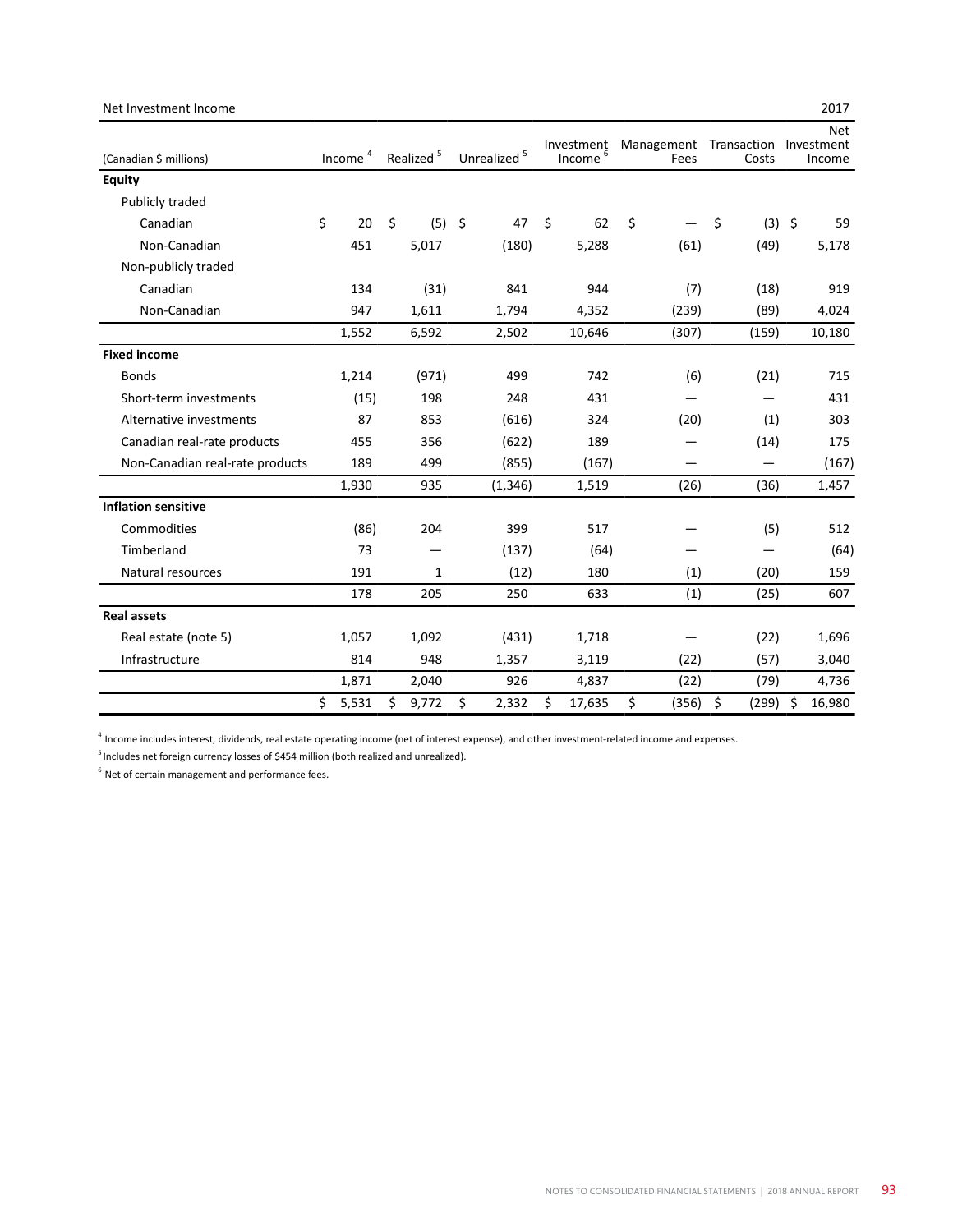# **NOTE 7. INVESTMENT RETURNS AND RELATED BENCHMARK RETURNS**

Investment returns and related benchmark returns by investment asset class for the year ended December 31 are as follows:

|                                     |                              | 2018                                             |                       | 2017                                      |
|-------------------------------------|------------------------------|--------------------------------------------------|-----------------------|-------------------------------------------|
| (percent)                           | Investment<br><b>Returns</b> | Investment<br><b>Benchmark</b><br><b>Returns</b> | Investment<br>Returns | Investment<br><b>Benchmark</b><br>Returns |
| Equity <sup>1</sup>                 | 7.2%                         | (0.4)%                                           | 17.6%                 | 15.4%                                     |
| Fixed Income <sup>1</sup>           | 2.8                          | 2.8                                              | 2.6                   | 2.6                                       |
| Inflation sensitive <sup>1</sup>    | 2.6                          | 1.0                                              | (3.2)                 | (4.0)                                     |
| Real assets $1$                     | 7.0                          | 8.1                                              | 10.9                  | 7.1                                       |
| Credit <sup>1</sup>                 | 6.3                          | 4.7                                              | 1.7                   | 1.1                                       |
| Total fund net return <sup>23</sup> | 2.5%                         | 0.7%                                             | 9.7%                  | 8.2%                                      |

 $1$  Net of transaction costs and management fees but before Ontario Teachers' investment administration expenses.

 $2$  Absolute return strategies, Overlay and Money market are included in the total fund net return and not shown separately.

<sup>3</sup> The total fund net return includes Ontario Teachers' investment administrative expenses.

Investment returns have been calculated using a time-weighted rate of return methodology.

The Plan identifies benchmarks to evaluate the investment management performance. The performance of each asset class is measured against benchmarks that simulate the results based on the asset class.

The total fund net return is measured against a Canadian dollar-denominated composite benchmark produced by aggregating returns from each of the policy asset-class benchmarks.

# **NOTE 8. FUNDING VALUATIONS**

Funding valuations are prepared annually and must be filed at least once every three years with the regulatory authorities. These valuations are used to determine the funding requirements of the Plan. When filing the January 1, 2017 funding valuation, the co-sponsors eliminated the special contributions of 1.1% of pay effective January 1, 2018. As a result, contribution rates reduced to 10.40% of earnings below the CPP limit plus 12.00% of earnings above the CPP limit. In 2017, active members were required to contribute 11.50% of earnings below the CPP limit plus 13.10% of earnings above the CPP limit. Member contributions are matched by the Province and designated employers. The Funding Management Policy established by the cosponsors provides guidance for the co-sponsors in determining contributions and benefit levels.

Under an agreement described above between the co-sponsors, contribution rates are as follows:

|              | <b>Contribution Rate</b>                  |                                           |  |
|--------------|-------------------------------------------|-------------------------------------------|--|
| (percent)    | Earnings<br>below the<br><b>CPP</b> limit | Earnings<br>above the<br><b>CPP</b> limit |  |
| 2011         | 10.40%                                    | 12.00%                                    |  |
| 2012         | 10.80%                                    | 12.40%                                    |  |
| 2013         | 11.15%                                    | 12.75%                                    |  |
| 2014 to 2017 | 11.50%                                    | 13.10%                                    |  |
| 2018 onwards | 10.40%                                    | 12.00%                                    |  |

The actuarial methods used to prepare funding valuations are different than those used to prepare a financial statement actuarial valuation and the amounts included in these consolidated financial statements. The funding valuations use an actuarial valuation method which takes into account future benefits to be earned and future contributions to be made by members of the Plan as at the valuation date, whereas the accrued pension benefits recognized in the financial statements represent the actuarial present value of pension obligations in respect of service accrued to date for all active and inactive members.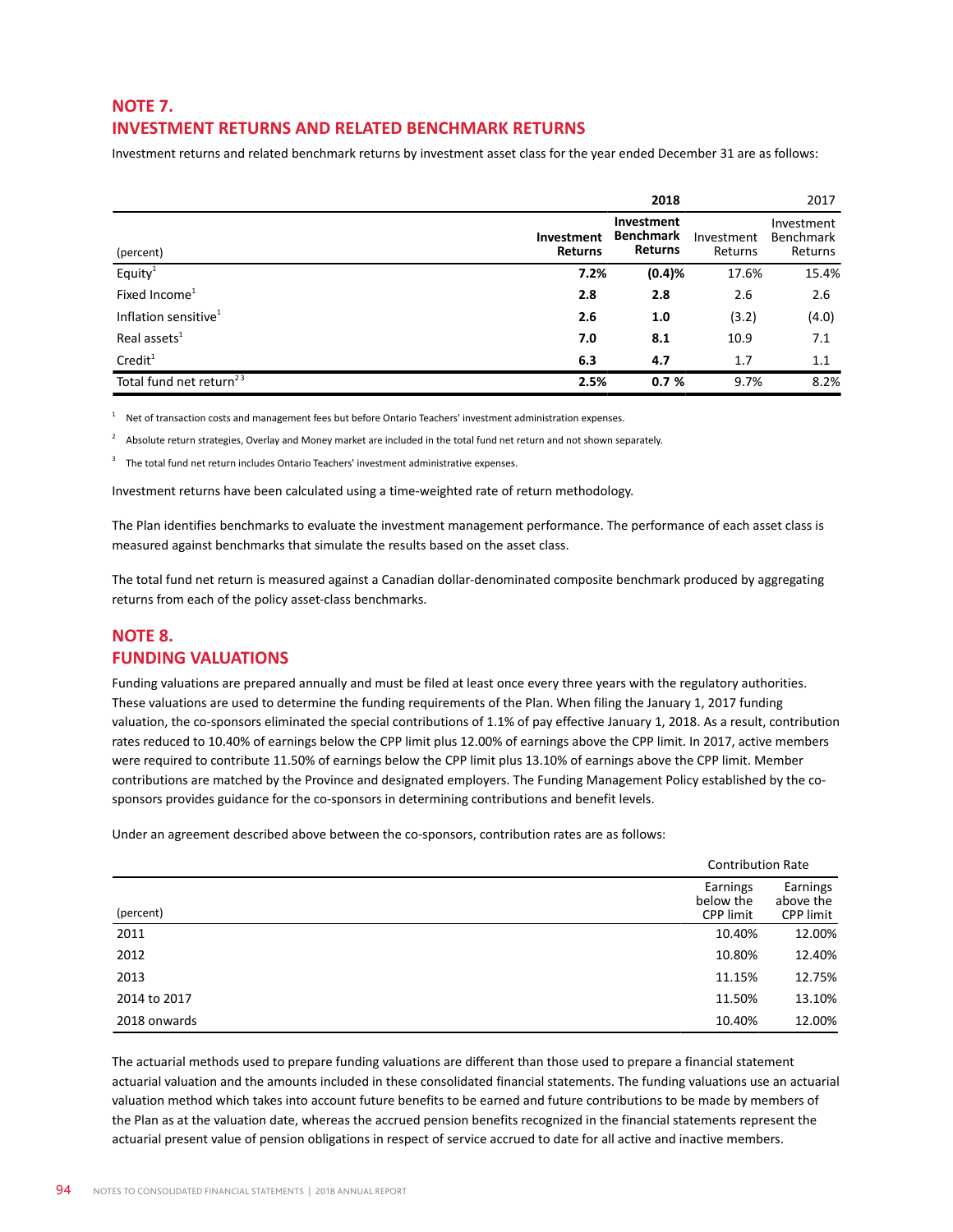The most recent funding valuation that has been filed with regulatory authorities was prepared as at January 1, 2018, by Mercer (Canada) Limited and disclosed a funding surplus of \$10.3 billion. The co-sponsors allocated the surplus to a contingency reserve.

# **NOTE 9. CONTRIBUTIONS**

| (Canadian \$ millions)             | 2018        | 2017        |
|------------------------------------|-------------|-------------|
| <b>Members</b>                     |             |             |
| Current service <sup>1</sup>       | \$<br>1,518 | \$<br>1,625 |
| Optional credit                    | 36          | 37          |
|                                    | 1,554       | 1,662       |
| <b>Province of Ontario</b>         |             |             |
| Current service                    | 1,507       | 1,610       |
| Interest                           | 29          | 32          |
| Optional credit                    | 34          | 34          |
|                                    | 1,570       | 1,676       |
| Designated employers               | 33          | 36          |
| Transfers from other pension plans | 9           | 11          |
|                                    | 42          | 47          |
|                                    | \$<br>3,166 | 3,385<br>\$ |

<sup>1</sup> Contributions past due are less than \$1 million in 2018 and 2017.

# **NOTE 10. BENEFITS**

| (Canadian \$ millions)      |    | 2018  |    | 2017  |
|-----------------------------|----|-------|----|-------|
| Retirement pensions         | \$ | 5,606 | S. | 5,407 |
| Death benefits              |    | 405   |    | 380   |
| Disability pensions         |    | 25    |    | 26    |
| Commuted value transfers    |    | 65    |    | 74    |
| Family law transfers        |    | 28    |    | 32    |
| Transfers to other plans    |    | 9     |    | 8     |
| Benefits paid               | Ś. | 6,138 | Ŝ. | 5,927 |
| Other payments <sup>1</sup> |    | 3     |    | 5     |
|                             | s  | 6,141 | S  | 5,932 |

Settlement or other claim-related payments to certain current and former beneficiaries determined on a case-by-case basis. Such payments do not reduce the accrued pension benefits.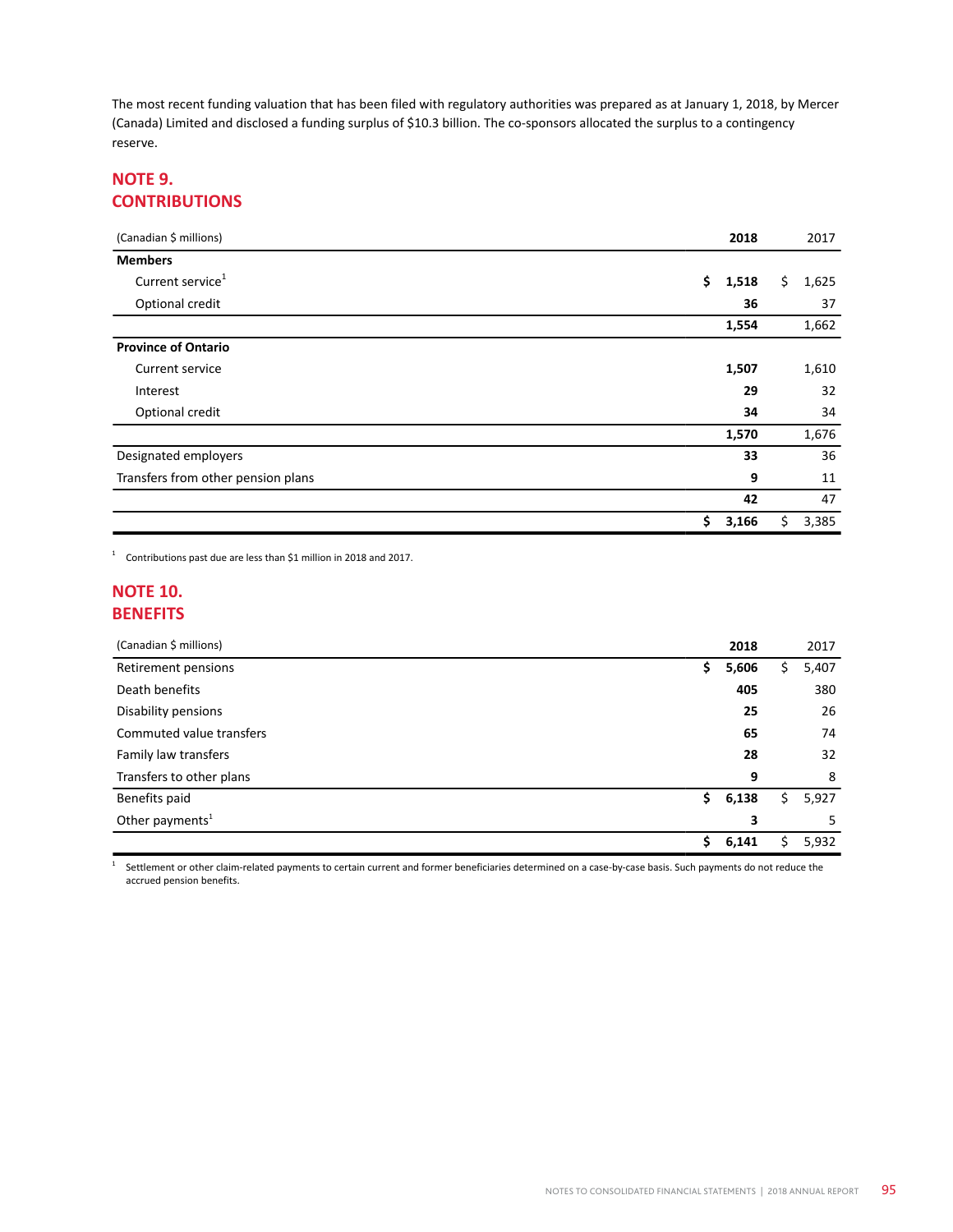# **NOTE 11. ADMINISTRATIVE EXPENSES**

#### **(a) Investment expenses**

| (Canadian \$ millions)               |    | 2018  |    | 2017  |
|--------------------------------------|----|-------|----|-------|
| Salaries, incentives and benefits    | \$ | 343.9 | S. | 296.7 |
| Premises and equipment               |    | 60.0  |    | 52.0  |
| Professional and consulting services |    | 79.9  |    | 53.0  |
| Information services                 |    | 29.0  |    | 27.2  |
| Communication and travel             |    | 19.9  |    | 18.6  |
| Custodial fees                       |    | 10.5  |    | 8.7   |
| Statutory audit fees                 |    | 2.9   |    | 2.7   |
| Board and committee remuneration     |    | 1.1   |    | 1.1   |
| Other                                |    | 7.9   |    | 7.1   |
|                                      | Ŝ. | 555.1 | S  | 467.1 |

#### **(b) Member services expenses**

| (Canadian \$ millions)               |   | 2018 | 2017 |      |
|--------------------------------------|---|------|------|------|
| Salaries, incentives and benefits    | S | 42.2 |      | 38.1 |
| Premises and equipment               |   | 17.5 |      | 13.5 |
| Professional and consulting services |   | 7.0  |      | 4.0  |
| Communication and travel             |   | 1.1  |      | 1.2  |
| Statutory audit fees                 |   | 0.1  |      | 0.1  |
| Board and committee remuneration     |   | 0.2  |      | 0.2  |
| Other                                |   | 1.0  |      | 1.0  |
|                                      |   | 69.1 |      | 58.1 |

## **(c) Compensation of key management personnel**

Key management personnel are defined as those persons having authority and responsibility for planning, directing and controlling the activities of the Plan, being the Board members, the executive team and the senior managing directors of the Investment Division.

The compensation of the key management personnel is included in the administrative expenses of the Plan. There are no other related party transactions between the key management personnel and the Plan.

The compensation of the key management personnel<sup>1</sup> as at December 31 is summarized below:

| (Canadian \$ millions)       | 2018 | 2017 |       |
|------------------------------|------|------|-------|
| Short-term employee benefits | 19.0 |      | 16.8  |
| Post-employment benefits     | 2.5  |      | (0.6) |
| Termination benefits         | 4.8  |      |       |
| Other long-term benefits     | 15.8 |      | 14.8  |
|                              | 42.1 |      | 31.0  |

 $1$ The table does not include compensation of either officers or directors of The Cadillac Fairview Corporation Limited.

## **(d) Employees' post-employment benefits**

The employees of the Plan are members of the defined benefit plans, of either the Ontario Public Service Employees Union (OPSEU) Pension Plan or Public Service Pension Plan (PSPP). The expected contributions from the Plan in 2019 are approximately \$13.4 million. Some employees are also members of the Public Service Supplementary Plan (PSSP). These three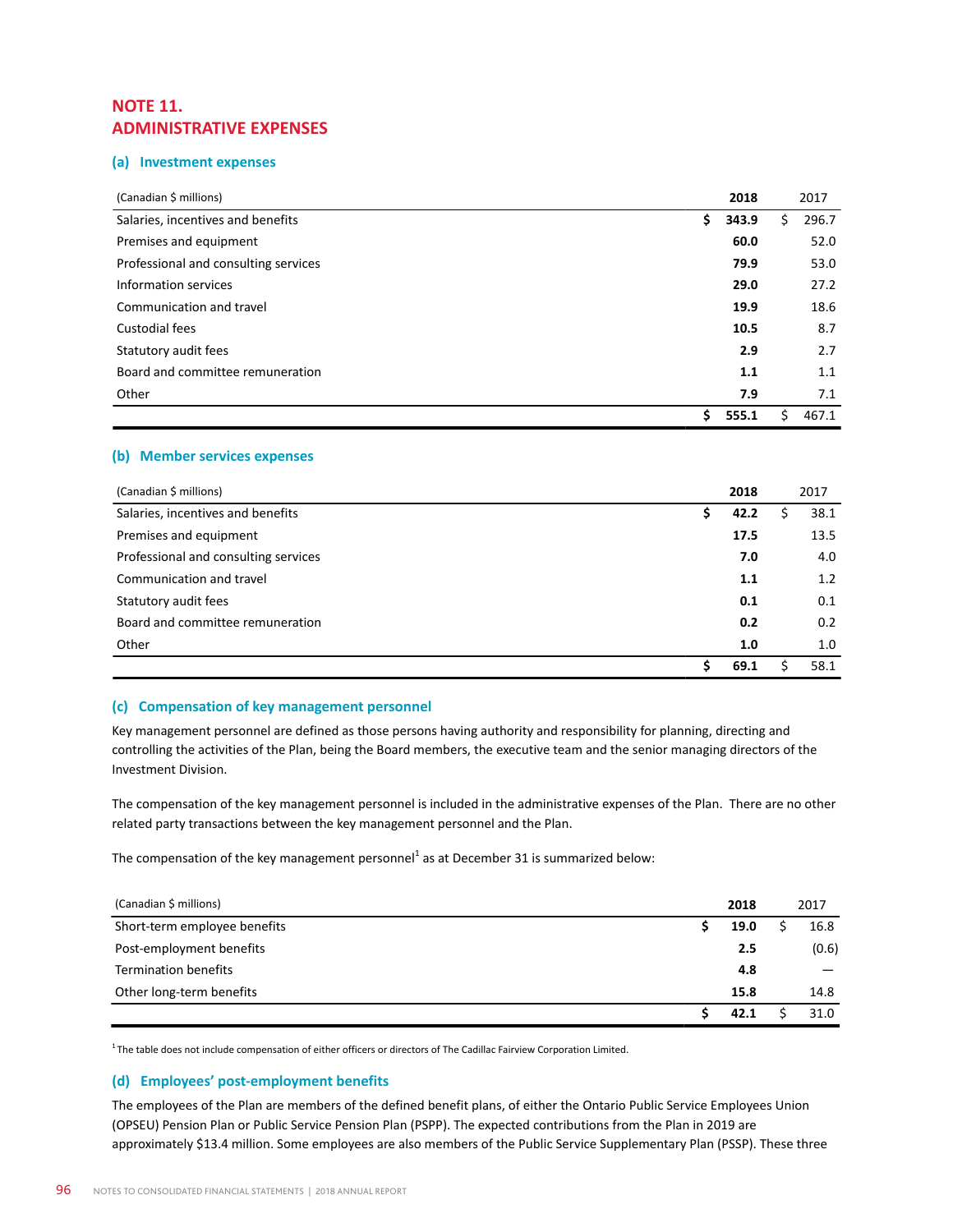pension plans are sponsored by the Province of Ontario and information is available on www.optrust.com and www.opb.ca. As the employer, the Plan matches the employees' contributions to these pension plans. Some senior management employees also participate in a non-registered, unfunded Supplemental Employee Retirement Plan (SERP) managed by the Plan to provide the employees non-indexed retirement benefits equal to 2% of the employee's pensionable earnings times the number of years of service, less the initial annual pension to which the employee is entitled under the PSPP and PSSP, combined. The contributions expensed by the Plan during the year were \$12.5 million (2017 – \$7.9 million). Contributions are included in the salaries, incentives and benefits expenses.

# **NOTE 12. CAPITAL**

Funding valuation surpluses or deficits as determined by an independent actuary are considered the Plan's capital for the purposes of the consolidated financial statements. See note 8 for an explanation of the difference between the funding valuation and the financial statement valuation.

The funding valuation is used to measure the long-term health of the Plan assessing the Plan's ability to meet its obligations to all current members and their survivors. The objective of managing the Plan's capital is to ensure the Plan is sufficiently funded to pay benefits over the long term.

One of the most important assumptions in the funding valuation is the discount rate (set by the Board) which is used to calculate the present value of future pension benefits the Plan expects to pay to members as well as contributions it anticipates receiving. The discount rate is derived from the expected rate of return on investments and takes into consideration the cost of running the Plan and provisions for plan maturity as well as major adverse events, such as the 2008 financial crisis.

Preliminary funding valuation surpluses or deficits are determined annually. At least once every three years, a formal funding valuation report is required to be filed with the regulatory authorities. As stated in the Partners' Agreement<sup>1</sup>, the Plan cannot be in a deficit position when such reports are filed<sup>2</sup>. As a result, the formal report must include adjustments to benefit and / or contribution levels as necessary to eliminate any preliminary valuation deficit. Any required adjustments are determined by the co-sponsors with guidance from the Funding Management Policy (Appendix A to the Partners' Agreement).

- $1$  The Partners' Agreement is the document which establishes the partnership between the co-sponsors and outlines the roles of the board and co-sponsors.
- $^2$  The formal funding valuation report must be actuarially balanced such that the sum of the funding liabilities (present value of future pension benefits), the present value of the reduction in cost due to providing indexation levels below 100% and any contingency reserve is equal to the sum of the Plan's market value of assets, asset smoothing adjustment (if applicable), present value of future contributions and present value of future matching of foregone inflation adjustments.

# **NOTE 13. RETIREMENT COMPENSATION ARRANGEMENT (RCA)**

Restrictions in the ITA on the payment of certain benefits from an RPP for periods of service after 1991 may impact some Plan members. To address affected members, the RCA was established by agreement between the co-sponsors as a supplementary plan to provide these benefits.

The RCA is administered under a trust separate from the assets of the Plan. The Board has been appointed by the co-sponsors to act as the trustee of the RCA.

Under the terms of the RCA, its net assets available for benefits and the value of accrued benefits and deficit (referred to below) must constitute a distinct fund held separate from the RPP, and not included in the consolidated financial statements of the Plan.

The RCA is funded primarily on a pay-as-you-go basis from a portion of the contributions made to the Plan by members, the Province and designated employers. The portion is based on a limit on contributions to the Plan with contributions above the limit being remitted to the RCA. The limit is determined annually by the Board, after consulting the Plan's independent actuary. The Board's objective is to ensure sufficient funds exist within the RCA to pay for several years (but not more than 10 years) of projected benefits following each valuation date. At the beginning of 2018, the limit was set to remain at \$14,500. Due to the funding policy adopted by the co-sponsors, the net assets available for benefits will continue to be substantially less than the accrued benefits.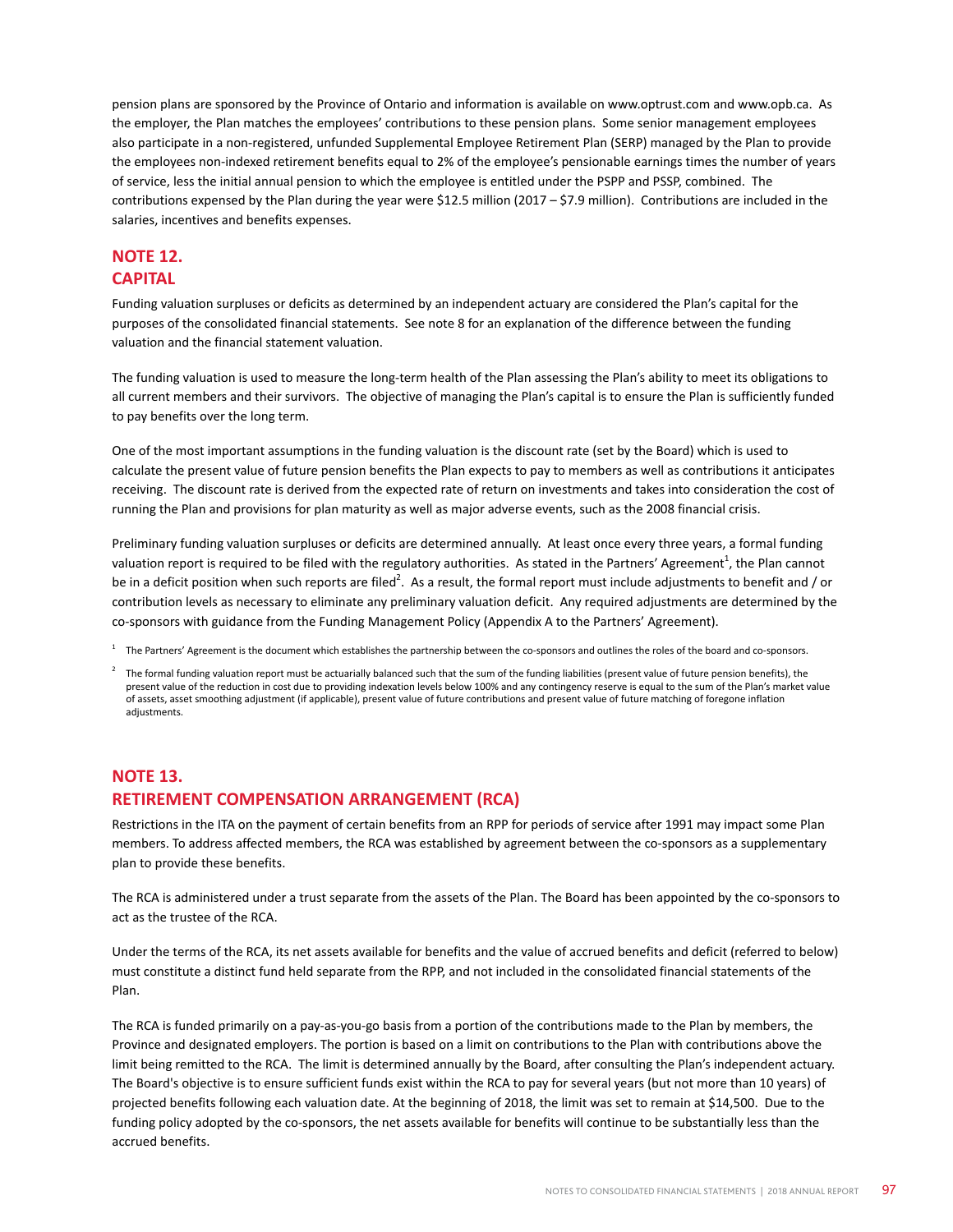The RCA financial statements are in compliance with Section 4600 and IFRS. A summary of the financial statements for the RCA, is as follows:

| As at December 31 (Canadian \$ thousands)                  | 2018          |    | 2017       |
|------------------------------------------------------------|---------------|----|------------|
| <b>Statements of financial position</b>                    |               |    |            |
| <b>NET ASSETS AVAILABLE FOR BENEFITS</b>                   |               |    |            |
| Assets                                                     | \$<br>48,766  | Ś. | 48,928     |
| Liabilities                                                | (2, 143)      |    | (3,787)    |
|                                                            | \$<br>46,623  | \$ | 45,141     |
| <b>ACCRUED PENSION BENEFITS AND DEFICIT</b>                |               |    |            |
| Accrued pension benefits                                   | \$<br>420,807 | Ś. | 382,176    |
| Deficit                                                    | (374, 184)    |    | (337, 035) |
|                                                            | \$<br>46,623  | \$ | 45,141     |
| Statements of changes in net assets available for benefits |               |    |            |
| Contributions                                              | \$<br>10,756  | Ś. | 17,887     |
| Investment income                                          | 346           |    | 107        |
|                                                            | 11,102        |    | 17,994     |
| Benefits paid                                              | 9,476         |    | 8,957      |
| Expenses                                                   | 144           |    | 133        |
|                                                            | 9,620         |    | 9,090      |
| Increase in net assets available for benefits              | \$<br>1,482   | \$ | 8,904      |

The actuarial assumptions used in determining the value of accrued benefits are consistent with the Plan except that the assumed discount rate has been adjusted to reflect the impact of the 50% refundable tax under the RCA.

The estimate of the value of accrued benefits is highly sensitive to salary increases, both actual and assumed. Any changes to the salary assumptions will have a significant effect on the liabilities for future benefits. In addition, significant uncertainty exists in projecting the liabilities of the RCA due to changes in the number of future participants as well as changes to the income tax regulations relating to pensions.

# **NOTE 14. COMMITMENTS**

The Plan has committed to enter into investment and other transactions, which may be funded over the next several years in accordance with the terms and conditions agreed to. As at December 31, 2018, these commitments totalled \$15,360 million (2017 – \$11,909 million).